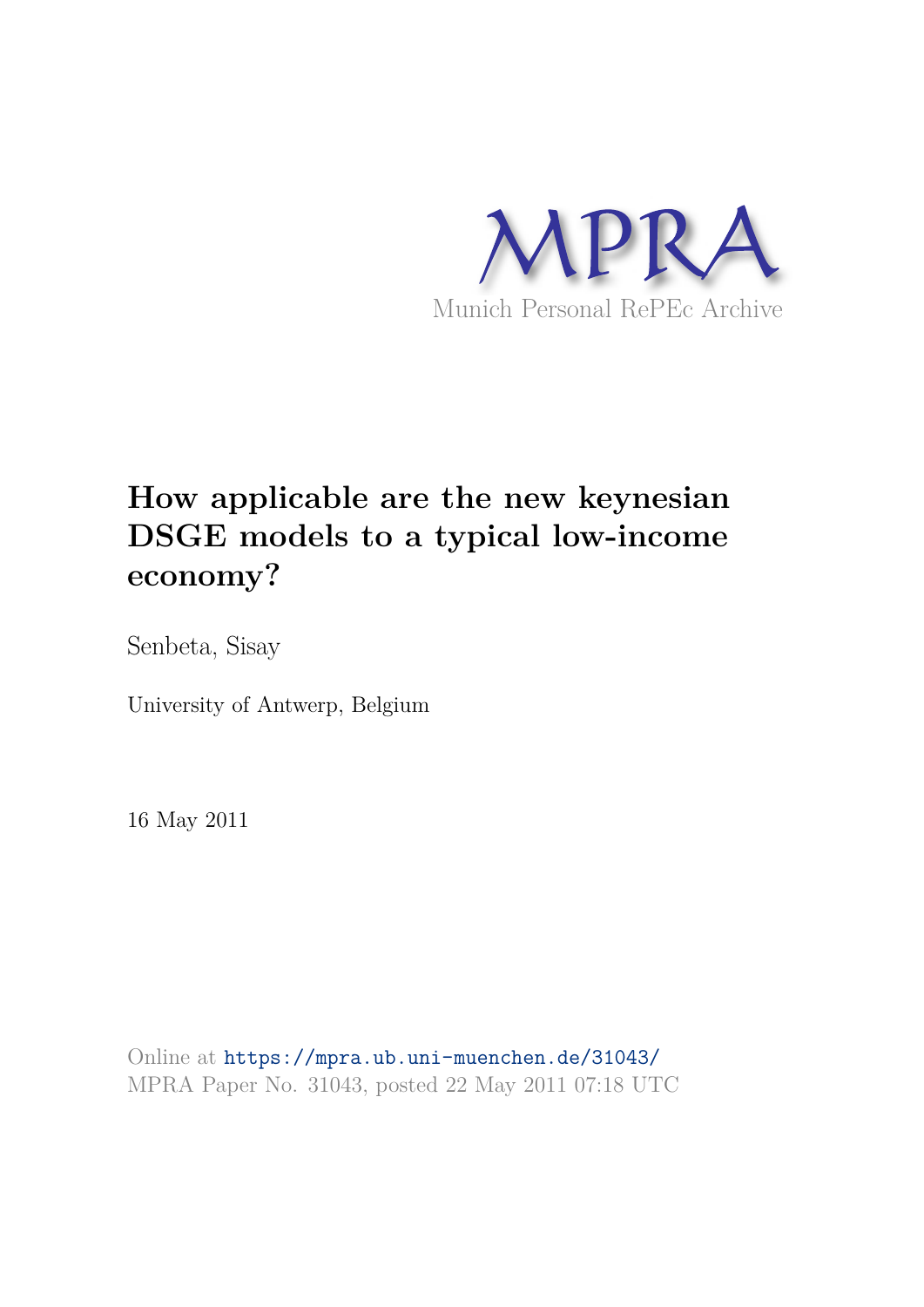## How applicable are the New Keynesian DSGE models to a typical Low-Income Economy?

Sisay Regassa Senbeta<sup>†</sup>

Department of Economics, University of Antwerp

May 16, 2011

#### Abstract

This paper assesses the applicability of new Keynesian DSGE models to a typical low income economy like those in Sub Saharan Africa. To this effect, we first review the development, criticisms and recent advances in DSGE modeling. Then we assess the implications of the assumptions of the standard open economy New Keynesian DSGE model within the context of the economic envirnment of a typical low income economy. Our assessment shows the following two points. First, though there are many criticisms to these models, most recent advances seem to have addressed most of these criticisms. However, there are still some outstanding criticisms that are serious challenges not only to DSGE models but also to all conventional economic models. Second, the current tendency of applying these models to explain or predict economic phenomenon in low income countries without incorporating the structural specificities of these countries cannot be justified. In stead, for these models to be helpful to understand the economic events in low income countries, most of their components must be changed or modified so that these models capture some salient specificities of low income economies. In this study we identify some of these components and suggest the possible changes or modifications.

JEL classification: E32, F41, O55

Keywords: New Keynesian DSGE, Open economy macroeconomics, Fluctuations, Sub-Saharan Africa

I would like to

<sup>&</sup>lt;sup>†</sup>Stadscampus S.B. 135, Prinsstraat 13, 2000 Antwerp, Belgium. SisayRegassa.Senbeta@ua.ac.be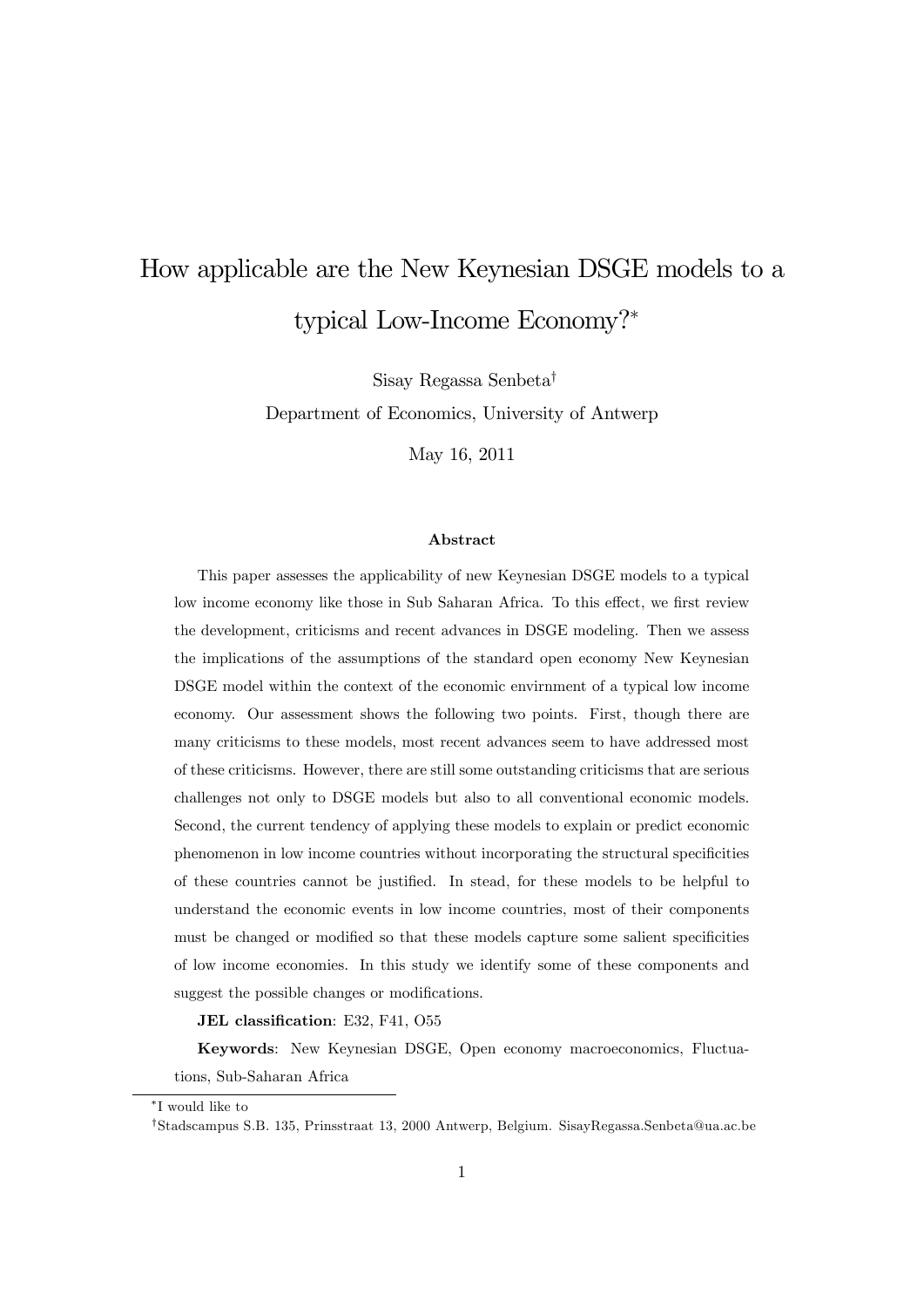Macroeconomics was developed in, and for, industrialized countries. Both theory and policy were concerned with how monetary and fiscal policy should be used in industrialized economies to attain full employment, control ináation, and stabilize economic activity. ... Developing countries often use this corpus of knowledge, with its competing schools of thought, without any significant modification. But it's by no means clear that applying these theories to developing countries is either justified or appropriate. (Stiglitz et al, 2006: 52, Empasis added)

## 1 Introduction

The debates on the applicability of conventional (macro) economic models to explain or predict economic events in developing countries date back to 1960s. The literature attributes this to the emergence of center-periphery argument of the 1950s of Raul Prebisch and others who argued that policy recommendations emanating from the then conventional economic models are detrimental to poor (peripheral) countries. However, the analytical works have gained momentum since early 1980s as many were interested in investigating why the Structural Adjustment Programs, championed by the international financial institutions were not working as expected<sup>1</sup>. The issue at the heart of the controversy is that macroeconomic models, like any other economic models, are developed on the basis of the underlying socioeconomic and political environments and try to explain how different agents (households, Örms and governments) interact within that assumed environment. That is, there are well defined behaviour of economic agents, the institutions that govern the interaction among these agents and the structure of the economy that constitute the economic model. Hence, applied to an environment that is quite different from the one on the basis of which they are developed, these models may provide wrong explanations and predictions of the economic events. As well expressed in the opening quotation,

 $1$ Leff and Sato (1980) discuss other reasons for this increasing interest in macroeconomic modeling of low income countries at the time. They mention, for example, new research results on some aspects of the macroeconomy of these countries like the theory of financial repression by Shaw (1973) and McKinnon (1973).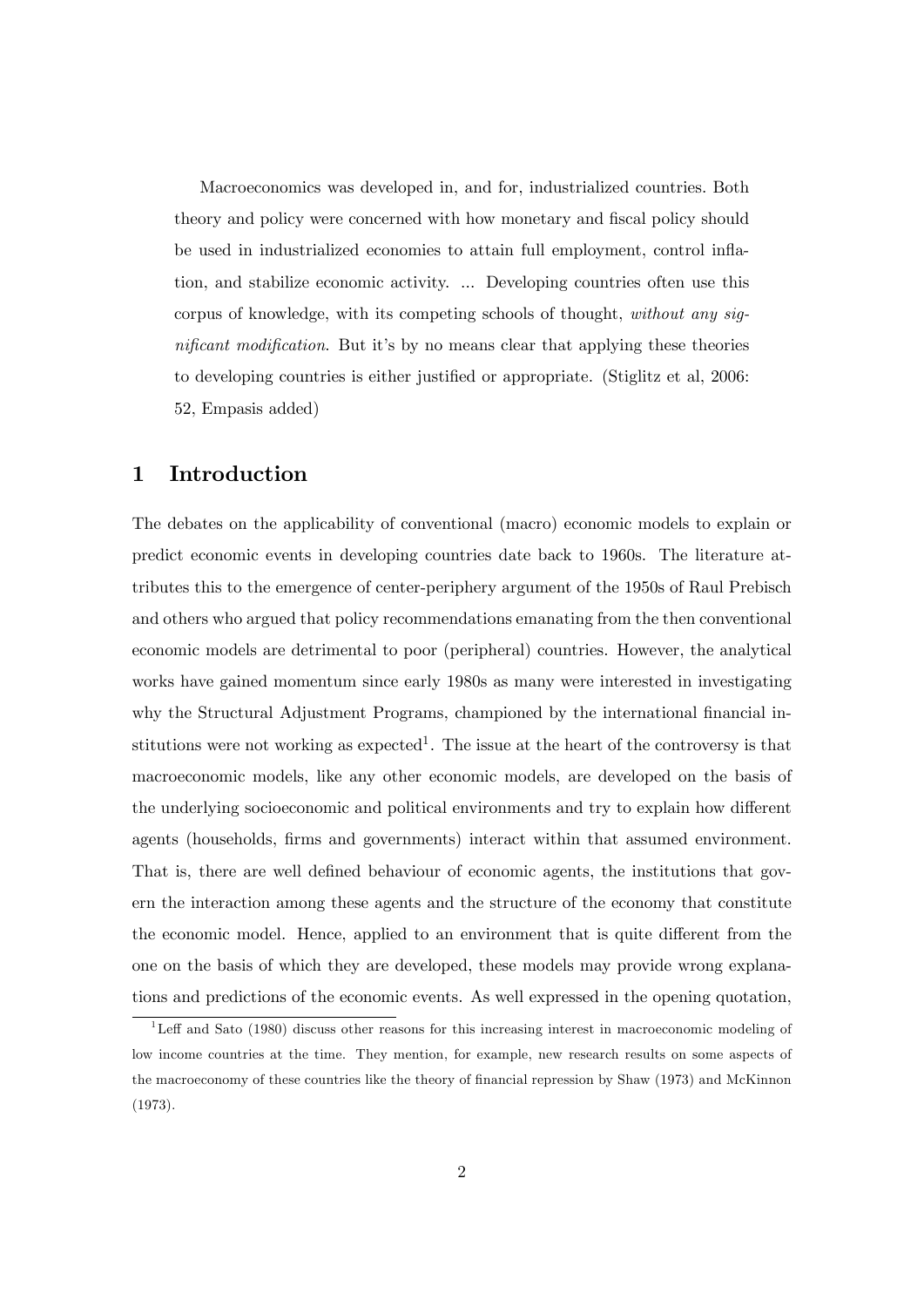conventional macroeconomic models are built on the assumed behavior of the economic agents and underlying institutions in advanced countries. Not surprisingly, policies that are guided by such conventional models when applied to low income economies might turn out to be ineffective and, still worse, they can bring about unintended negative results. This is well illustrated by Porter and Ranny (1982) who construct an IS-LM-AS-AD model of a typical low income economy based on a list of characteristic features that make such an economy different from a typical developed economy. Their analysis of various policy instruments in this simple but enlightening model shows that some standard policy instruments have sometimes opposite outcomes when applied to a low income economy compared to their consequences in an advanced economy. Likewise, Leff and Sato (1980) posed a specific question of macroeconomic adjustment after a shock to show, using the standard IS-LM framework, how standard policy prescriptions do not work for a typical developing economy. These old results concur with recent argument by many such as Stiglitz et al (2006).

The issue is that economic agents in developed countries, on the basis of the behavior of whom conventional macroeconomic models are developed, interact within a macroeconomic environment that is significantly different from the one their low income economy counterparts operate in. The institutions governing the interactions of economic agents in developed countries are either non-existent or at their early stage of development or, even more important, there are different sets of institutions that govern the economic interactions in low income countries. In other words, low income countries like those in Sub Saharan Africa (SSA) have their own peculiar characteristic features that they share among themselves (see Agenor and Montiel, 2008; Stiglitz et al, 2006; Porter and Ranny, 1982; and Leff and Sato, 1980). The models to be employed to explain or predict economic events in these economies must, therefore, incorporate these characteristic features. The implication is that the conventional macroeconomic models require some form of modification or change to be meaningfully applied to these economies.

The New Keynesian version of dynamic stochastic general equilibrium (DSGE) models (also referred to as New Neoclassical Synthesis, Goodfriend and King (1997)) have become the main workhorse of macroeconomic research. These models, as will be discussed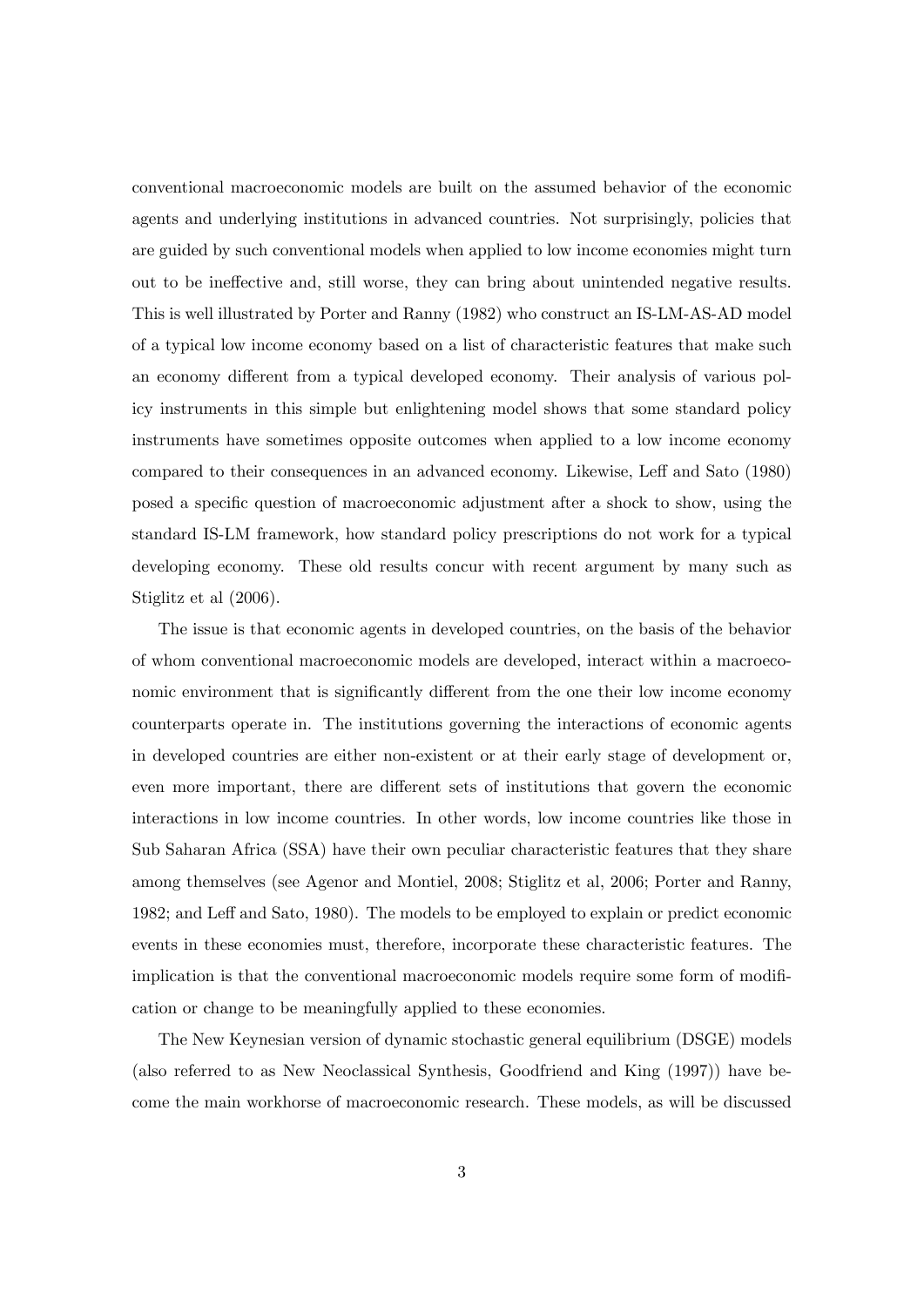in detail in section 2, combine the New classical and Real Business cycle (RBC) theories with that of the New Keynesian economics. They inherit the microfoundation, rational expectations, and general equilibrium traits from RBC DSGE modeling while market imperfections, sticky wages and prices are Öngerprints of the New Keynesian economists. Thus, the New Keynesian DSGE models are based on the assumption of rational economic agents: households, firms and governments who maximize their objective functions intertemporally (though sometimes reference is made to the rule-of-thumb agents - as will be discussed in section 3) to explain how the whole economy responds to different shocks in the short-run. The behavioral equations representing each economic agent and assumptions about some basic institutions (like the structure of the Önancial markets, the operation of different input and output markets, the integration of the economy to the international Önancial/asset markets, etc ) are, therefore, crucial building blocks of the models and the explanative and predictive capacity of the models depend on specifications of these behavioral equations and institutions. This poses some questions that we try to address in this paper: Do the building blocks of the New Keynesian DSGE models capture the behaviour of economic agents in low-income countries? If not, what are the reasons: Differences in the behaviour of economic agents or the economic environment? What modifications or changes are needed to meaningfully apply these models to economic environments of such countries and how can one best introduce them?

The main objective of this paper is, therefore, to critically assess the basic elements of open economy New Keynesian DSGE model and examine these elements within the context of the macroeconomic environment of a typical SSA economy. This will enable us to evaluate whether the standard New Keynesian DSGE model can be directly applied to the economies of SSA or require modifications to be practical for such economies.

The organization of the paper is as follows. In section 2 we make closer examination of the historical development, the criticisms and recent developments of New Keynesian DSGE models. In section 3 we discuss the component parts of the standard open economy New Keynesian DSGE model and assess the implications of the assumptions that undelie each component when applied to a typical SSA economy. This discussion attempts to establish whether the standard open economy New Keynesian DSGE model can be applied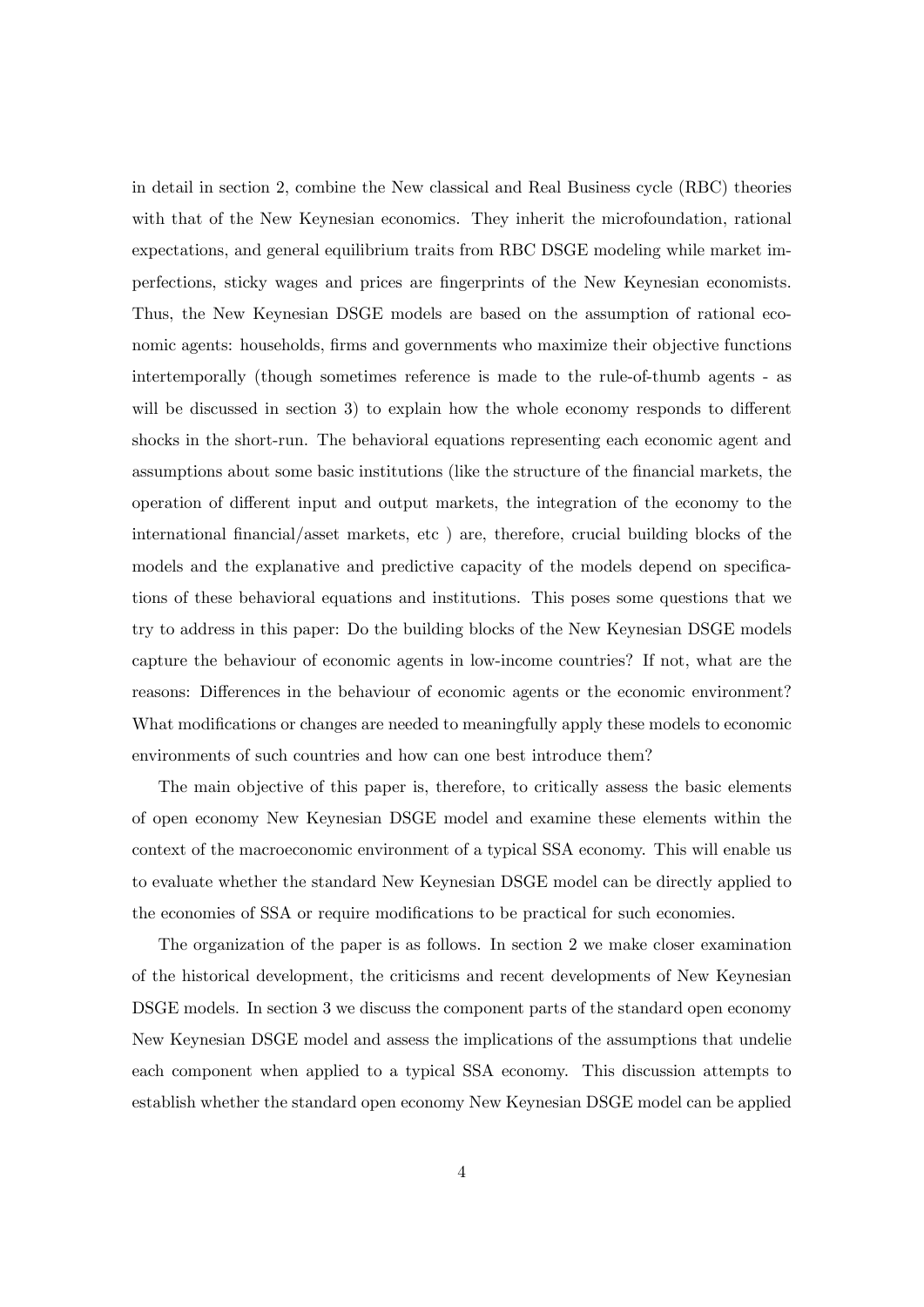to low income economies or need modifications to be practical to such economies. In section 4 we discuss the works conducted so far in an attempt to construct and estimate New Keynesian DSGE models for SSA countries. Section 5 concludes.

## 2 Review of standard New Keynesian DSGE model

#### 2.1 Historical developments

The DSGE models are macroeconomic models that grew from the researches pioneered by Kydland and Prescott (1982). These models have micro-foundations which their antecedent Keynesian models were blamed to lack as the former are based on the explicit assumption and modeling of intertemporal optimization behavior by economic agents under their respective constraints. That is, households maximize their life-time utility subject to a sequence of lifetime budget constraints, while firms maximize profit subject to input prices and technology. Economic agents are also assumed to be forward looking and, hence, form rational expectations about future value of macroeconomic variables of interest. This addressed the Lucas critique against the macroeconometric models that were dominant research methods in use at the time. The Lucas critique can be stated as follows: evaluation of a proposed policy based on macroeconometric models with parameters estimated from past data is futile since the structure of the economy  $ex$  post is different from  $ex$ ante, given economic agents that are forward looking. Lucas  $(1976.41)$  argues that "given that the structure of an econometric model consists of optimal decision rules of economic agents, and that optimal decision rules vary systematically with changes in the structure of series relevant to the decision maker, it follows that any change in policy will systematically alter the structure of econometric modelsî. The argument is that the policy change affects the behavior of economic agents and the constraints under which they maximize as a result of which the parameters of the model will also change or, in simple words, the parameters are not policy invariant. The DSGE model addresses this problem as the parameters that govern the behavior of economic agents are policy invariant, if the model is correctly specified (Cogley and Yagihashi,  $2010)^2$ .

<sup>&</sup>lt;sup>2</sup>The qualification in this statement deserves attention. Cogley and Yagihashi (2010) argue that the policy invariance argument of the structural parameters in DSGE models is based on the idea that the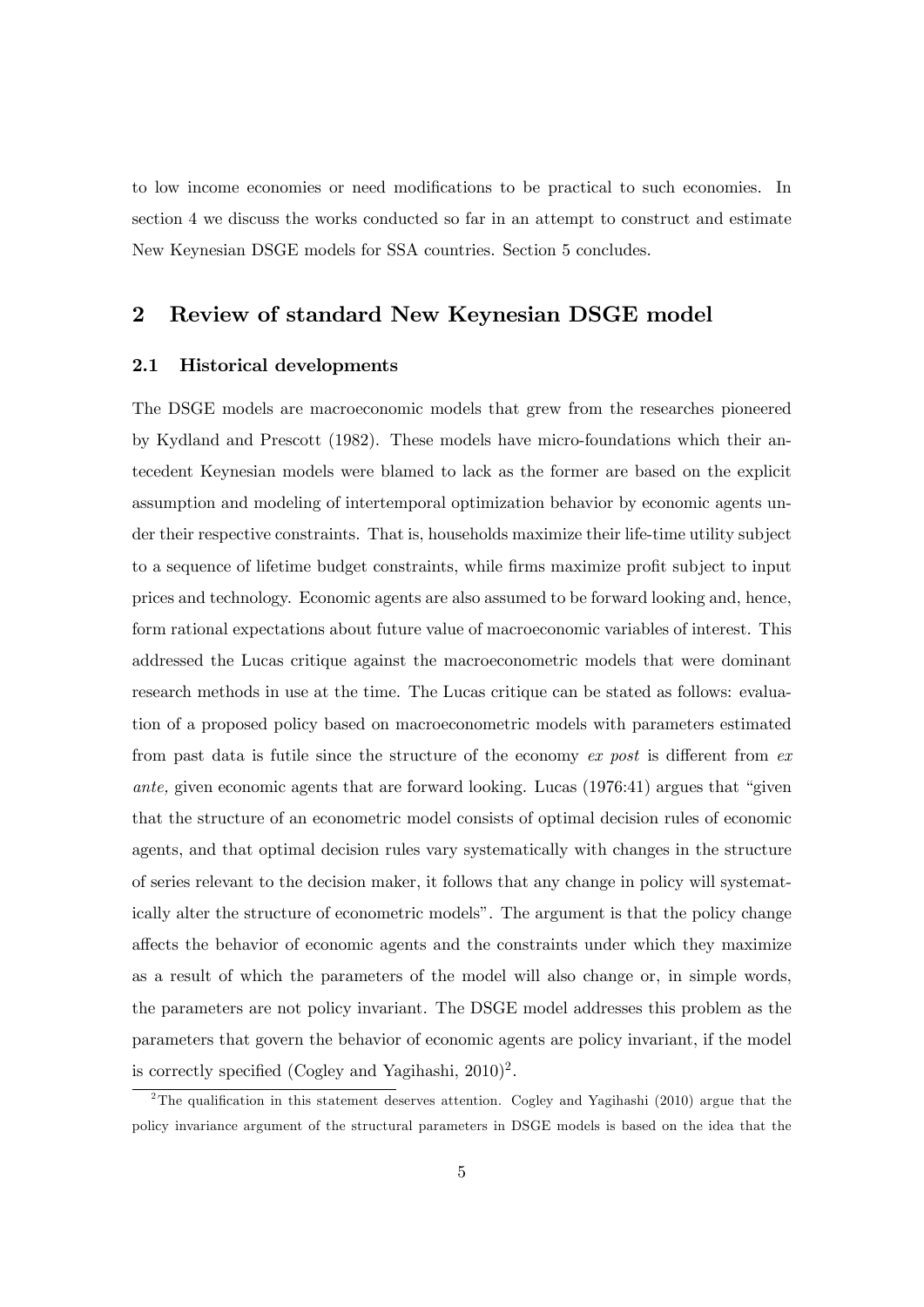The basic DSGE model developed in the tradition of RBC economics assumes that markets always clear and both booms and busts in the economy are the results of optimal intertemporal decisions by economic agents. According to this basic RBC model, random and large shocks in technology are assumed to be the main causes of economic fluctuations that are propagated by intertemporal substitutions between labour and leisure, on the one hand, and between consumption and saving, on the other (Snowdon and Vane, 2005:294-344). This model further asserts that these fluctuations in aggregate variables are due to real factors and monetary fluctuations cannot explain them, or as is commonly referred to as in the literature, money is neutral. Furthermore, according to this model, any fluctuation in aggregate variables is optimal since it is the outcome of decisions of rational economic agents and hence, by implication, there is no need for economic policy to correct these fluctuations.

However, the assertion of the neutrality of money did not escape the challenges of many economists whose arguments have been based on the prevailing solid empirical evidence. There are many empirical works that documented the importance of monetary fluctuations in explaining fluctuations in real macroeconomic variables contrary to the assumption of the basic RBC model that money is neutral (see references in Gali, 2008 and Woodford, 2003). This argument about the non-nutrality of money is well stated in Fernandez-Villaverde (2010:5) when he argues that "after one finishes reading Friedman and Schwartz (1971) A Monetary History of the U.S. or slogging through the mountain of Vector Autoregressions (VARs) estimated over 25 years, it must be admitted that those who see money as an important factor in business cycles fluctuations have an impressive empirical case to rely onî. The argument about the non-neutrality of money is crucial since it implies that either prices and/or wages are not flexible or economic agents suffer from money illusion or both. Again these are in contradiction with the RBC wisdom<sup>3</sup>.

DSGE approximating models are correctly specified. In this case, they argue that the parameters are approximately policy invariant. But, in case of incorrectly specified models there will be no ground for this claim of approximate invariance.

<sup>&</sup>lt;sup>3</sup>It is important to note that the New Keynesian economics introduced the existence of the nominal and real rigidities that emanate from the decisions of rational economic agents to help explain how changes in monetary policy affect real variables. Rational economic agents worry only about real values and therefore do not suffer from money illusion. As will be discussed in the next section this is one of important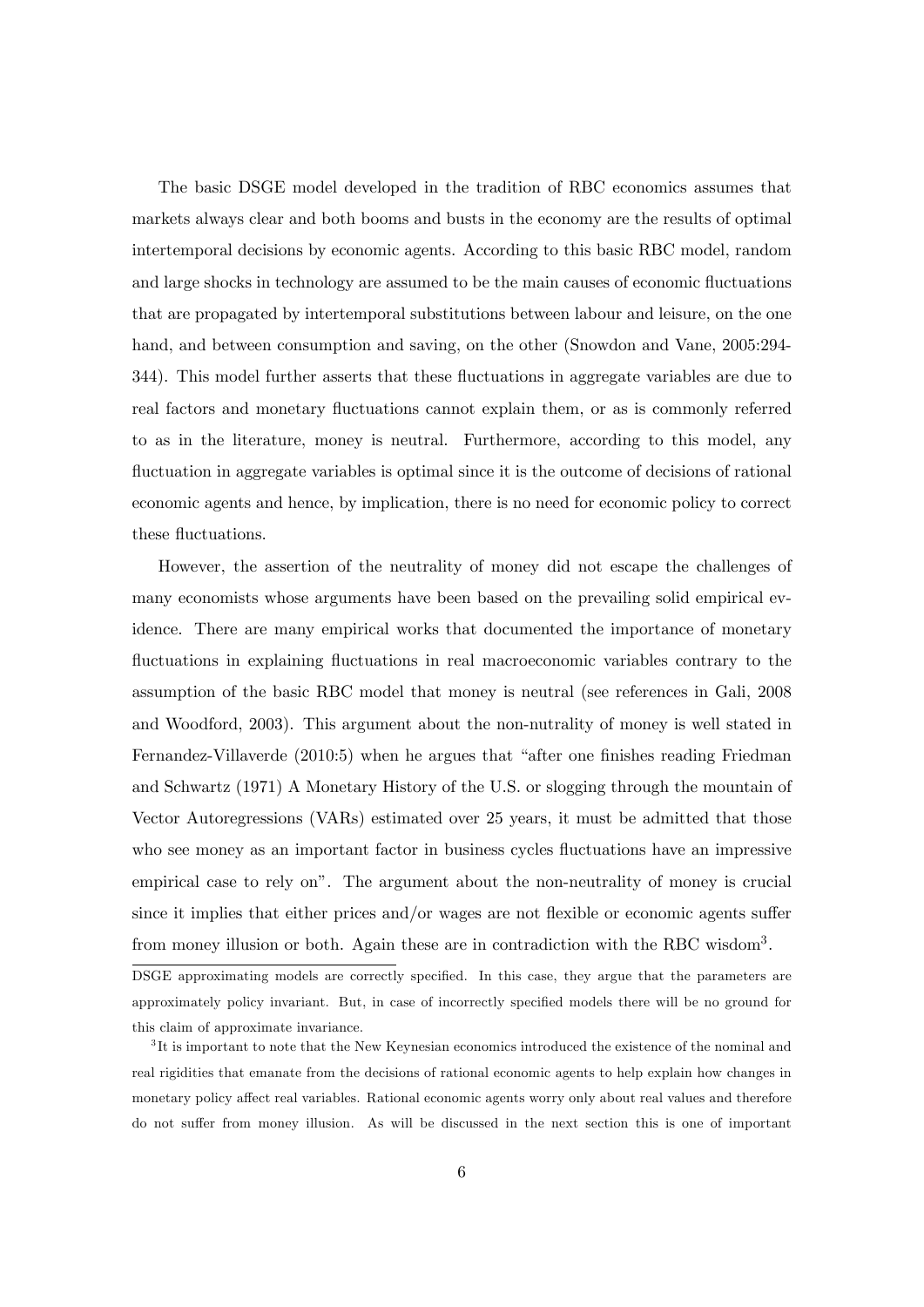Cognizant of these weaknesses of the RBC version of the DSGE models, economists continue to introduce different extensions. Most of these are attempts to incorporate the New Keynesian assumptions of imperfect competition where economic agents have some form of market power in input and output markets unlike the RBC model where perfect competition is assumed. For various factors such as menu costs, aggregate demand externalities, coordination failure, staggered contracts etc (Snowdon and Vane, 2005:357-432) that are well entrenched in the New Keynesian literature, in the short run firms do not automatically adjust their prices in response to changes in economic conditions. In addition, the New Keynesian economics shows that different imperfections and institutional arrangements in the labour market lead to rigidity of wages in the short-run which is contrary to perfectly flexible wages in the basic RBC model. This implies that prices and wages are rigid in the short-run, and most importantly these rigidities are the outcome of the decisions of rational economic agents who attempt to maximize their respective objective functions. That is, the rigidities are now given micro-foundations which they were blamed to lack in the Keynesian paradigm. The existence of these rigidities in nominal wages and prices in the short-run implies that monetary policy can affect real activities since changes in the money supply will not result into the same proportionate change in prices as argued by the proponents of New-classical and RBC economics.

This extended model, referred to as the New Keynesian DSGE model, maintained the basic elements of the RBC model such as the rational expectations, and the general equilibrium assumptions as a result of which Goodfriend and King (1997) coined the phrase ìNew Neoclassical Synthesisî to these class of macroeconomic models. They argue that

The New Neoclassical Synthesis inherits the spirit of the old, in that it combines Keynesian and classical elements. Methodologically, the new synthesis involves the systematic application of intertemporal optimization and rational expectations as stressed by Robert Lucas. In the synthesis, these ideas applied to the pricing and output decisions at the heart of Keynesian models, new and old, as well as to the consumption, investment, and factor supply decisions that are at the heart of classical and RBC models. (p. 232)

drawbacks of the New keynesian DSGE models.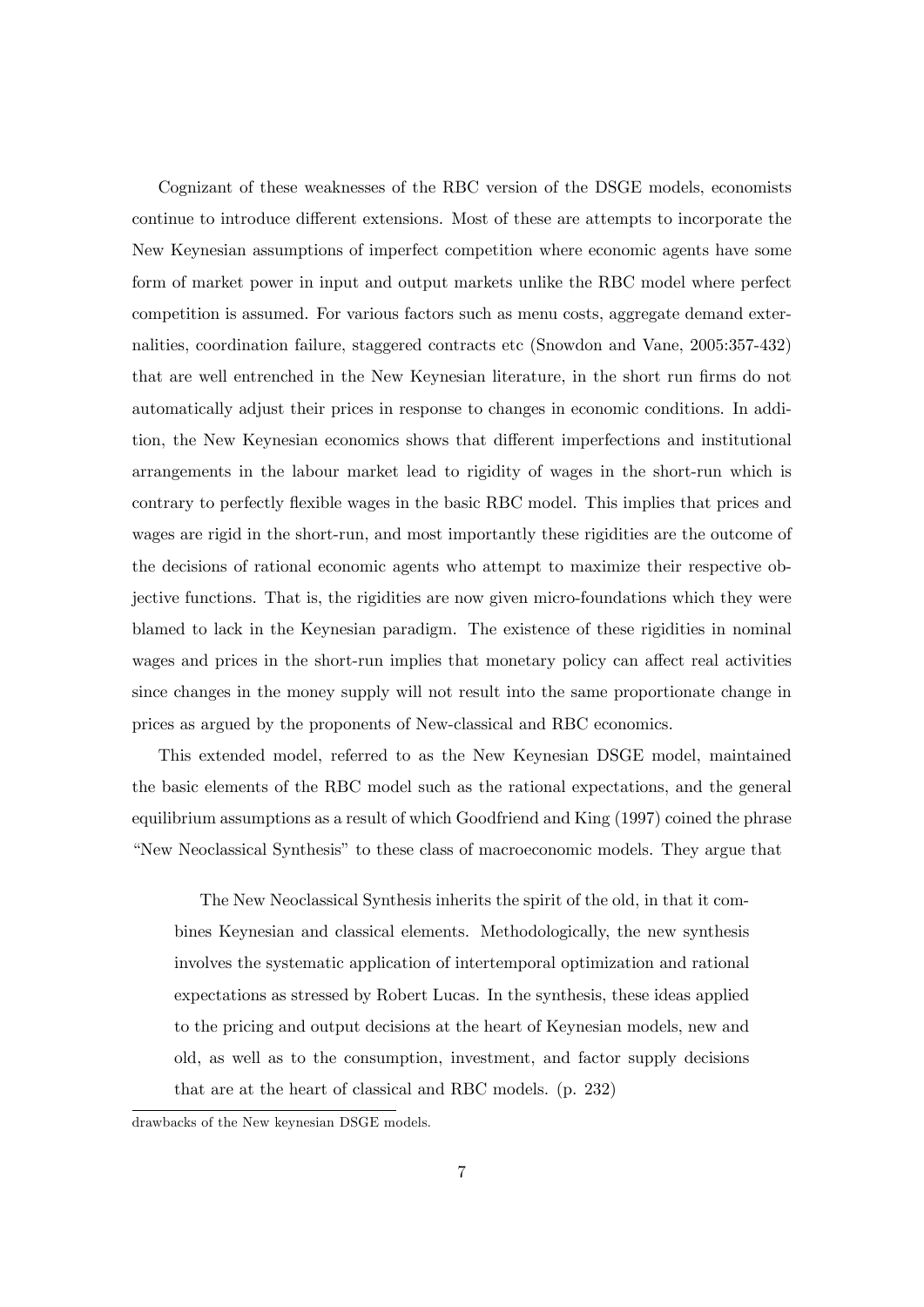Over the years a lot of elements have been incorporated by researchers adhering to both sides so that these models better mimic the real world. Nevertheless, the applicability of these models to policy analysis was constrained by the difficulty to estimate their parameters from actual data. Consequently, researchers were entirely relied on calibration of the parameters where the parameters are drived based on some theoretical properties (the balanced growth path property) of the economy or borrowed from other econometric studies or previously calibrated models. This method led to a protracted debate among macroeconomists the discussion of which we will defer to the next section. However, recent developments seem to show that this is no longer the problem, at least since the influential works of Smet and Wouters (2003 and 2007) and Christiano, et al (2005). It is now common to see small and medium scale models being estimated for different countries. The fact that these models not only are estimated from actual data but also are competitive to the VAR models that are blamed to lack theory, according to the proponents of DSGE models (see, among others, Christiano et al 2011; Ferdinand-Villaverde, 2010; Gali, et al 2011) made them popular at central banks and policy research institutions<sup>4</sup>. However, despite the success stories claimed by the adherents, there are criticisms to these models which are gaining momentum since the recent economic crises. Next we will turn to discuss these growing criticisms together with the recent advances in some detail.

#### 2.2 Criticism and recent developments in DSGE models

The enormously growing number of books, research papers, and commentaries, some of them by prominent macroeconomists who in one way or another contributed considerably to the development of the current conventional macroeconomic models, show the extent of dissatisfaction to the conventional economic models and the DSGE models, in particular. Some of the criticisms to these models are as old as the models and others are new. The recent global financial crisis has also contributed considerable momentum to the criticisms of these models as can be wittnessed from the number of critical publications over the last couple of years. The critics argue that the DSGE models performed poorly both in

<sup>4</sup>For the list of Central Banks and multilateral institutions that employ DSGE models for policy analysis and forecasting, see the references in Tovar (2009).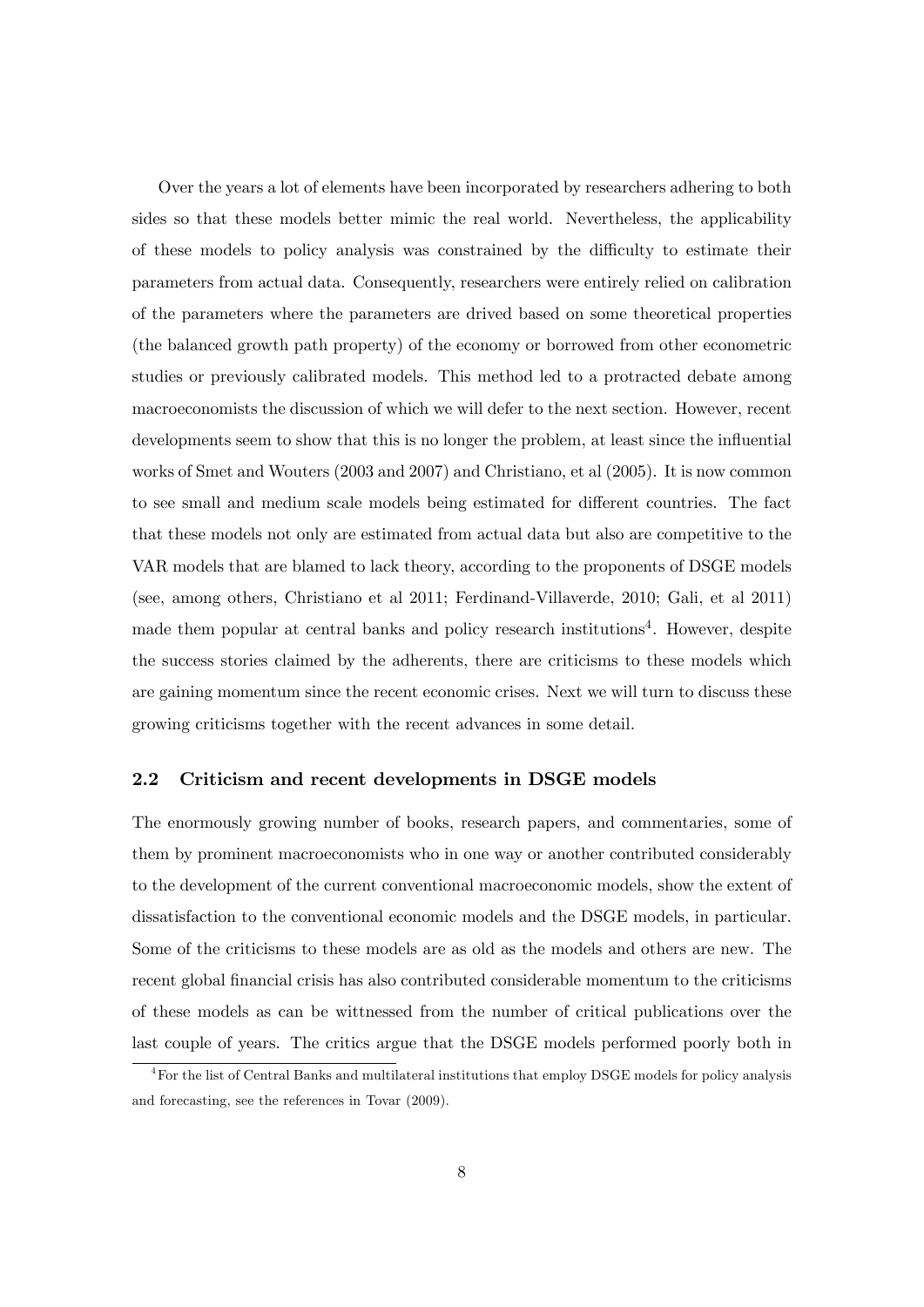predicting the crisis and in providing policy prescriptions on how to end the crisis. At the same time the last couple of years wittnessed considerable advance in the DSGE modeling some of which addressed the concerns of the critics. In this section we present both the criticisms against DSGE modeling and recent advances in these models some of which are attempts to redress the caveats.

As indicated above, there are many works that challenge the DSGE modeling. Perhaps, an exhaustive critical evaluation of the New Keynesian DSGE models is by Meeusen (2009 and 2010) who discusses a list of shortcomings of these models that make them incapable of capturing the features of real world economy and, therefore, make them incapable of performing their role of explaining and predicting economic events. The most critical of these shortcomings, according to Meeusen (2010: 12-20) are: the failure of these models to capture heterogeneity of economic agents, the absence or ad hoc nature of Önancial sector, the modeling of uncertainty, absence of involuntary unemployment in the models, the linearization and the empirical validations of these models. We will try to discuss each of these criticisms together with reactions from DSGE modeling so that we can have some view of the current state of these models. This will also enable us to see how these models fare compared to available alternatives. Our discussion shows that most of these criticisms are important challenges but not lethal. The most serious challenge to DSGE modeling (for that matter all conventional economic models) is the one casted by school of behavioral economics that rejects not only rational expectation formation but also the assumption of rationality of economic agents in their decision making. We argue that this is lethal since all economic models are based on the cental assumption that economic agents are rational, driven by economic motives, and make calculated decisions to make the best possible out of what they have, given the circumstances. Rejection of this central assumption, we believe, is the disastrous criticism to economic models in general.

#### 2.2.1 The Representative Agent

Recent criticisms revitalized the argument about the inappropriateness of the assumption of a representative agent that underlies the DSGE models (see, for example, Colander, et al, 2008; Meeusen, 2010; Solow, 2008). The criticism against the representative agent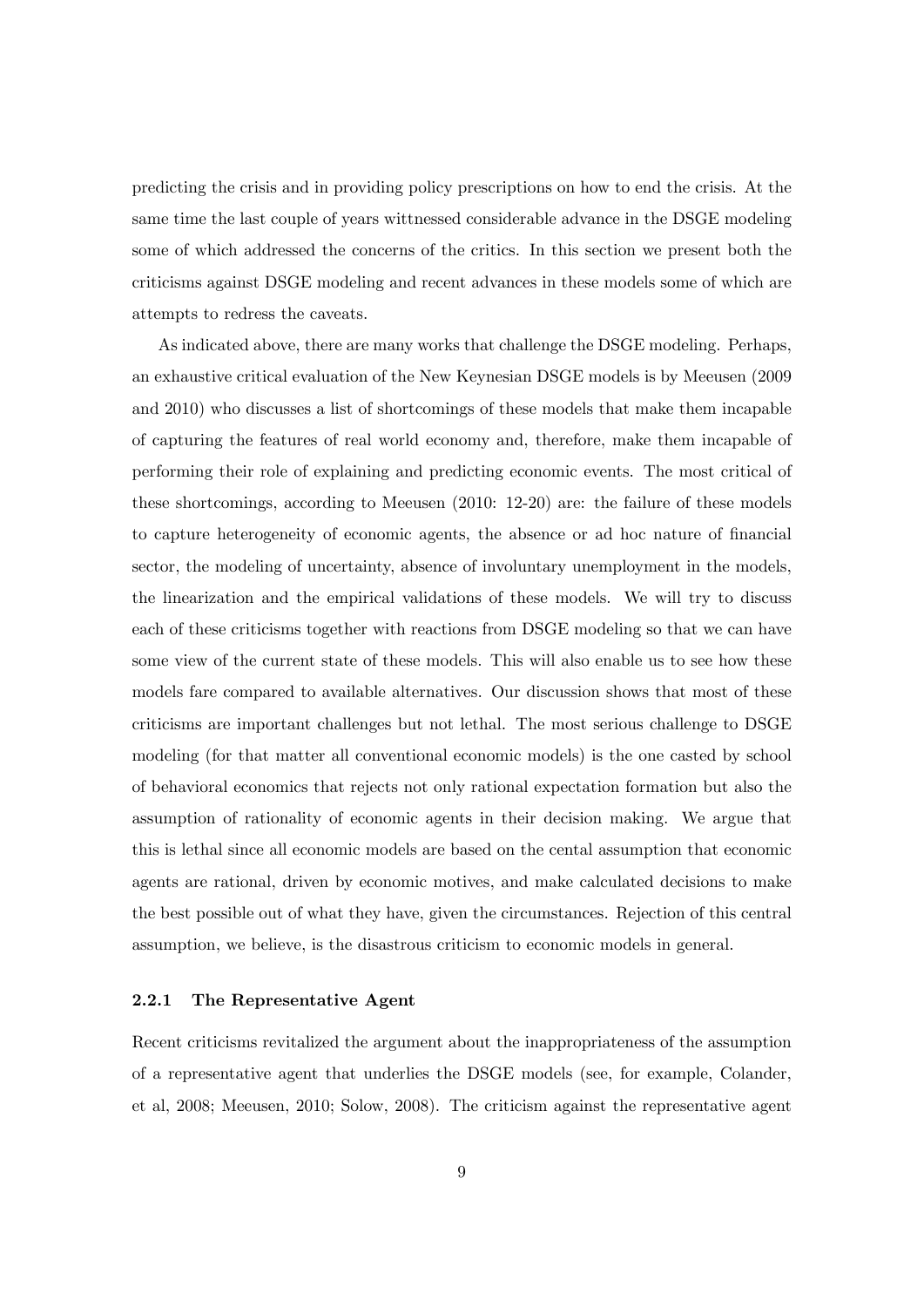is as old as the DSGE models themselves (see, Kirman, 1992; Hartley, 1996 and 1997). The works in the DSGE framework are based on the household sector of the economy being represented by an infinitely lived representative household that maximizes life-time utility. The production part of these models is also represented by a representative Örm that maximizes discounted profit. Though the introduction of the representative agent into macroeconomic model is to address the Lucas Critique and provide macroeconomics a microfoundation, critics show how it failed to achieve these goals (Hartley, 1997 and Meeusen, 2010). It is argued that the real economy is populated by economic agents of differing means and ends and hence cannot be represented by a representative agents. This view is more clearly and strogly forwarded by Solow  $(2008:243)^5$  as follows:

After all, a modern economy is populated by consumers, workers, pensioners, owners, managers, investors, entrepreneurs, bankers, and others, with different and sometimes conflicting desires, information, expectations, capacities, beliefs, and rules of behavior. Their interactions in markets and elsewhere are studied in other branches of economics; mechanisms based on those interactions have been plausibly implicated in macroeconomic fluctuations.

The critics argue that a model that does not account for this heterogeniety cannot explain the performance of the real economy. Likewise, Colander et al (2008) argue that attempts to induce generalizations from the representative economic agents about an economy populated by heterogenous agents are erroneous as they suffer from the fallacy of composition. The argument is that one cannot fully understand the aggregate behavior by studying the behavior of an agent since the interaction among agents is what matters most. In their words, "Any meaningful model of the macro economy must analyze not only the characteristics of the individuals but also the structure of their interactions" (p. 237).

As it is indicated even by critics (see Meeusen, 2010, ), it is not becase the representative agent represents the whole range of heterogeniety in an economy, instead it is an

<sup>&</sup>lt;sup>5</sup>It seems that the arguments in Solow (2008) lack logical consistency as discussed in Chari and Kehoe (2008) since he inclines towards very simple intuitive models and at the same time models that should capture many varieties of economic agents and the complex interactions among them.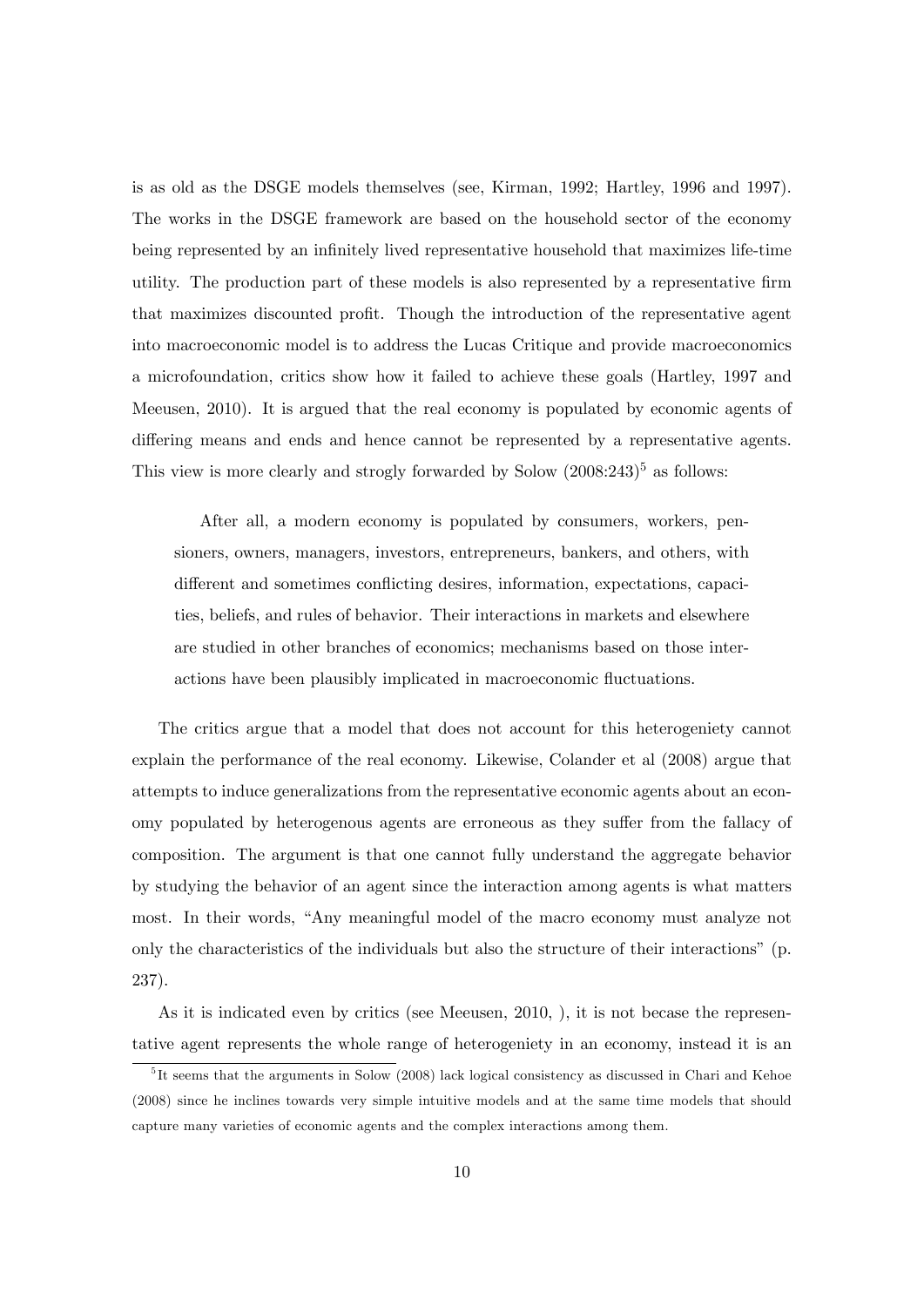approximation to overcome the difficulty of aggregation that introduction of heterogeniety entails. Hence, the assumption of the representative agent is an approximation. It is clear that the real world is full of heterogeniety - heterogeniety is the rule and homogeniety is exception. However, the more one thinks about capturing more of the heterogeniety in a model, the more it becomes unmanageable and even meaningless. Models are abstractions and they are to help understanding the world and not to represent the whole world.

The weakness of the representative agent paradigm and the importance of heterogenous agents have been recognized in DSGE modeling and attempts have been made to develop techniques to solve such models (den Haan, 1996 and 1997; Krusell and Smith, 1997, 1998 and 2006, and Rios-Rull 1997). These attempts have gained momentum in recent years and there are many works coming out on solving and simulating DSGE models with heterogenous agents (see Maliar, et al 2010 and Reiter, 2009 and the references in these papers).<sup>6</sup> These studies have developed different algorthms for solving, simulating and checking the accuracy of DSGE models with heterogenous agents. Their accessibility and applicability to analyze policies and investigate economic events empirically is some thing to be seen in the near future.

#### 2.2.2 Labour market frictions and involuntary unemployment

The early works in DSGE models do not have labour market frictions and involuntary unemployment. This is understandable given the underlying tenets of the RBC economics. Their antecedents, the New Keynesian DSGE models, until recently have failed to address this issue of involuntary unemployment, a weakness that is acknowledged by prominent economists in these school (see, Blanchard, 2009; Blanchard and Gali, 2010; Gali 2011). For instance, Blanchard  $(2009:216)$  explains this weakness as "striking (and unpleasant) characteristicî of the standard New Keynesian DSGE model. This is one of the inheritances that the New Keynesian DSGE models inherited from the RBC models since in the later all markets, including the labour market, always clear and therefore unemployment in the economy is only voluntary. Furthermore, according to these latter models the

<sup>&</sup>lt;sup>6</sup>In addition to many separate works that attempt to address this issue, many most recent works can be found in 2 dedicated issues of the Journal of Economic Dynamics and Control (Vol 34, No. 1 (2010) and Vo. 35, No. 2 (2011)).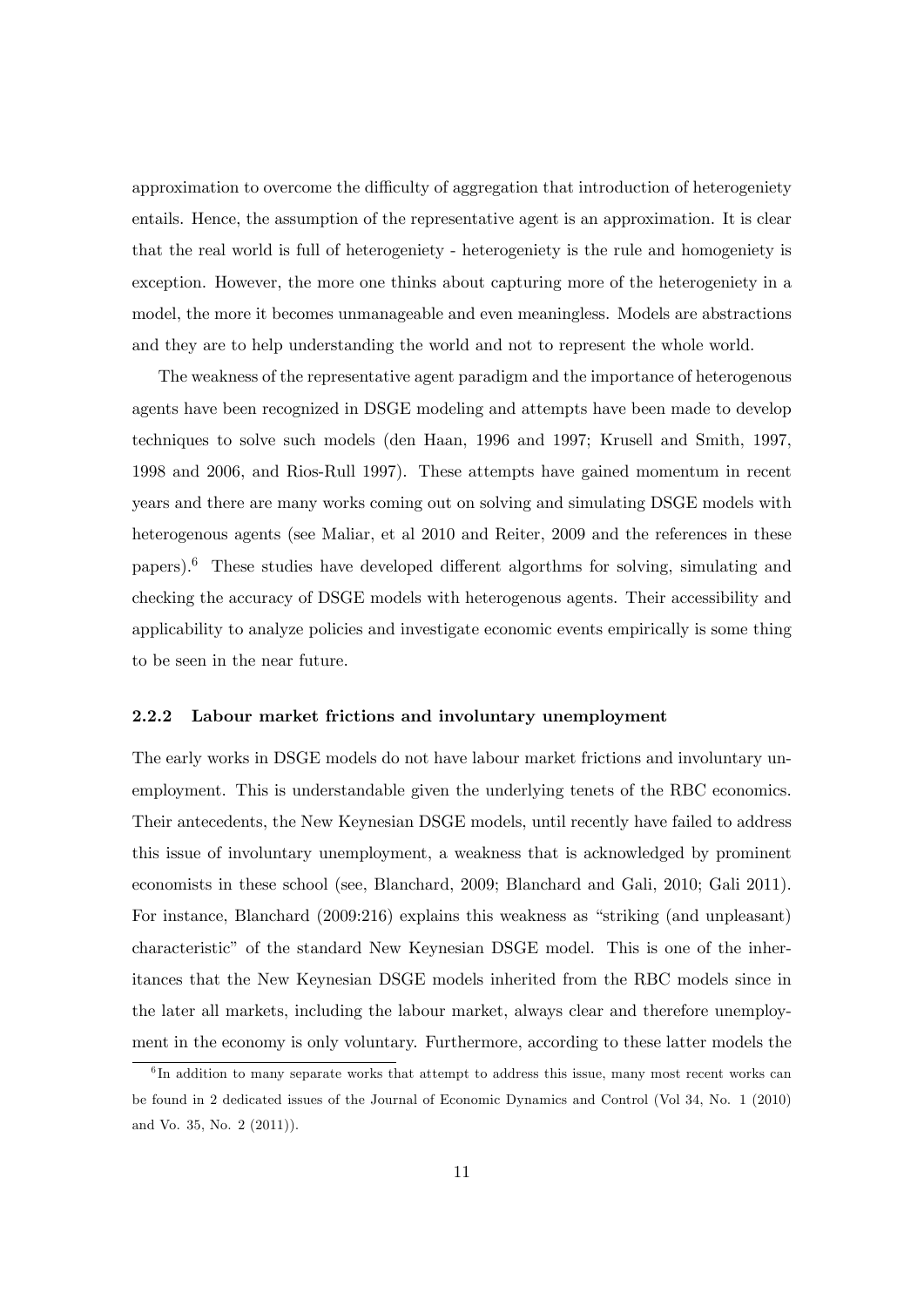change in employment is at the intensive margin as workers, based on their intertemporal preferences, decide to work more or less hours or their decisions to participate in market activities or not.

Recent works in DSGE modeling, in part in response to these criticisms, have come up with many ways of introducing labour market frictions and involuntary unemployment in to these models. It is now common to see models with labour market frictions that incorporate different variants of the search and matching labour market models in the tradition of Diamond-Mortensen-Pissarides (see, among others, Blanchard and Gali, 2010; Christiano, et al 2010a and 2010b; Gertler and Trigari, 2009; Gertler et al 2008; Sala et al 2008; Trigari, 2007). The search and matching approach allows to model an economy with involuntary uneployment at equilibrium. Some of these works answer the questions raised by others like Blanchard (2009) modeling both the adjustment of labour at the extensive margin and the existence of involuntary unemployment at equilibrium. These recent works in New Keynesian DSGE models that incorporate the labour market frictions are sinificant developments. The estimated versions of these models are also promising in Ötting the data (Christiano, et al 2010; Gali et al, 2011 and Gertler, et al 2008).

#### 2.2.3 The Financial market

The New Keynesian DSGE models are criticized also for their lack of systematic treatment of the financial sector frictions (Blanchard, 2009; Meeusen, 2010; Woodford, 2010). In most of the influential works, there are no commercial banks and other financial intermediaries. There are simplistic and ad hoc assumptions where the households directly lend to the public sector and hold bonds though, in many instances, there are no definitions of how the bonds themselves evolve. Woodford (2010) argues that the current macroeconomic models failed to explain the financial crisis since the institutional frameworks of Önancial intermediaries that are assumed in the existing macroeconomic models such as the frequently cited Bernanke et al (1999) are completely different from the institutions that are at work currently in the real world. According to Woodford, the financial intermediaries that are assumed in the few of the works that tried to introduce the financial sector into macroeconomic models are banks that collect short term deposits and provide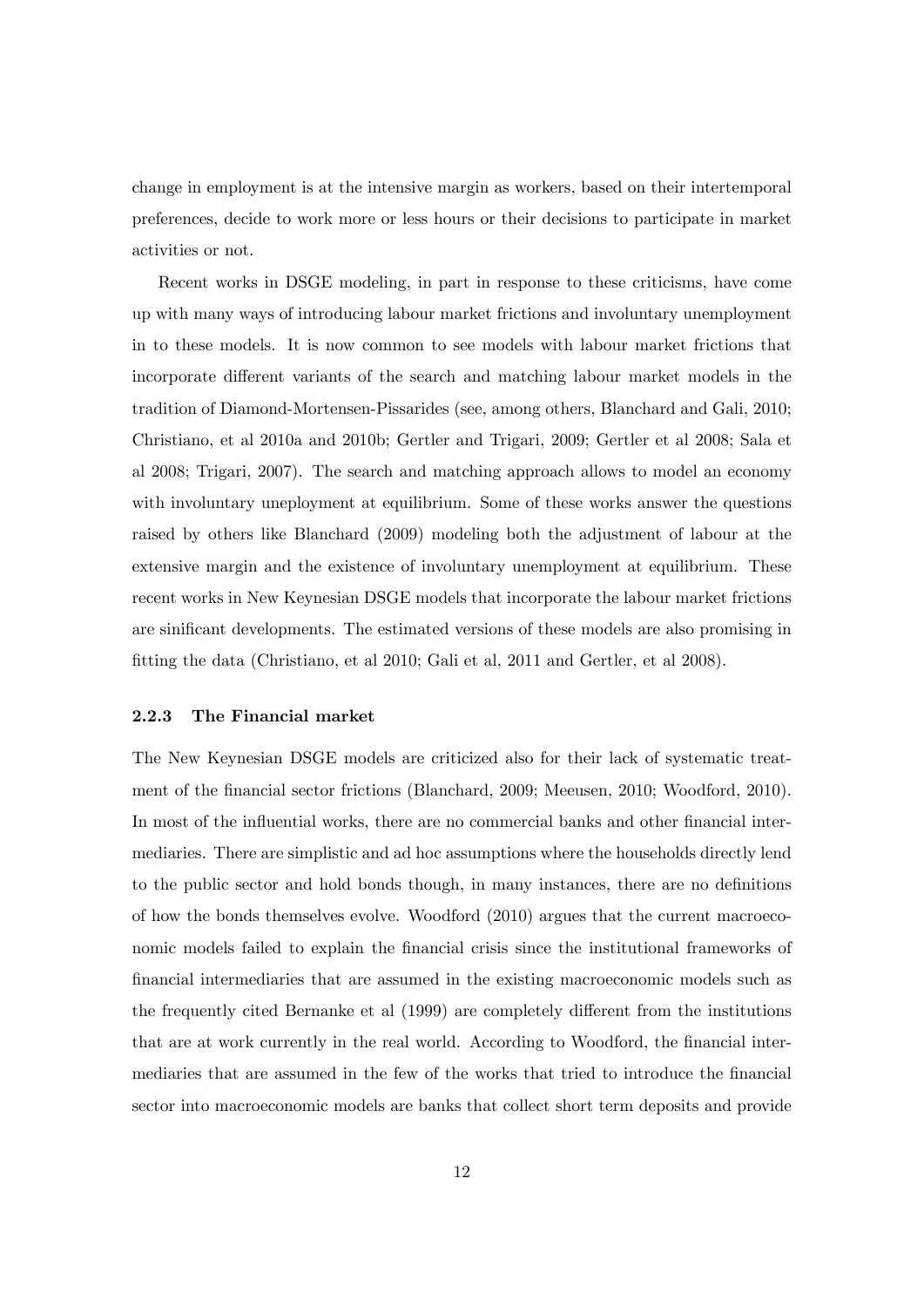long term loans abiding by regulatory frameworks which are completely different from the non-bank financial institutions that were dominant at the eve of the financial crisis. In the later system the Önancial intermediaries generate funds by selling securities which implies that the regulatory systems designed for banks cannot affect them. In this respect, it seems that the macroeconomic models were lagging behind the innovations in the financial sector and hence not surprising if they could not explain or predict what is happening in the economy due to events in this crucial sector. Given the role that the financial sector plays and the place of the Önancial intermediaries in the policy transmission mechanism, and most importantly the place of the financial sector in the recent economic meltdown, it is imperative for macroeconomic models to capture how this sector works and how it interacts with the real economy. Recently there are many works, though follow different approaches and emphasize different issues, that attempt to fill this gap by incorporating the financial markets with various institutional setups and frictions into the New Keynesian DSGE models (see, for example, Adrian and Shin, 2011; Christiano et al 2010; Curdia and Woodford 2009; Gerali et al, 2010; Gertler and Kiyotaki, 2011).

#### 2.2.4 The Solution methods

The common practice in the DSGE modeling is linearization of the non-linear models to solve and estimate them. This is due to the difficulty to solve the original non-linear models as a result of which researchers resort to approximating them with their linear versions. Most often, Taylor expansion of the optimality conditions of the model around the steady-state values of the variables, which is referred to as log-linearization, is made. The critics argue that linearizing the non-linear models amounts to stripping of these models their real world attributes (see, Lim and McNelis, 2008; Meeusen, 2010). It is also argued that this method can be helpful only when the deviations of the economy from the steady-state values are small. In other words, this method is local approximation (Lim and McNelis, 2008; Meeusen, 2010). Furthermore, according to Lim and McNelis  $(2008:12)$ , the solutions obtained through log-linearization of these models "will overstate the volatility of the macroeconomic aggregates".

However, there are many works that introduced alternative methods to solve these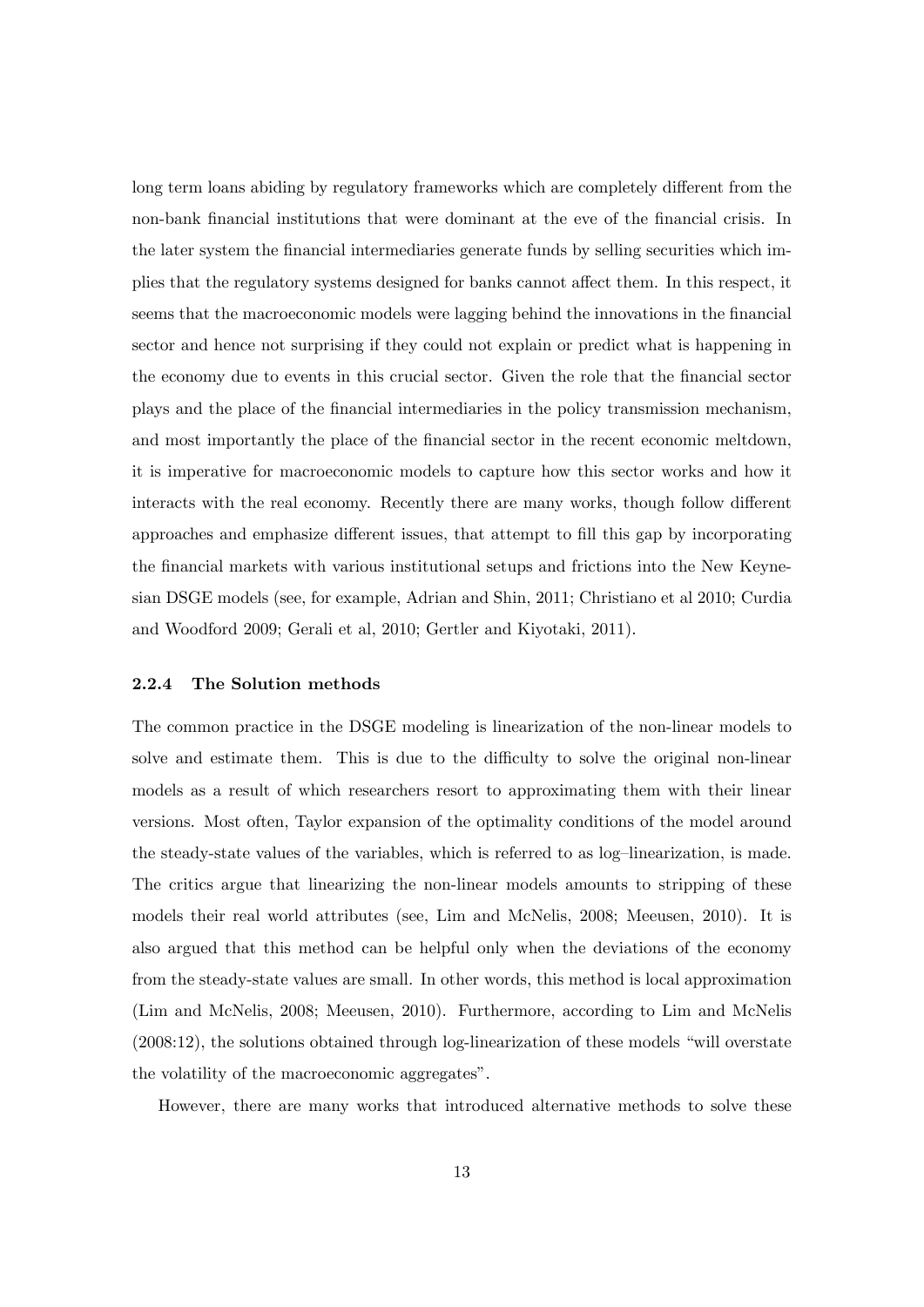models with their nonlinearity. One of these methods that is becoming popular is the projection method which employs different approximating functions to solve the DSGE models without linearizing them (see Lim and McNelis, 2008 for a textbook treatment of solving New Keynesian DSGE models by projection method, and Judd, 1991; Judd et al, 2010; Pichler, 2011 for application of projection method to RBC models). The fast developments in the techniques of solving these models seems that the criticism about application of linearized approximation will not be a serious challenge to the future of the DSGE models.

#### 2.2.5 Empirical Methods

The DSGE models are also criticised on the grounds of the empirical method. The most commonly used method is the calibration method where parameter values are derived from the equilibrium conditions of the model by imposing the properties of balanced growth path. This is a tradition being followed in DSGE modeling since the early RBC models such as Kydland and Prescott (1982) and has been criticized since then (see, for example Hansen and Heckman, 1996; Hoover, 1995; Sims, 1996; Solow, 2008; Meeusen, 2010). Some of the criticisms are on the entire idea of calibration and others on the testability of the results of the calibration excercises. There are also critics who argue that using the long-run properties of the economy (balanced growth path) to calibrate the model to analyze short-run fluctuations is not appropriate. However, the proponents of the calibration method argue that this excercise is correct since both short-run and long-run analysis deal with the the same facts and hence need to be coherent (Kydland and Prescott, 1996; Cooley, 1997). For example, Cooley (1997:57) argues

The reason for this is that we know most developed economies display the characteristics of balanced growth. Since both growth and fluctuations are features of the data for all economies, we would like any theory of the latter to be consistent with the former. This strongly suggests that we do not want to have separate models for growth and fluctuations.

Recent developments seem to overcome the problems associated with calibration as the estimation techniques are developed and many small and medium scale New Keynesian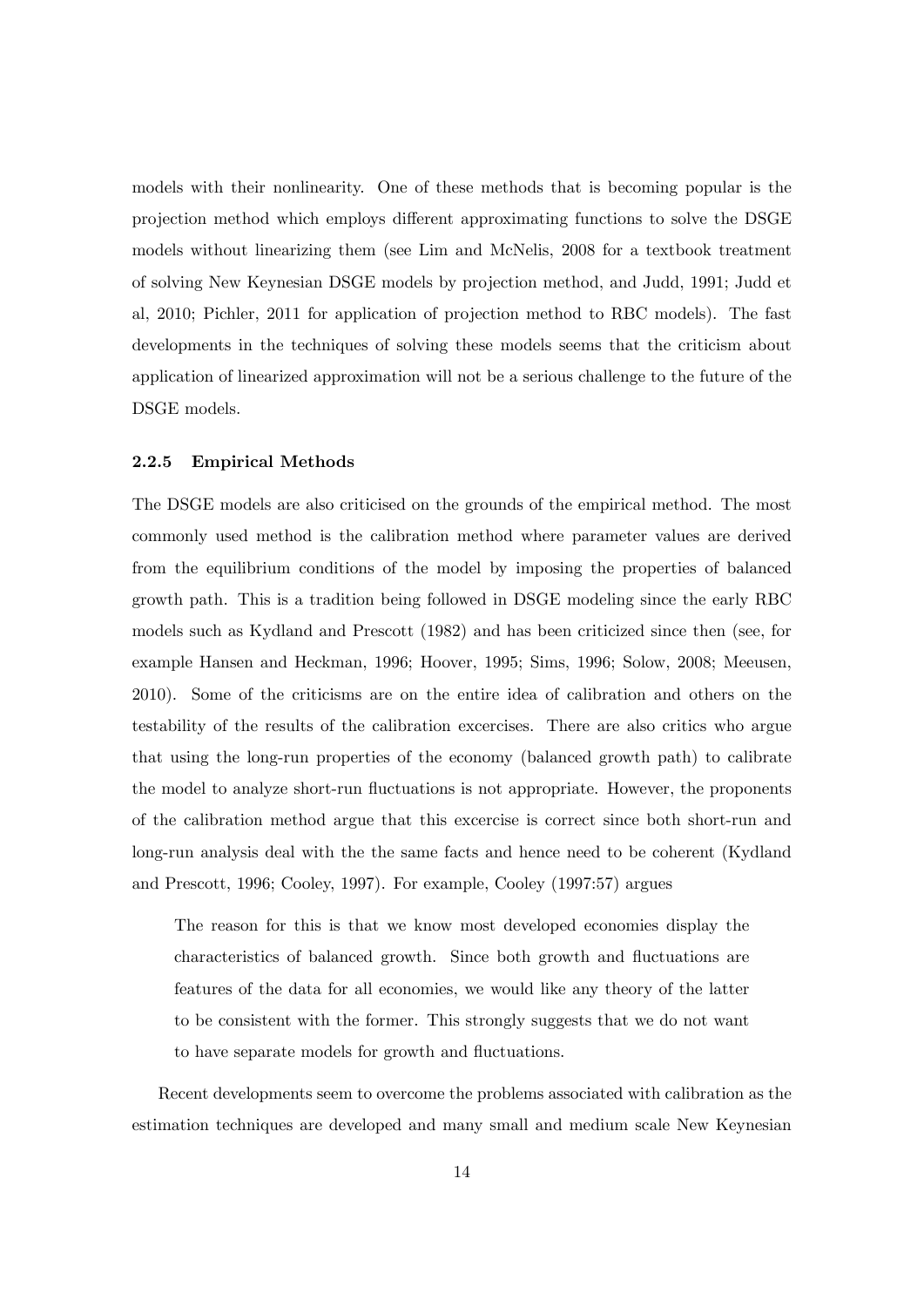DSGE models are estimated from actual data. However, the application of Bayesian method though theoretically appreciated, in practice criticized. According to Blanchard  $(2009)$ , Bayesian method can help to overcome the problem of near nonidentification since the method allows the use of additional information in setting the priors of the parameters. He argues that in practice priros are passing from one work to another when there is no ground justifying their being borrowed.

#### 2.2.6 Rationality and Rational Expectations

As we highlighted at the beginning of this section, the most organized critics to the conventional macroeconomic models is the school of behavioral economics. The criticisms from this school are serious challenges not only to DSGE modeling but also to all conventional economic models that are based on the assumption of rational economic agents and rational expectations (see Akerlof, 2007, 2002; Akerlof and Shiller, 2009; De Grauwe, 2010a, 2010b, 2010c, 2010d). The literature in this emerging Öeld has one unifying element. That is, rejection of the rational expectations hypothesis and the rationality of economic agents that underlie most modern economic models including the DSGE models.

According to the rational expectations hypothesis, economic agents make the best use of the pieces of information available to them and they do not make systematic error and, therefore, on average their expectation is consistent with that of the economic model. Akerlof and Shiller (2009) argue that macroeconomic models that are in use so far have not been in a position to help understanding the causes of recessions and depressions mainly because of the assumption of rationality of economic agents and rational expectations. For them economic agents could be non-rational and are driven by "animal spirits" than forming rational expectations for their decision making process. Hence, they argue that the failure of modern macroeconomic models emanates from the fact that these models do not capture the "animal spirits" that drive the economy. No conventional economic model that is based on rational economic agents, forming rational expectations and acting out of purely economic motives, is immune to their criticisms. For them most of the economic instabilities that the economy experiences are the results of human beings acting in ways that are inconsistent with the rational, and self-interest driven behaviors assumed in the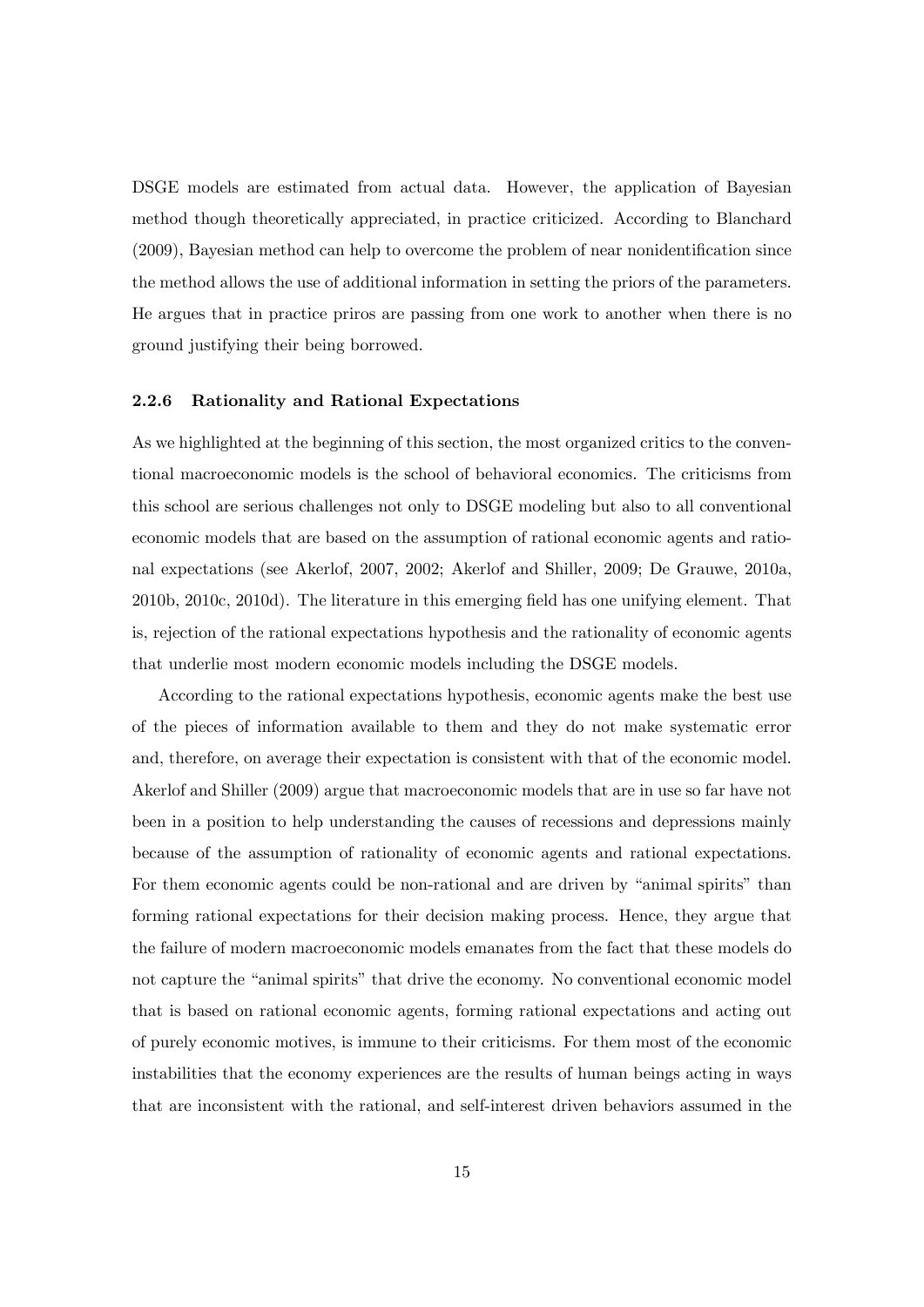conventional models. Akerlof (2002:428) asserts this position more clearly when he argues that

reciprocity, fairness, identity, money illusion, loss aversion, herding, and procrastination help explain the signiÖcant departures of real world economies from the competitive, general equilibrium model. The implication, to my mind, is that macroeconomics must be based on such behavioral considerations.(Emphasis in the original).

If non-economic factors are more important in explaining decisions by economic agents, then the assumption of rationality that underlies modern economic models does not make sense. Writing few years later during the recent financial crisis, Akerlof and Shiller (2009) argue that the current macroeconomic models can explain at best only one of the four possible stories of the performance of the economy. That is, since modern macroeconomic models are based on the assumption of rationality of economic agents they can explain ìHow does the economy behave if people only have economic motives, and if they repond to them rationally?î (Akerlof and Shiller, 2009: 168). But, according to them, this is only one of four possible questions that the macroeconomic model should answer about real economic agents, the other three being rational economic agents possessing non-economic motives, irrational economic agents who possess economic motives, and irrational economic agents driven by non-economic motives. They argue that these three questions that are not explained by the modern macroeconomic models explain most of the instabilities in the real economy. If one concurs with these authors, then it is not surprising that the modern macroeconomic models failed to forestall the onset of the recent crisis and also if they fail to provide policy makers with sound policy prescriptions to pull the economy out of the crisis. Hence, unless we model these non-rational behaviors and non-economic motives which characterize the economic agents in the real world we cannot be in a position to understand the performance of the real economy.

However, the "animal spirits" is the catchall word as there are a variety of elements in it. For example, Akerlof and Shiller (2009) mention confidence, fairness, corruption money illusion and stories to be motives for the real people and hence elements of the set "animal spirit". Others, such as Schwartz  $(2010)$  give components of the animal spirits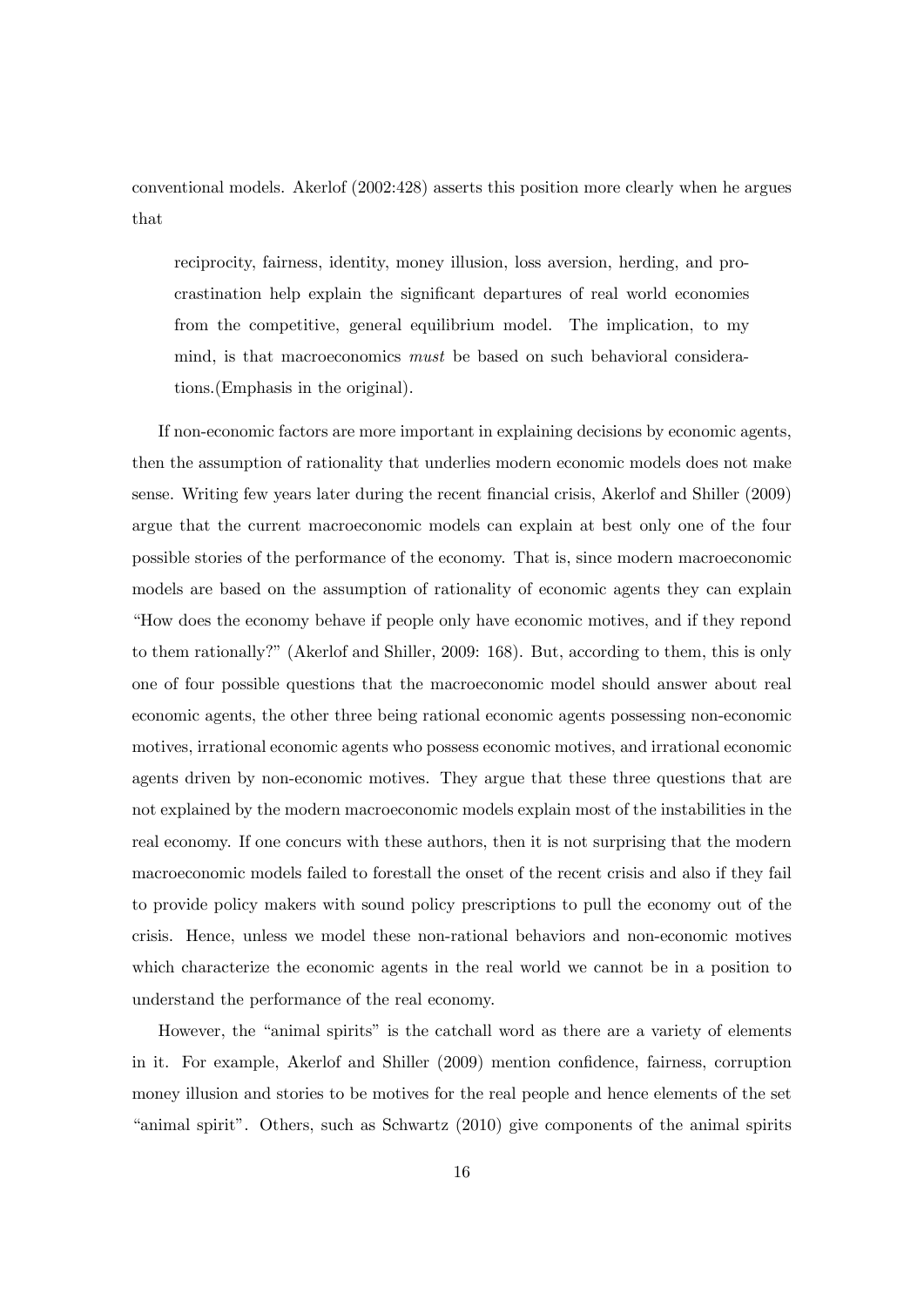to be cognitive, emotional, cultural, and visceral factors. This might explain why there is no unifying model of this school of macroeconomic thought which is as some argue is over due (Schwartz, 2010). Furthermore, given the fact that these factors are interdisciplinary by nature, it is not clear as to whether a unifying model that captures these factors and can be applicable for empirical economic analysis comes out.

There are attempts to build a model that captures part of the elements of the animal spirit that are mentioned above. One of these attempts is by De Grauwe (2010a, 2010b, 2010c, 2010d). De Grauwe (2010b), for example, replaces the rational expectations assumption in the standard DSGE model with simple rules that allow agents to learn from their experiences.The idea in De Grauwe is not a question of whether economic agents are rational or not. In stead, it is about rational economic agents that are not as foresightful as in the rational expectations framework - economic agents who have limitations in processing the pieces of information available and hence can possibly commit systematic error. Furthermore, these agents learn from their experiences and choose expectations that worked well for them. Hence, the rejection of rational expectations does not necessarily mean embracing irrationality. According to De Grauwe, agents use simple rules that guide their decisions, learn from experience and this is the rational thing that economic agents can do. "They do this not because they are irrational, but rather because the complexity of the world is overwhelming. In a way it can be said that using heuristics is a rational response of agents who are aware of their limited capacity to understand the worldî De Grauwe (2010b:415). This model, where rational expectation is replaced by some simple rules, is a promising step as it addresses one of the three questions that the mainsream model does not address.

#### 2.2.7 Summary

As we tried to discuss in the preceding few pages, the dissatisfaction with the mainstream macroeconomic models has been growing at a considerable rate over the last few years. The last few years also witnessed the largest proportion of the criticisms mainly due to the failures of the mainstream models to predict and explain the recent crisis. On the other hand, the proponents of these models do not seem to be convinced and shaked by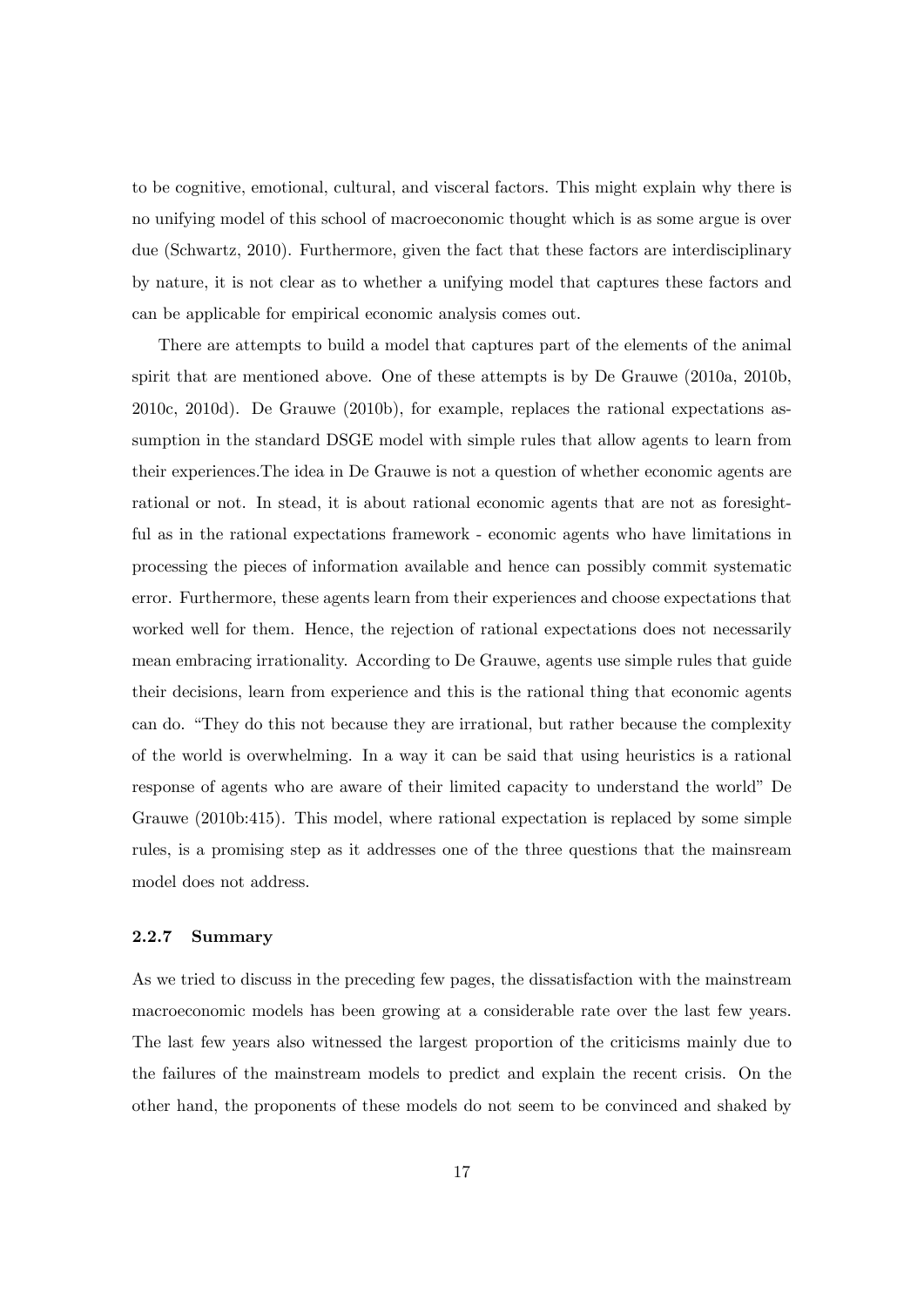the criticisms posed which can be seen from the aphorism quoted in Chari  $(2010:2)$  "A useful aphorism in macroeconomics is: 'If you have an interesting and coherent story to tell, you can tell it in a DSGE model. If you cannot, your story is incoherent". This tone of satisfaction in the progress of modern macroeconomics as a result of advances in DSGE modeling is shared by many (see, for example, Chari, et al 2009; Chari and Kehoe, 2008; Ferdinand-Villaverde, 2010; Woodford, 2009).

Our assessment of the DSGE models shows that though there are many weaknesses that are pointed out by the critics there are also considerable improvements in these models. Furthermore, some of the criticisms are weaknesses that apply to the whole of economics as a discipline and not only to DSGE models. For instance, the issues raised by behavioral economics require restructuring of economics and not only macroeconomics. A glance at the history of macroeconomic thought shows that one could reasonably be optimistic that the recent economic crisis, the poor performance of the mainstream macroeconomic models in predicting and explaining the crisis reflected in the dissatisfactions that we discussed above and many others might lead to evolution of a new paradigm in the near future. But for the time being the New Keynesian version of the DSGE modeling seems the only well organized method for applied research in the short-run economic fluctuations.

Given this background, we now turn to closely assessing the component parts of these models so that we can understand whether they are directly applicable to the SSA economies or need modifications. That is, we examine each of the characterizations of the economic agents and the environment in which they operate within the context of a typical low income country in order to know the types of modifications required to make the models applicable to such an economy<sup>7</sup>.

<sup>7</sup>Agenor and Montiel (2008) make extensive survey of the characteristic features of developing countries that make them different from developed countries and empirical studies on the behavior of economic agents in developing countries.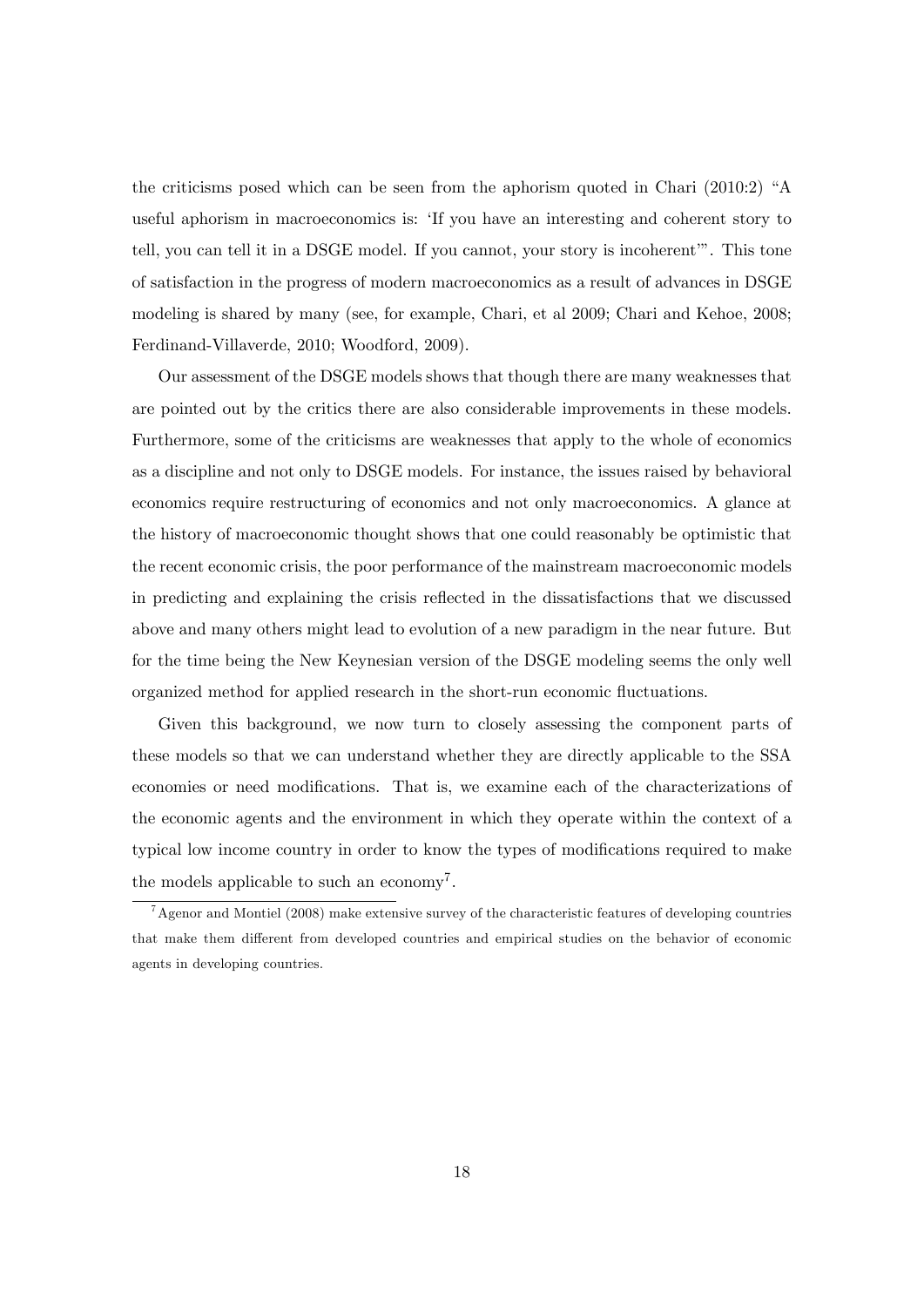## 3 Component parts of DSGE models in the context of SSA economy

The basic component parts of the standard open economy New Keynesian DSGE model are the preference of the households which captures the intertemporal utility maximization; technology capturing the relationship between different inputs to produce output by profit maximizing monopolistically competitive firms, the monetary authority that exercises its power through different monetary policy instruments, and the economy's integration and interaction with international financial/asset markets. The optimization decisions by these economic agents can be combined to give the three basic equations that describe the economy (Blanchard, 2009). The Örst order condition of the intertemporal utility maximization problem by the households gives the IS curve of the economy (demand), the optimal price setting decisions by profit maximizing monopolistically competitive firms gives the Phillips curve (supply), and from the objective of the monetary authorities the reaction function or monetary policy rule is derived. Lets look closely into the assumptions that underlie these component parts and see the implications to a typical SSA economy.

#### 3.1 Households: Consumption

In the standard models, the objective function of the households is captured by a utility maximization subject to sequence of budget constraint. The utility is derived from consumption of goods and services as well as leisure. This preference specification in most of the models is based on the assumption of intertemporal consumption smoothing as in the life cycle/permanent income hypothesis. That is, households smooth consumption through transferring resources across periods which requires access to financial markets so that households save/lend when they produce or earn above and over their current consumption and dissave/borrow when their current income falls short of their consumption expenditure. This amounts to saying that households have a smooth consumption path irrespective of the variability of their income flow.

This assumption is contestable for households in a typical poor country like those in most of SSA since these households might not be able to smooth consumption even if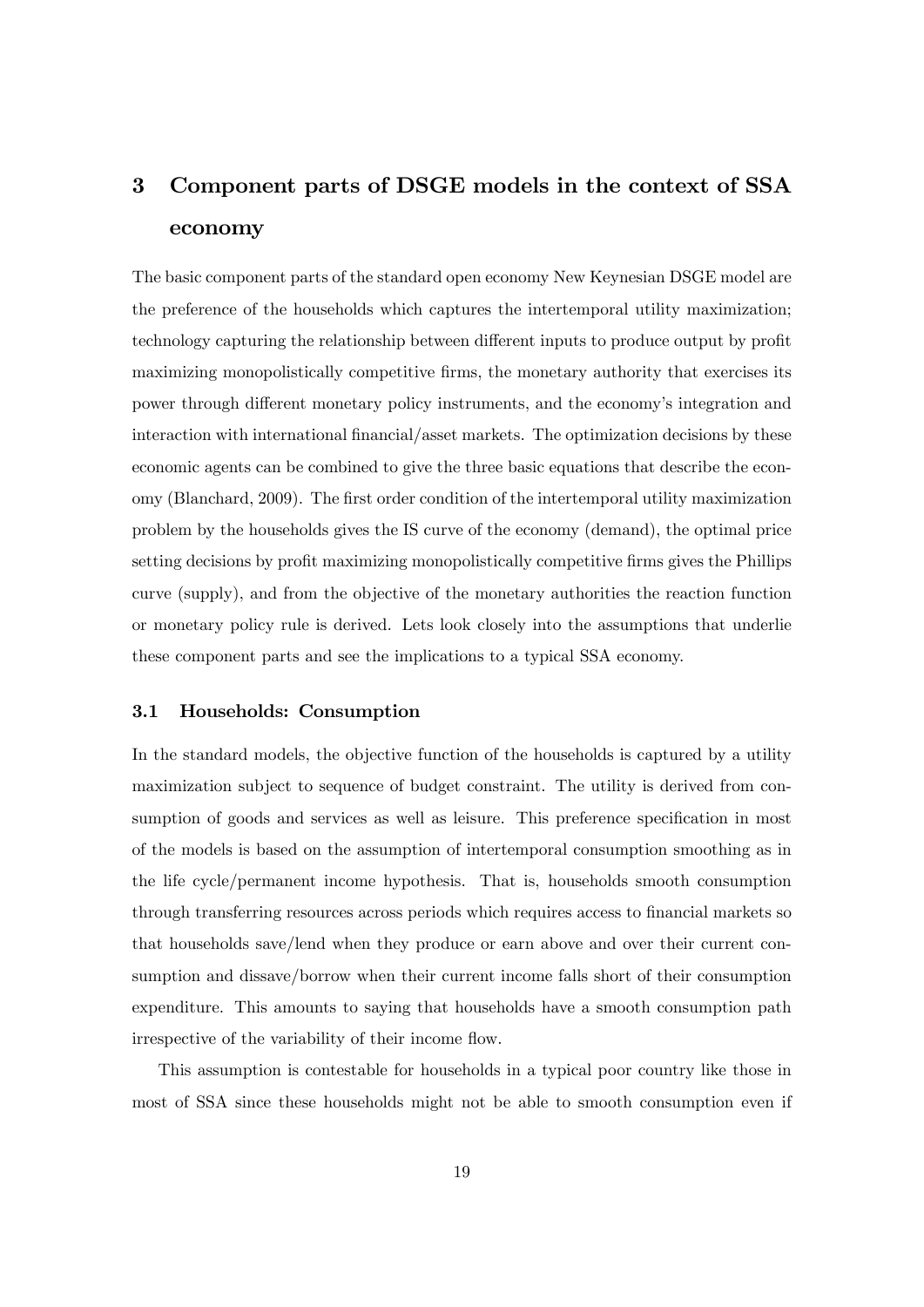they want to do so for various reasons. First, most of the population in the region lives in rural areas participating in primary production be it agriculture or mining, earning subsistence income. Second, even when the income level is higher than their consumption expenditure they save in the form of non-financial assets or what De Soto (2000) refers to as "dead capital" that cannot easily be converted into liquid assets for consumption when they need it due to institutional hurdles or absence of market institutions. Furthermore, these households due to the nature of their livelihood and the economic environment they face credit constraints. This implies that low income that is bare subsistence reinforced by the absence of well functioning financial markets, hence unavailability of different financial assets, seem to make intertemporal resource transfer very difficult in a typical poor economy.

Contrary to these stylized facts, many empirical studies on the consumption behavior of households in developing and low income countries report the existence of consumption smoothing (see Wolpin, 1982; 1990; Schmidt-Hebel et al., 1992; Morduch, 1995; Rosenzweig and Wolpin, 1993; Rosenzweig, 2001). According to these studies, low income households do smooth consumption even when they live in a world of liquidity constraints via accumulation and decumulation of assets. These studies are conducted in different countries using different methodologies but their overall findings show that households in developing countries, indeed, smooth their consumption which is in line with the assumption of the intertemporal optimization models. Given the stylized facts we raised with respect to the nature of income and the credit market characteristics faced by households in SSA countries, the evidence reported raises questions.

However, even if one subscribes to the assertion that low-income households smooth their consumption via transferring their assets across periods, one needs to check the role that interest rates play in the process of saving and dissaving. The intertemporal optimization assumption that underlies the DSGE models implies that households accumulate more when the rate of return is higher than their rate of time preference which at the optimal of the consumer gives the well known consumption Euler equation. This has very important implications for the applicability of DSGE models to these economies. The aggregate demand part of the DSGE models, as discussed above, is the consump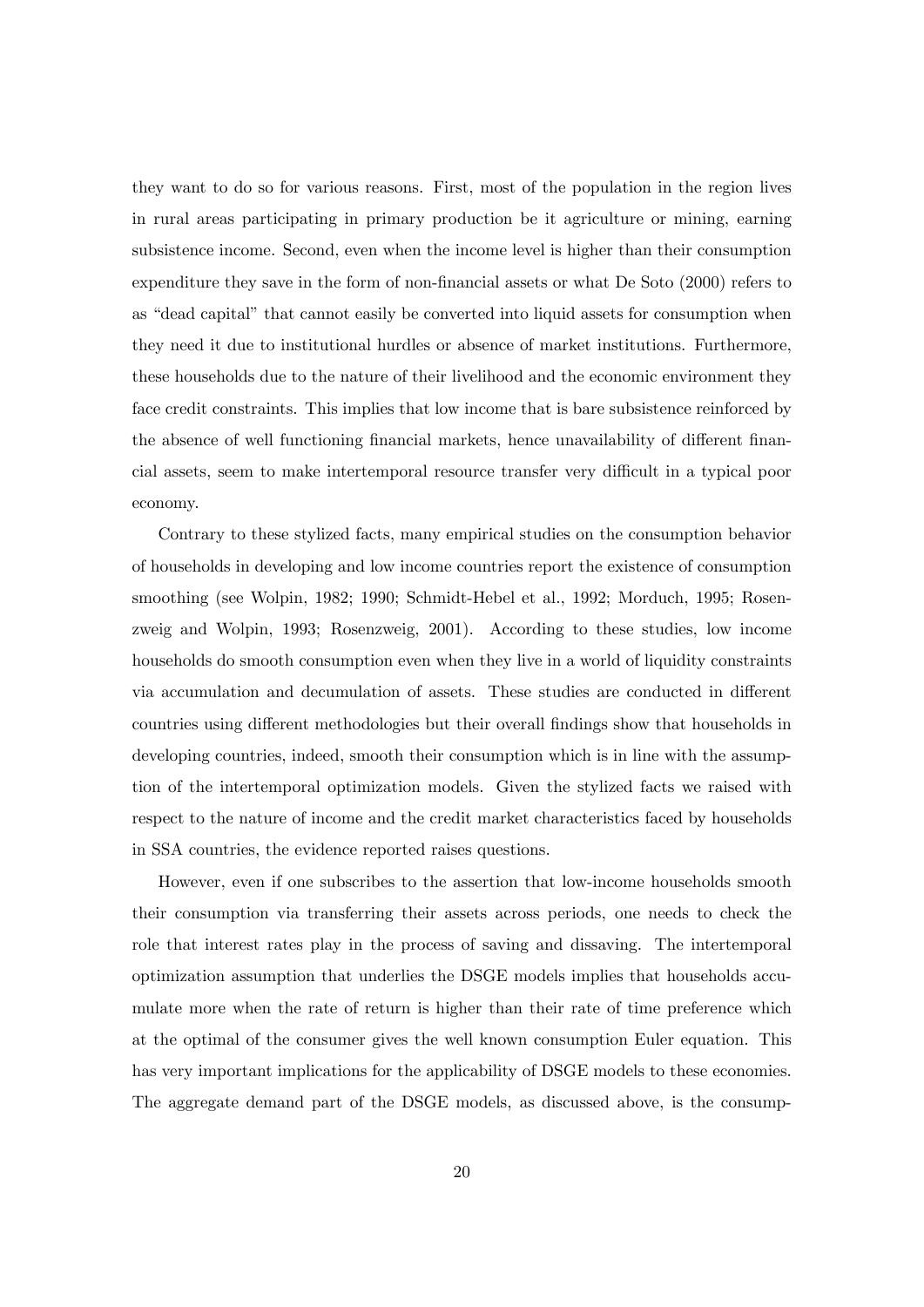tion Euler equation derived from the first order conditions of the optimality of households consumption and saving decisions. This equation links current consumption and future expected consumption via real interest rate. This link breaks down if there is no link between interest rate and intertemporal substitution in consumption. The literature on the saving behavior of households in low income countries shows that the elasticity of saving to changes in interest rates is very low (see Ogaki et al., 1996). This low responsiveness of private savings to changes in real rate of interest in low income countries forces one to question the argument that saving in these countries is induced by the intertemporal optimization motive. One convincing explanation, instead, is what Carroll (1997) referes to as "buffer-stock" saving behaviour. In this case, households save because they face high income uncertainty and prefer to consume more had they known their future income with certainty. One thing seems clear: the intertemporal optimization assumption that is based on consumption smoothing does not apply to the majority of households in SSA.

Economists recognized that this assumption of symmetry of preferences or an economy populated by identical households that smooth consumption intertemporally and representing them by infinitely lived representative household is problematic even for developed economies. It is more problematic assumption to make for a typical SSA economy. One way that this problem is addressed is through introduction of two types of households in to the model economy. That is, to assume that the economy is composed of two types of households: optimizing and non-optimizing households (Campbell and Mankiw, 1989, 1991; Mankiw, 2000; Gali et al., 2004; Ratto, et al 2009; Bosca, 2011; Calciago, 2011). In this characterization of households, some households behave as the representative household commonly used in the standard models. These households have access to Önancial markets, do not face credit constraints, behave rationally, have longer plaaning horizon and, therefore, smooth their consumption through transferring resources across periods. The non-optimizing households (referred to as rules-of  $-thumb$  or non-Ricardian consumers) each period consume their current income. There are different reasons given as to why households deviate from the life-cycle/permanent income hypothesis even in developed countries. Mankiw (2000) argues that the rule-of-thumb consumers exist due to naivety on the side of the households or rational households facing binding borrowing con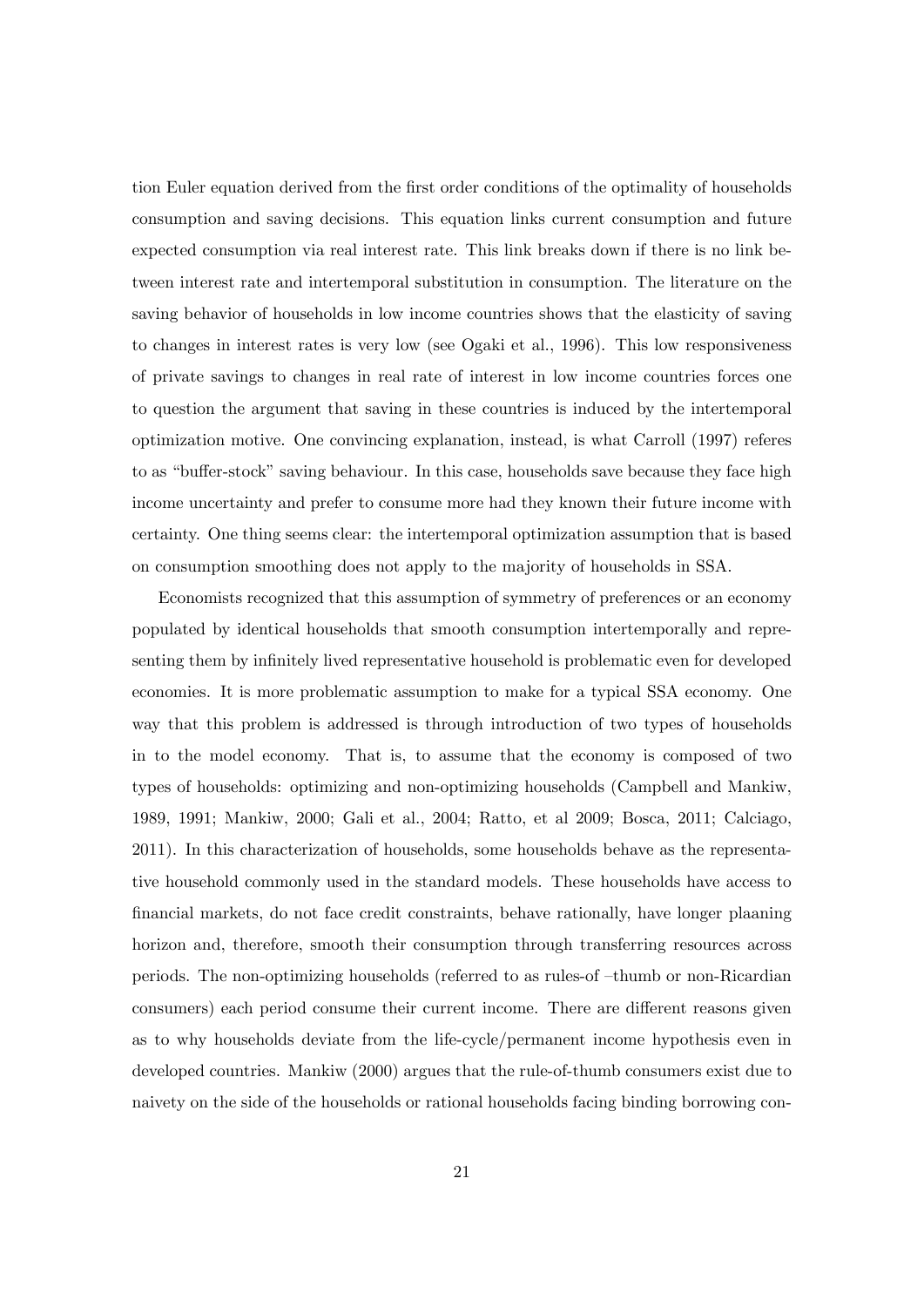straints or because households attach higher weight to their current income when forming their expectations about their future income.

Currently, the rule-of-thumb consumers are introduced in DSGE models that are dealing with specific questions (like effects of fiscal policy) rather than as a permanent part of the models. The introduction of rule-of-thumb consumers when modeling the economies of SSA has clear importance over the standard optimizing representative household model. This is so since such households who consume their current income due to either subsistence level of income or liquidity constraint represent the largest proportion of households in SSA.

#### 3.2 Households: The labour market

Labour is the most valuable asset for the majority of households in most economies of the world. The performance of the market for this asset is, therefore, very important to understand how the whole economy operates. This is even more appealing to the case of low income countries where income from labour services represents the only or the largest proportion of livelihood. For such households, their wellbeing depends on not only whether they are employed (working) or not but also on whether their labour earns a reasonable income. This argument does make much sense for SSA, one of the regions where the majority of working poor (people who are working but earn very low income) of the world live. Hence, understanding the operation of the labour markets in these economies and incorporating the dynamics of these markets into the model of the whole economy seem crucial to understand how different shocks affect different households or social groups. It also helps to know how employment/unemployment responds to different global and domestic shocks.

However, as discussed in the previous section, until recently the DSGE models do not have the labour market dynamics. Most of the works based on the standard New Keynesian models assume that the labour market is perfectly competitive as a result of which any unemployment in the economy is assumed to be voluntary. Again, as we highlighted in that section, recently we have been wittnessing considerable improvement in this area. However, as we will show in what follows, none of the works that attempt to incorporate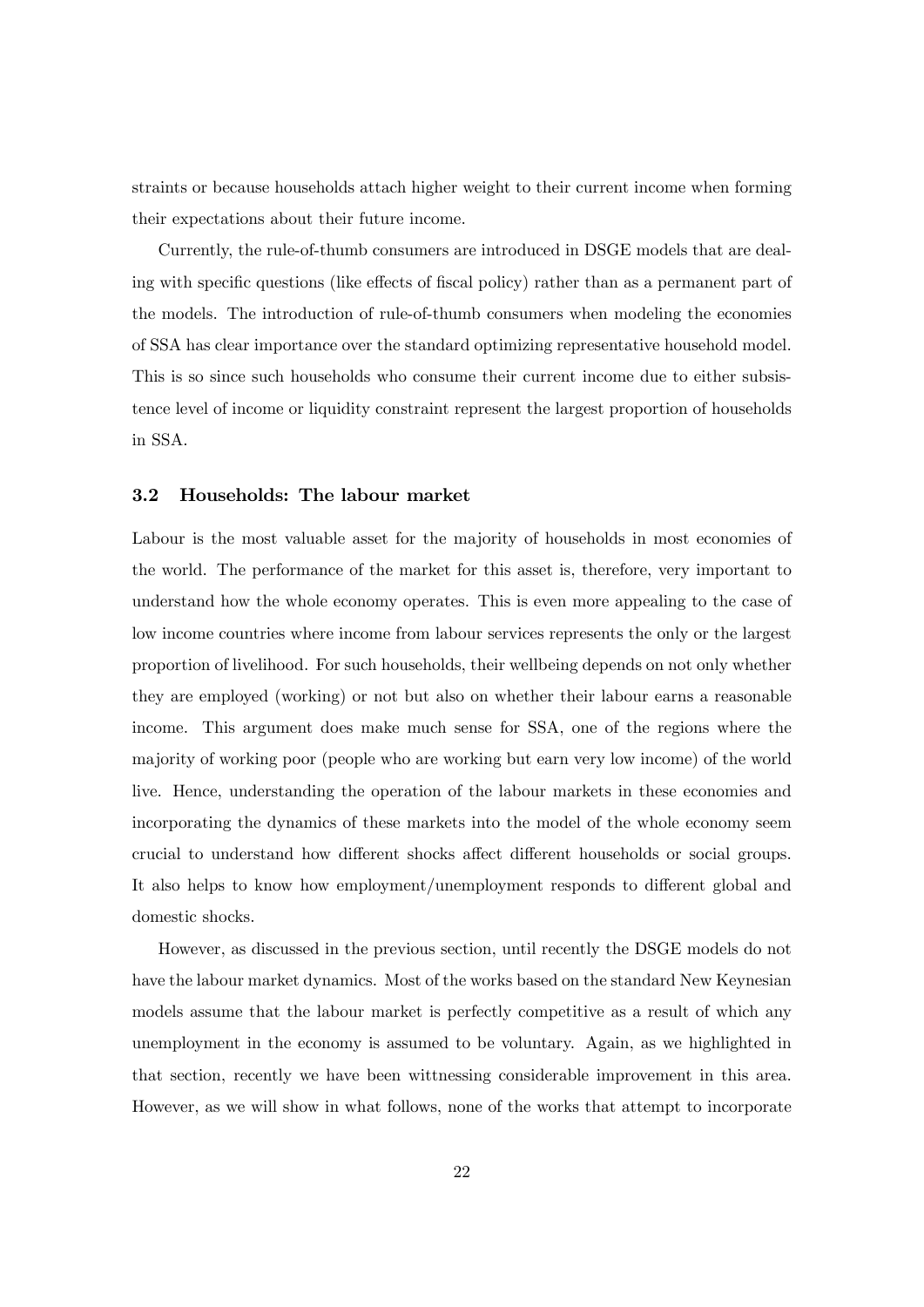labour market into DSGE models deals with the problems and specificities of the labour markets of SSA.

Labour markets in SSA have their own peculiar characteristics that need emphasis. For instance, the inflexibilities in these markets are of different types than those observed in the labour markets of developed economies. Kingdon, et al (2006) identify and assess three attributes of labour market flexibility within the context of African economies, namely; downward flexibility of real wages overtime, the tendency for wages to respond to unemployment rates, and the extent of wage differentials across sectors and firms. Their findings show that African labour markets could be seen as flexible in terms of downward flexibility of wages and responsiveness of wage rates to unemployment rates. However, they report that there exists compelling evidence to conclude that labour markets in Africa are rigid in terms of wage differentials among sectors and/or firms. That is, there is high paying sector (formal sector) with better working conditions, on the one hand, and low paying sector (informal sector), on the other hand, in the same economy. It is worth mentioning that it is not the mere coexistence of labour markets with different attributes (the duality) that makes the labour markets in Sub Saharan Africa peculiar, but the fact that the informal sector (low paying sector) employs the largest proportion of the labour force of the countries. The share of this sector as a percent of non-agricultural employment in Sub Saharan Africa, the largest of all regions in the world, is about 80 percent on average (ranging from  $40-97$  percent) (Charmes, 2000; Blunch et al., 2001 and OECD, 2009).

This duality  $-$  the formal sector with relatively higher wages and the informal sector with lower wages serving as employer of last resort - as argued by Kingdon, et al (2006) and other works, is the feature that all labour markets in Africa share among themselves. Hence, we believe that in order to understand the effects of various financial and trade shocks on the macroeconomic performance of the countries in the region this duality of the labour market needs to be introduced into the open economy New Keynesian DSGE model.

To our knowledge, Castillo and Montoro (2010) and Mattesini and Rossi (2009) are the only works that attempt to incorporate duality of labour markets into New Keynesian DSGE model. The sources of duality assumed in these works are different. In Mattesini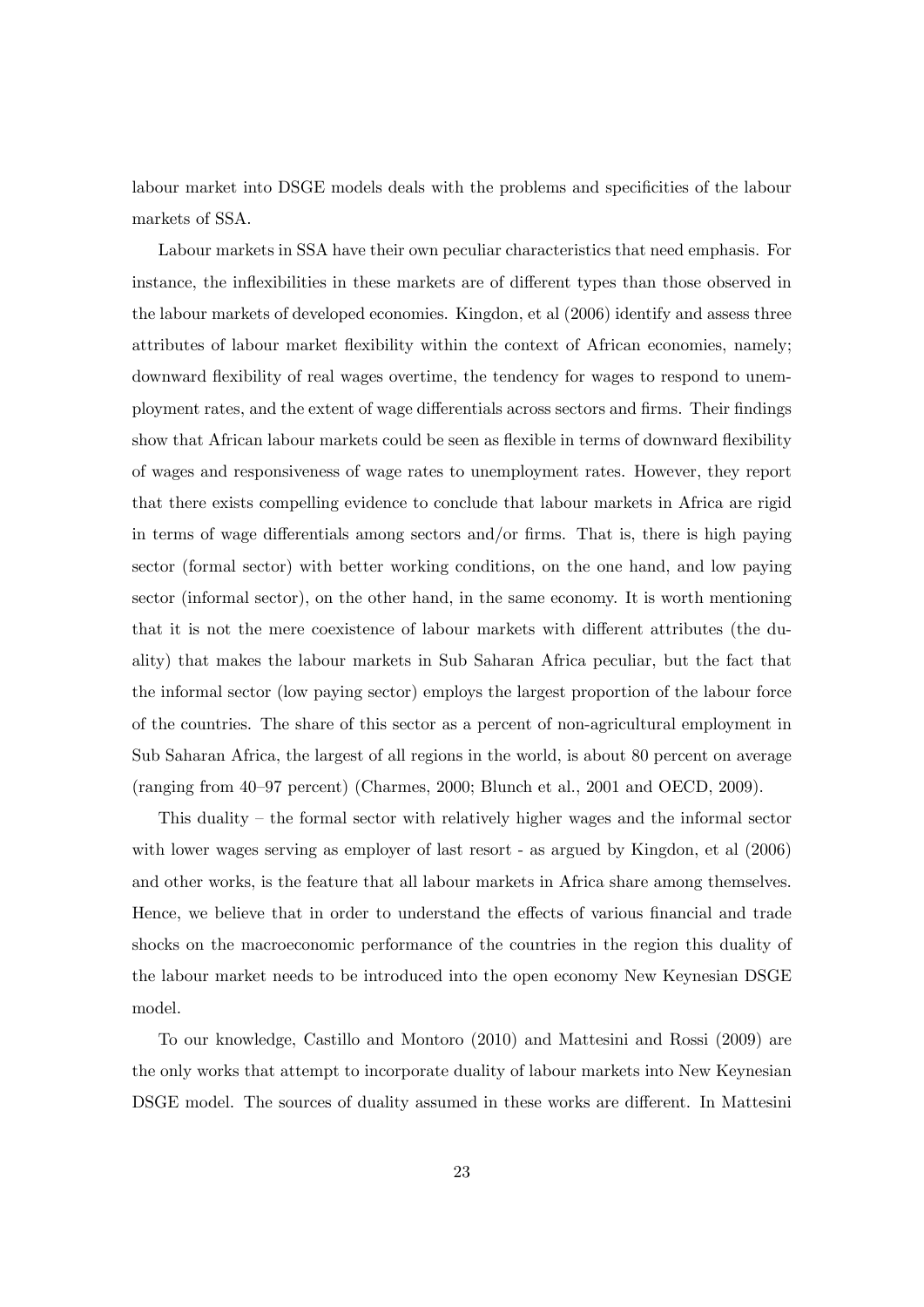and Rossi (2009) the duality arises from the coexistence of a Walrasian labour market characterized by perfectly flexible wages with a unionized labour market characterized by rigid real wages. In Castillo and Montoro (2010), by contrast, the existence of duality is due to the coexistence of formal and informal labour markets in an economy where both formal and informal labour markets are characterized by some frictions. The setup in Castillo and Montoro (2010) implies that firms have the options of employing workers on the basis of formal contract and hence the benefits and obligations associated with it or employ workers on informal basis. Both of these works deal with a closed economy New Keynesian DSGE model. To our knowledge, there is no work that addresses the duality of labour market in an open economy New Keynesian DSGE framework. To understand the effects of domestic and external shocks it is imperative to rely on the open economy models and therefore the dual labour market should be introduced into the open economy New Keynesian DSGE models.

Furthermore, the duality in the labour markets of SSA countries is different from the dualities discussed in the aforementioned two papers. Of the two works discussed above, the labour market in Castillo and Montoro (2010) is more closer to the labour market segmentation in SSA. But unlike the assumption in Castillo and Montoro where the duality emanates only from coexistence of workers employed formaly and informally in the same firm, the duality in the economies of SSA is economy wide - as is the case of the dual economy models of Lewis (1954) and works that followed this tradition. For instance, Fields (2009) provides an exhaustive discussion of the nature of labour market segmentation in developing countries that corresponds to those of SSA economies. In this context, there are Örms that operate based on only informal labour and others that rely on formal labour market. Indeed, firms operating formally could have workers employed formally or informally as in Castillo and Montoro (2010). But closer examination of the economic structures of the countries in the region and literature on their labour markets show that Castillo and Montoro's setup represents only small section of the economy, if any. The other difference with respect to the labour market in these countries is the wage setting mechanism. The works that incorporated labour market into New Keynesian DSGE models assume either competitive labour markets where the real wage rate is the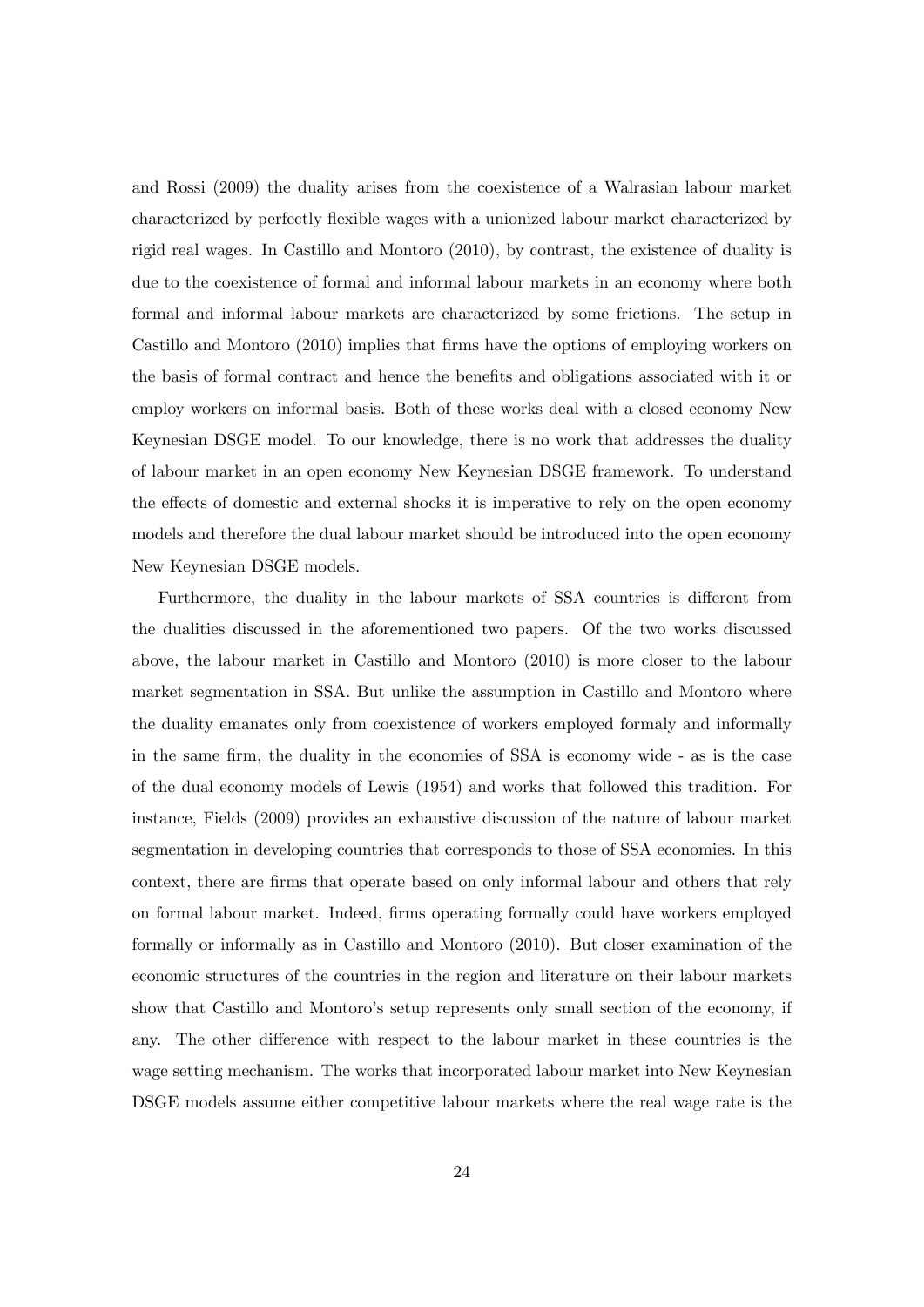marginal product of labour or a wage rate determined via Nash bargaining. Applying these mechanisms in modeling low income countries has its own problem since the largest proportion of the labour force that is in the informal sector is self-employed, or works in the family business or in businesses owned by relatives. As a result, as argued by Ranis (2006), there is some form of income sharing mechanism that applies to this setup where the wage or income share is between marginal and average product of labour. This argument emanates from the fact that the marginal productivity of labour is small in some sectors of the economies in low income economies and even could be closer to zero. The concept of wage is related to subsistence instead of productivity and here comes the idea of income sharing. As well discussed in Ranis the maximum that this income share could be average product. But average product implies no production next time since even for some primitive economic activities one needs to have working capital for next time. This implies that the wage rate or income share is between average and marginal product of labour. The question here is on developing a model that captures this institutional setup.

Hence, we argue that any macroeconomic model that is meant to investigate the effects of various domestic and external shocks should rectify these issues of labour market segmentation and wage setting mechanisms.

#### 3.3 Firms: credit and foreign exchange constraints

The firm side of the New Keynesian DSGE model is given by monopolistically competitive firms who produce goods and services using labour and capital, given the technology and the demand for their products. The standard model assumes that firms do not face credit constraint for investment and working capital and that capital is produced domestically. However, studies show that firms in SSA operate in a completely different economic environment. For instance, Bigsten et al (2003) based on a panel data on the demand and supply of credit in a sample of SSA countries show that of the total number of firms who applied for formal credit from banks only about 25 percent succeed in obtaining credit. The same study also reports that larger firms are more successful in obtaining credit than small and micro enterprises. This is important given the fact that most of the firms in SSA are either small or microenterprises and the lack of access to credit is the reason behind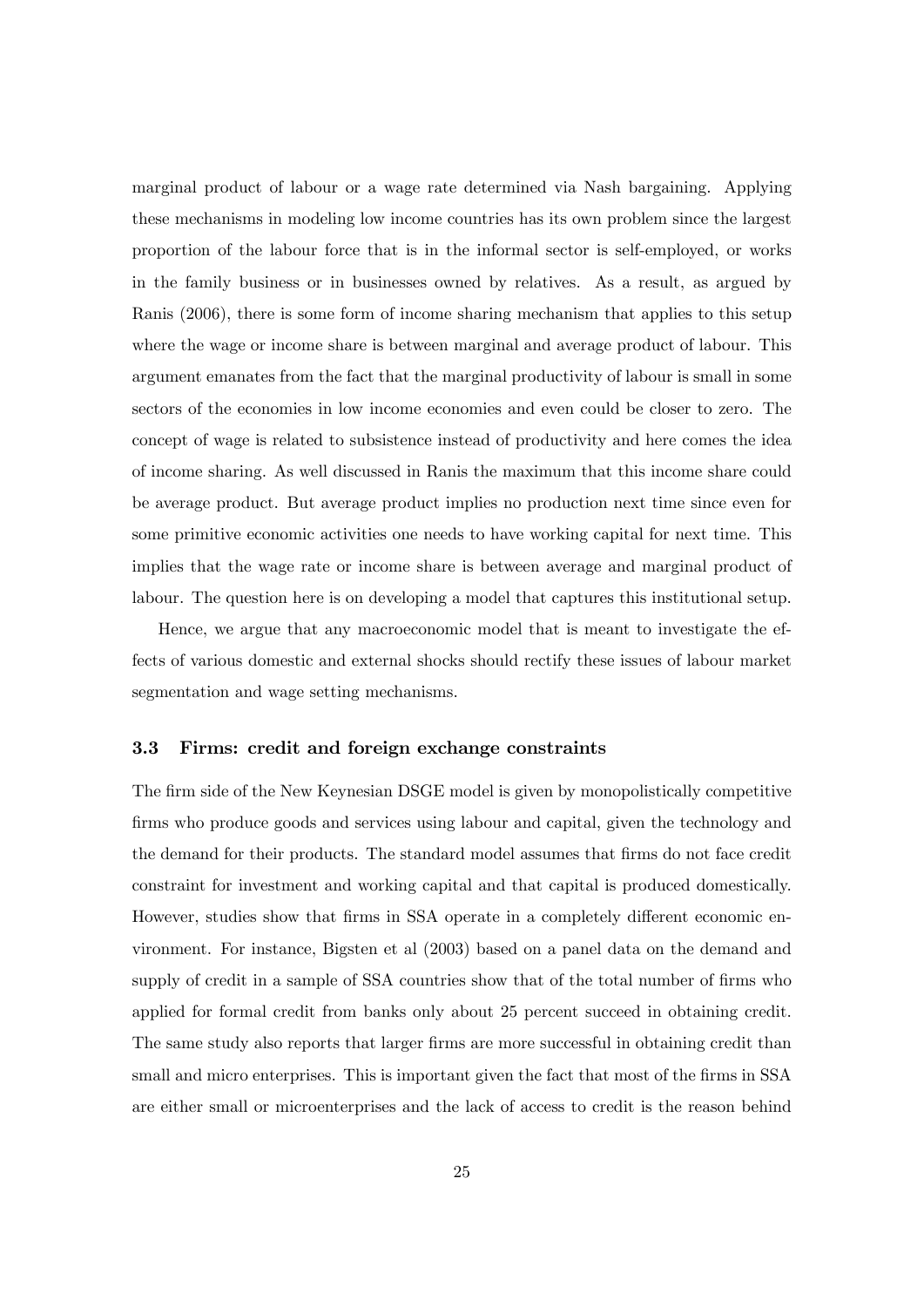their size. Like bigsten et al (2003), Fafchamps (2004) in an extensive study of market institutions in SSA documents how the underdeveloped financial markets lead to lack of credit for starting investment or for working capital by entrepreneurs. Fafchamps (2004) also shows that most Örms in SSA countries are small and fail to grow to medium and large scale mainly due to the shortage of formal credit to expand investment. Therefore, it is important to consider this constraint while modeling the macroeconomy of the countries in the region.

On the other hand, Örms in SSA like those in most of low income countries rely on imported intermediate inputs and physical capital. Therefore, the ability of the country to import these inputs is very important factor in determining the performance of firms in these countries. This brings the availability and cost of foreign exchange to play indispensable role in the production process. To our knowledge, there is only one study that applied the RBC version of small open economy DSGE model to explain business cycle in Africa (Kose and Reizman, 2001) which recognized the importance of imported intermediate inputs though failed to recognize the importance of the availability of foreign exchange and exchange rate for production. There are different studies, though not within the context of the DSGE framework, that show the crucial role that availability and cost of foreign exchange play in the macroeconomic performance of developing and low income countries (Agenor and Monteil, 2008; Polterovich and Popov, 2006; and Porter and Ranney, 1982). For instance, Polterovich and Popov (2006) in their study of the relationship between accumulation of foreign exchange reserve, on the one hand, and investment and growth, on the other, using cross-country regression find strong positive links. That is, developing countries with growing accumulation of foreign exchange reserves show higher growth of investment to GDP ratio and higher GDP growth rates. This, we expect to be true for the economies of Sub-Saharan Africa given the economic structure we mentioned.

Hence, we argue in the line of Porter and Ranney (1982) that for low income countries like those in Sub-Saharan Africa, foreign exchange needs to be considered as an input of production just like labour and capital, since imported capital and intermediate inputs are all dependent mainly on the availability of foreign exchange and then on its price, the exchange rate. The important question is how to capture the effect of exchange rate and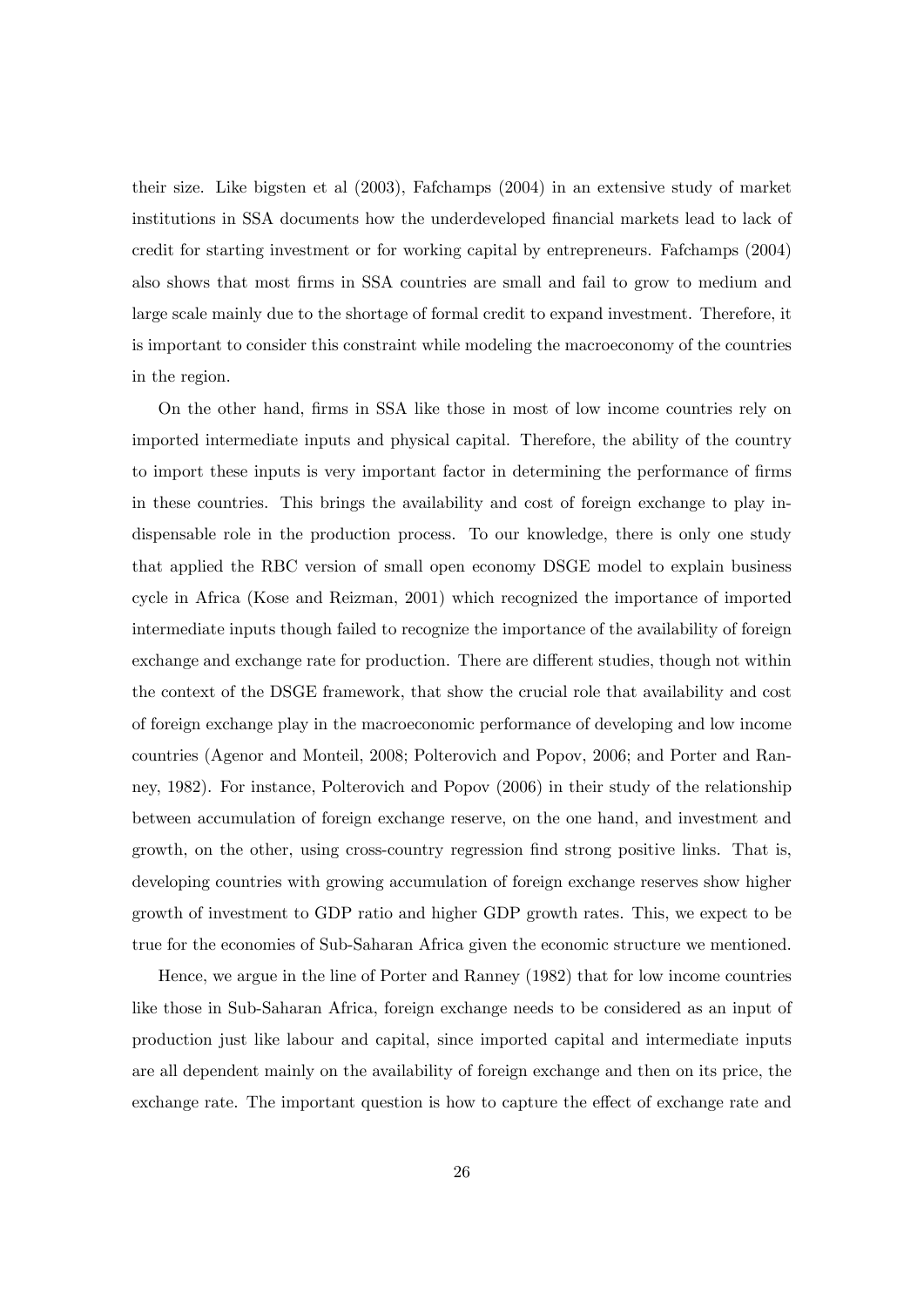availability of foreign exchange on investment and production within the DSGE framework.

We argue that introducing the availability and cost of foreign exchange constraint to firms can also capture the credit constraint discussed above. The reason is that firms need credit either for initial investment or expansion which entails import of capital or for working capital most of which is for imported intermediate inputs. In all the cases the demand for credit is indirectly demand for foreign exchange.

#### 3.4 Access of the economy to international financial/asset markets

The other basic assumption of the standard open economy DSGE model is the assumption about the access of economic agents to international Önancial markets. Most works in the standard models assume that households have access to a complet and perfectly competitive international capital markets and hence hold foreign assets. Even those modified versions of the standard model meant to explain business cycles in developing countries (Kose, 2002 and Kose and Reizman, 2001) assumed that households have access to world financial markets. These later studies, however, assumed that these markets are incomplete and economic agents can hold only a single asset. This assumption implies that households can use international capital markets to transfer income across periods to smooth consumption or it amounts to saying that there exists international risk sharing through these markets. This, even for developed countries, is not always true as the recent case of Greece, Ireland and the undetermined future of some other countries witnesses.

Many developing countries have capital controls which make it difficult for households to hold foreign assets. As for African countries, as argued by Stiglitz, et al (2006: 57), they " $\dots$  have not been able to attract the interest of foreign investors to begin with" let alone to talk about the nature of assets that households hold. A recent study by Hostland (2009) Önds that low-income countries have less access to global private debt markets and heavily depend on official development assistance and concessional loans.

There are various explanations for this inability of low income countries to borrow in international markets. Eichengreen et al (2003), for example, attributes it to what they call the "original sin" which is the inability of the countries to borrow in their own currencies. The fact that the loans are denominated in foreign currencies reduces the ability of the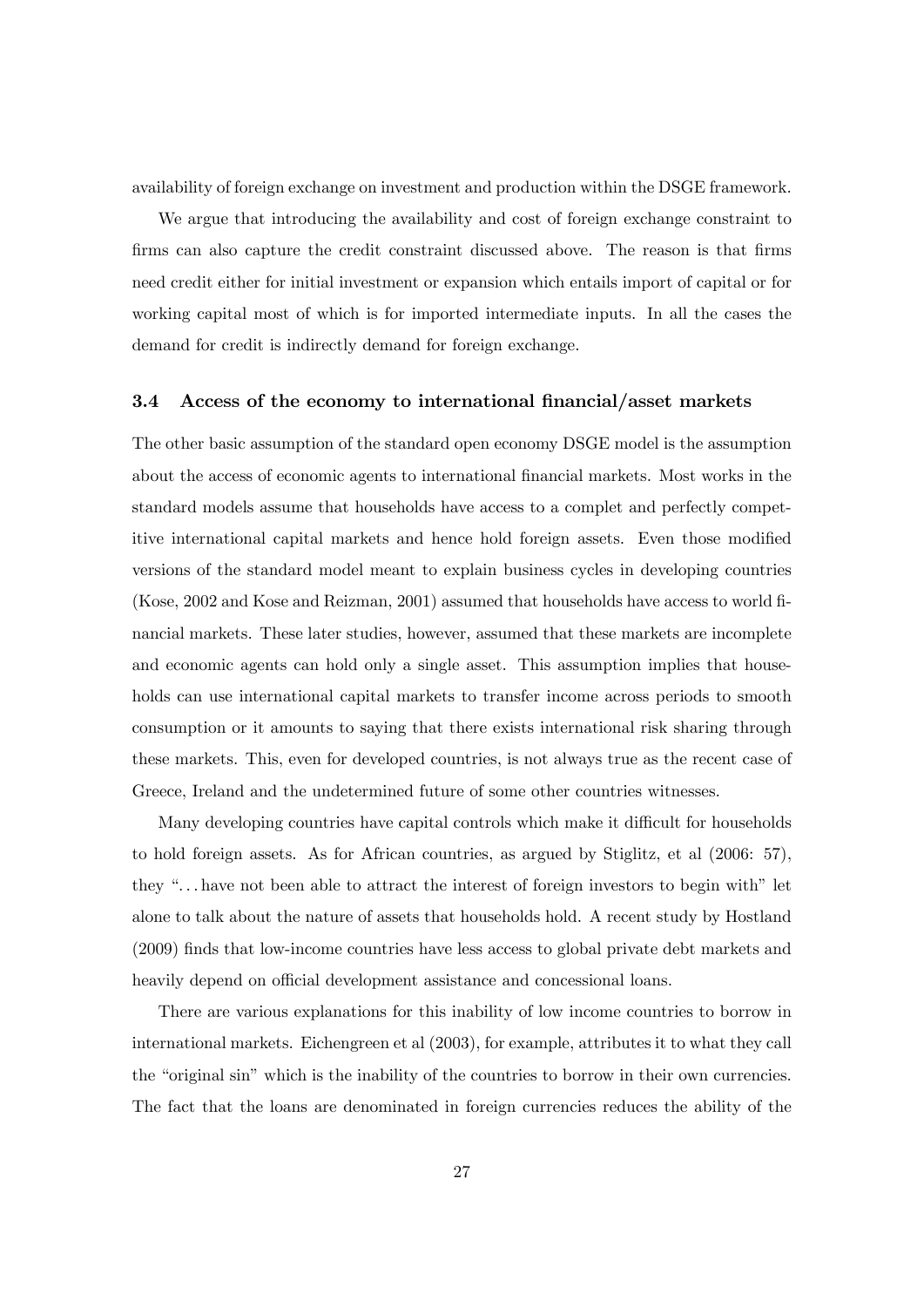countries to access this markets. Because the ability of the countries to repay their debt is dependent on many factors some of which are beyond their control. Any event that reduces the purchasing ability of the outputs of these countries will influence their debt repayment abilities. Since lenders know this, they are reluctant to lend money to these countries. Eichengreen et al (2003) further argue that the institutional strength, macroeconomic stability, and credibility of policies that are some times referred to as determining the access to loan in own currency do not have strong evidence. Some countries with the same attributes might be dicriminated in these markets: some borrowing in own currency others in foreign currency.

The litrature on this issue is enourmous and factors mentioned to be determinants of access of the country to international credit markets are many. But one thing is clear. That is, low income countries have imperfect access to these markets. As discussed in Eichengreen (2003) and else where in detail this imperfect access to this markets has important implication for the ability of these countries to smooth the effects of shocks.

We argue that macroeconomic modeling for low-income countries must take this imperfect access to international Önancial markets into account. It is only within such a model that the differential effects of shocks on these countries can be understood.

#### 3.5 Monetary policy

The monetary policy rule that is followed by the monetary authorities in SSA is different from that of standard DSGE literature  $-$  the simple and modified Taylor rules. This emanates mainly from the differences in the macroeconomic problems that the monetary authorities in these countries encounter compared to monetary authorities in developed countries. The monetary policy regimes are among the areas where the distinction between developed and less developed countries, like those in SSA, is vividly observed. In the past, as was the case in other developing and low income countries, monetary policy in SSA was characterized by financial repression. Financial repression, as discussed by McKinnon (1973) and Shaw (1973) cited in Agenor and Monteil (2008), is a term coined to express the condition where extensive government intervention in the financial market creates a small financial sector. That is, through direct and administrative controls of the interest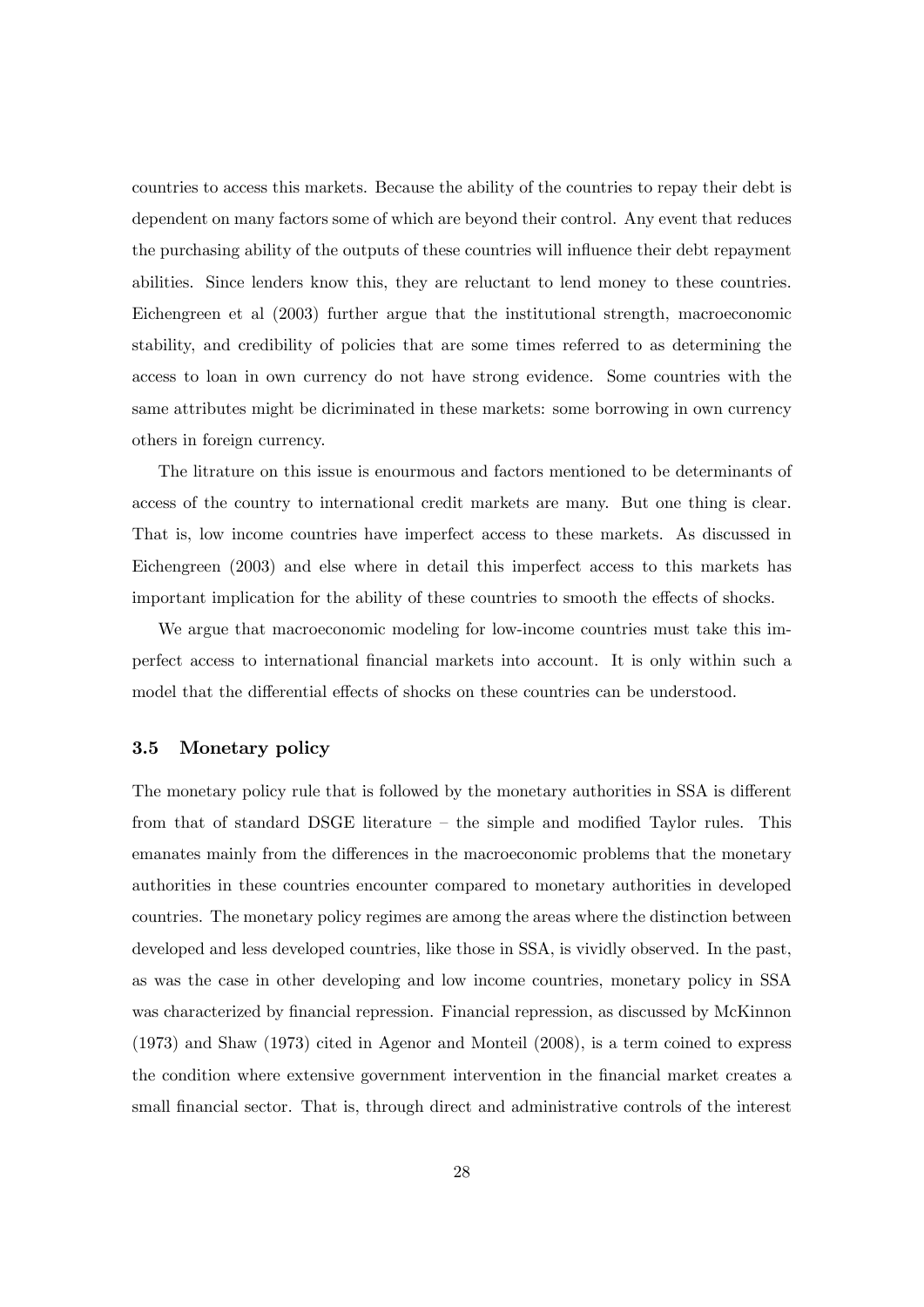rate on deposits and lending, as well as required reserve ratio, the government creates a situation of credit rationing and development of informal (parallel) credit markets.

Though recent studies report significant moves by many African countries away from the practices of financial repression, still the problems that monetary authorities are confronted with in these countries are quite different from those of their developed country counterparts. Adam et al (2009) elaborate these problems and their implications for the choice of monetary policy rule by most of African countries. According to Adam et al (2009), the change in policy regimes from administrative controls in the foreign exchange and financial markets happened at a time when both prices of export commodities and inflows of official aid and FDI into these countries were increasing. Furthermore, it is almost a stylized fact that the prices of exports of these countries, which are primary commodities, are highly erratic, and studies (e.g. Bulir and Hamann, 2003, and 2008) show that aid flows from developed to low-income countries are also highly volatile. These events are sources of problems for monetary authorities in deciding which monetary policy rule to choose. First, the authorities are concerned with how to maintain the competitiveness of the economy by preventing the exchange rate from appreciation in the face of the inflows discussed above. Second, the monetary authorities in these countries need to decide whether the foreign exchange market intervention to maintain competitiveness should be sterilized to maintain the monetary base which in turn has ramifications on interest rates. Hence, Adam et al  $(2009: 465)$  argue that monetary authorities face a trade-off between ìnominal (and real) exchange rate volatility on the one hand and high and volatile interest rates on the other, where the latter, in turn, raise concerns about private investment, the lending behavior of the banking system, and the quasi-fiscal burden of increased domestic borrowing". This trade-off between monetary policy rules in the region is also emphasized by Peiris and Saxegaard (2007). This implies that the simple or modified Taylor rule employed in the DSGE literature where there is a policy interest rate and inflation and output gap are targeted does not seem appropriate for modeling of monetary policy rule in SSA.

The monetary policy rule that takes into account the problems facing many of the SSA countries is the one developed by Adam et al (2009). Though this model is constructed to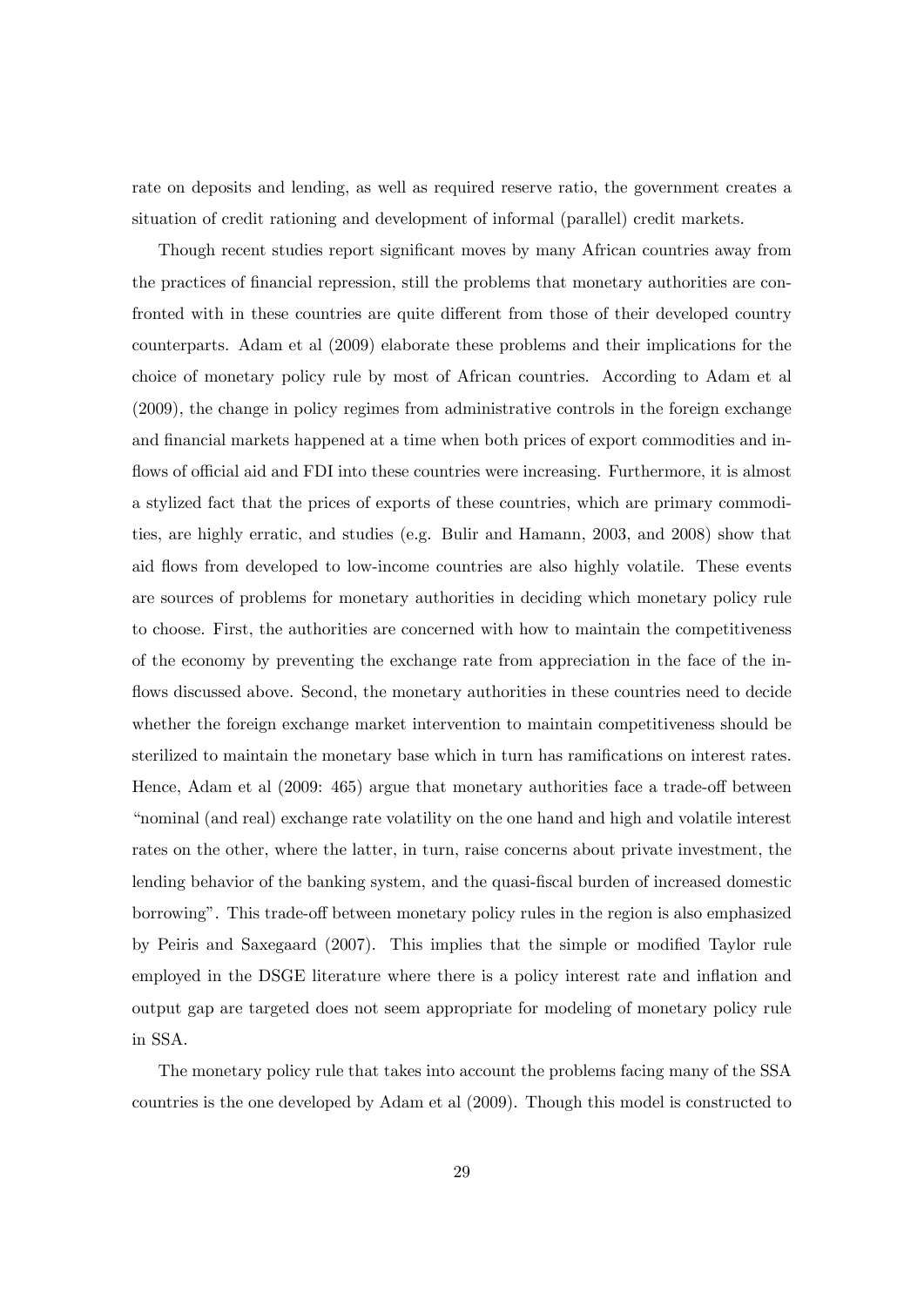deal with the policy responses to manage aid inflows in these countries, it is a reasonable model in capturing the specificity of a typical SSA. Revisiting this model and looking into extensions of it seems productive research avenue in the process of building New Keynesian DSGE model for a SSA economy.

## 4 Literature on New Keynesian DSGE for SSA

There are few works conducted within the framework of New Keynesian DSGE models for SSA countries, excluding South Africa for which there are many works. Though the models in these works are developed to study various issues and therefore they ought to be evaluated within the context of the objectives they were meant for, we briefly discuss them with respect to the specificities of the SSA economy discussed above.

There are two works that are estimated from actual data of countries. Peiris and Saxegaard (2007) is the first estimated DSGE model for a country in the region. They estimate a New Keynesian DSGE model for monetary policy analysis using data of the economy of Mozambique. Peiris and Saxegaard recognize and incorporate in their model the credit frictions that Örms are facing and a version of the monetary policy reaction function developed in Adam et al (2009). According to their model, firms borrow to cover their working capital at a premium where the premium is dependent on their debt to asset ratio. They assume that the loan markets perfectly competitive. However, as discussed previously, Örms in SSA face imperfect loan markets. Unlike the traditional Taylor rule, Peiris and Saxegaard (2007) introduce a reaction function for monetary policy where the monetary authority influences the supply of money in the economy through foreign exchange and government bond transactions. Except these two modifications, i.e., the credit constraint faced by Örms and the monetary policy rule, this is the standard closed economy New Keynesian DSGE model of Christian, et al (2005) version. Houssa et al (2009) is another work that estimate an open economy version of New Keynesian DSGE model using Ghanaian data. Their model is a version of Adolfson et al (2007) which is itself an open economy version of Christiano, et al  $(2005)$ . Hence, non of the modifications we discussed above are either discussed or incorporated in this paper.

In a recent work, Berg et al (2010) develop a multi-sector New Keynesian DSGE model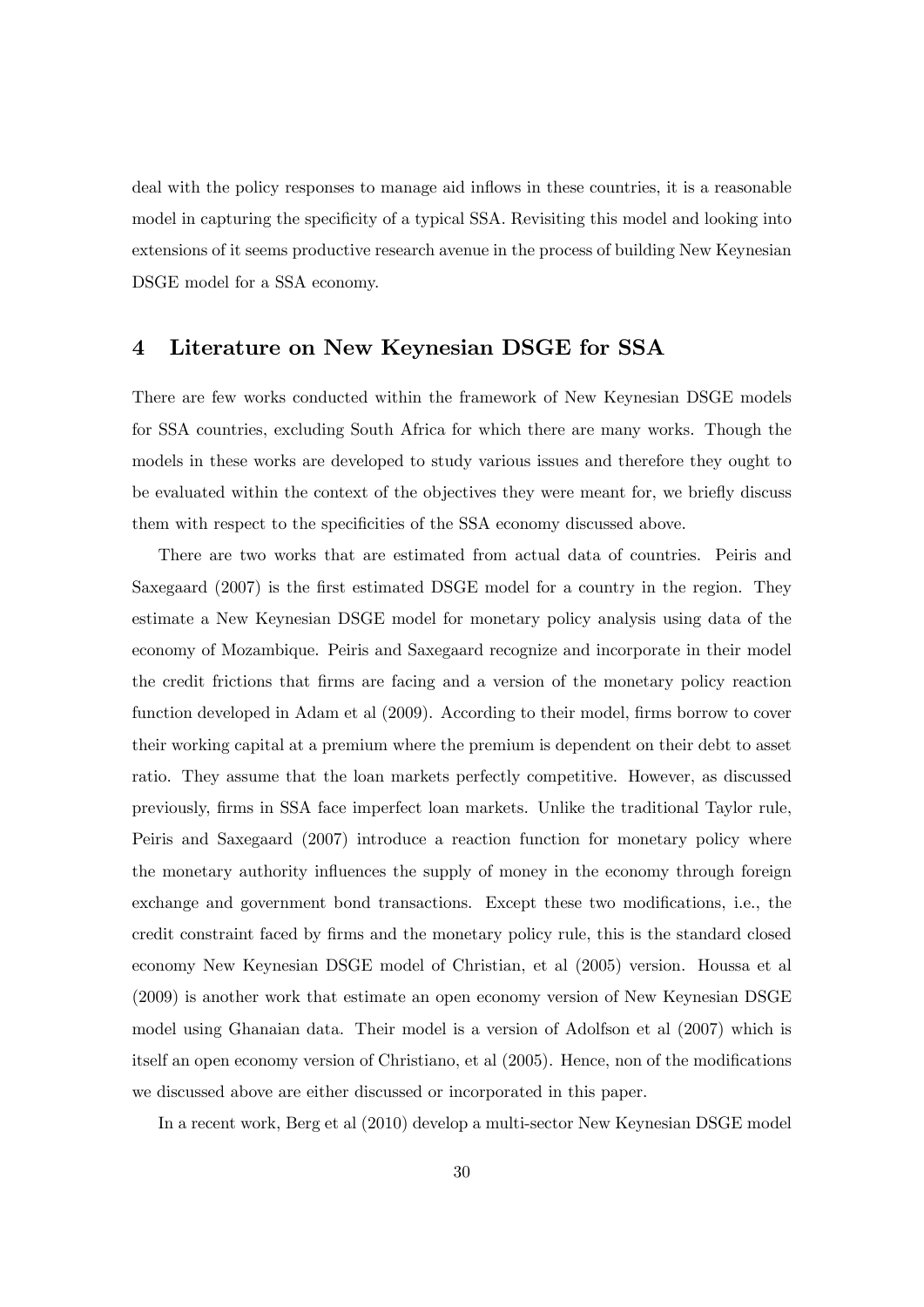to analyze the macroeconomic effects of a scaling-up of aid and examine the implications of different policy responses. The model captures some features of low-income countries like the efficiency of public capital and realistic monetary and fiscal policy rules. They also model the household sector as consisting of the dynamic optimizing households and the rule-of-thumb households. Berg et al (2010) calibrated for the economy of Uganda. Dagher, et al  $(2010)$  calibrated this model to analyze the effect of oil windfalls on Ghanaian economy.

To sum up, there are few works that try to construct and estimate a New Keynesian DSGE models for countries in SSA excluding South Africa. Though some of these works attempted to introduce some specificities of the structure of the economies in the region into the standard model, they do not address the characteristic features we believe are crucial. For example, non of these paper discuss about the labour market and unemployment, which is the pressing problem of the region. Given that the labour market frictions and unemployment are recent developments in the standard model, it is not surprising they are missed in the models developed for the region. Similarly, the foreign exchange constraint that Örms face in the countries of the region is not modeled in these papers. Hence, it is our belief that a fruitful model seems to combine the modifications that are already introduced and the modifications we indicated above.

## 5 Conclusion

In this paper we tried to review the developments of the New Keynesian DSGE models, their criticisms, recent developments and their applicability to a typical low-income country such as those in SSA. Our assessment shows that these models have many weaknesses that are raised by critics some of which are addressed by recent developments in the area. However, the criticism forwarded by behavioural economics is a serious challenge not only to these models but to all conventional economic models that are based on rational economic agents that form rational expectations about future values of key macroeconomic variables. Whether these models will develop to a full fledged empirically applicable framework that can be used to explain and predict the macroeconomy remains to be seen.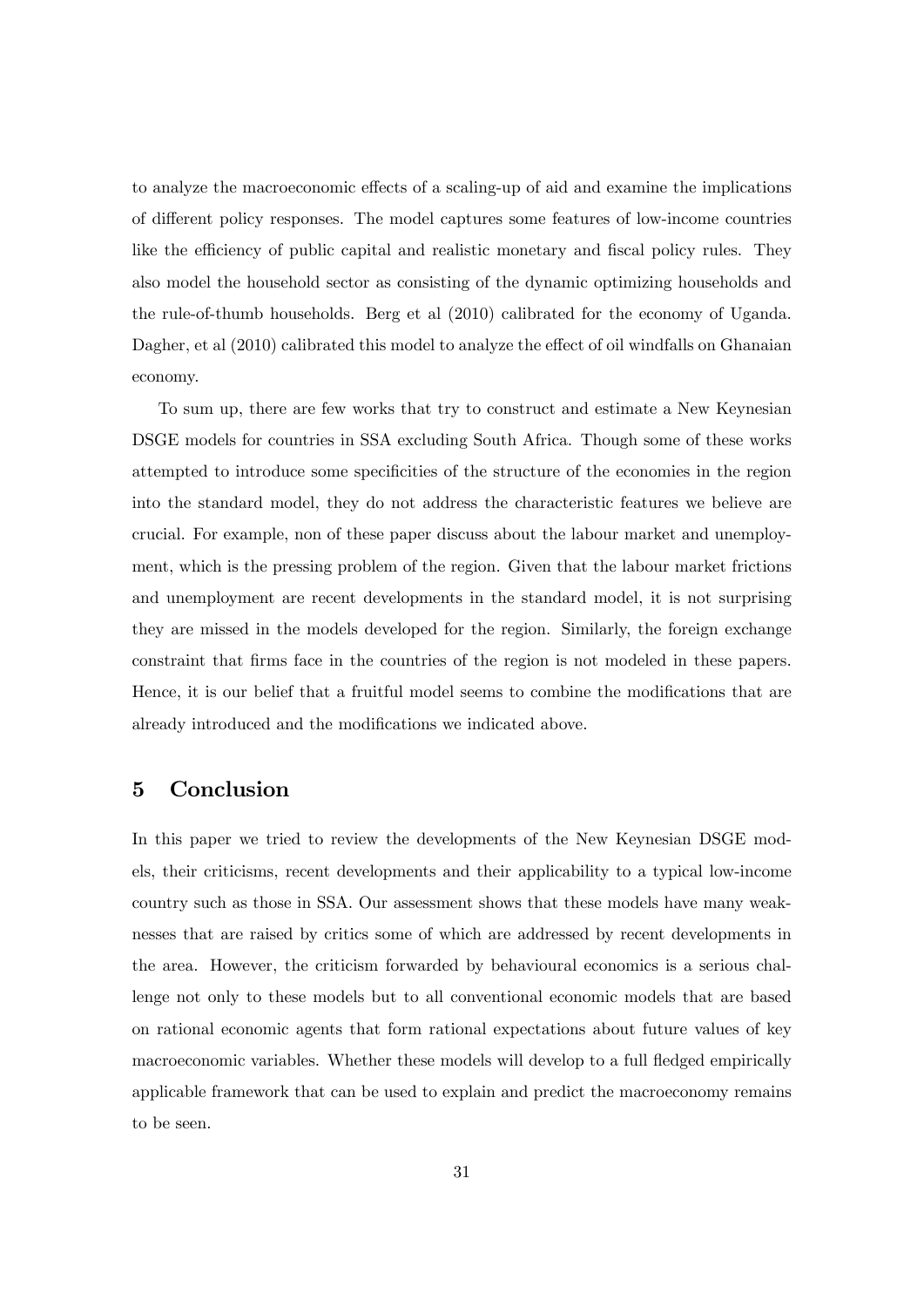On the other hand, though the New Keynesian DSGE models are registering many progresses and redress many of their caveats, the current tendency of applying the same models to all types of economies is not justifiable. In this, we concur with Blanchard  $(2009:224)$  who argue that "...models are more similar in the structure than would seem desirable: Roughly the same models are used both in rich and in emerging economies, despite their different structures and shocks". We argue that these models need modifications and changes to reflect the differences of the economies in their structure and the nature of shocks they face to be of use to specific countries. On the basis of this we identify that the foreign exchange constraint, labour market segmentation, access of the economies to international financial markets, and monetary and fiscal policy rules are among the components of these models that need modification and/or change for these models to be meaningfully applied to low income countries and SSA in particular. Furthermore, these modifications and changes have to be introduced step by step in order to assess the merit of each before all of them can be included into a medium scale model for a typical SSA economy. The advantage of introducing each modification at a time is that it helps isolating the attributes of each and decide on whether the modification is worth introducing.

### References

- [1] Adam, Christopher; Stephen O'Connell, Edward Buffie, and Catherine Pattillo(2009) Monetary Policy Rules for Managing Aid Surges in Africa. Review of Development Economics, Vol. 13, No. 3:  $464-490$ .
- [2] Adolfson, Malin, Stefan Laséen, Jesper Lindé, and Mattias Villani (2007) Bayesian estimation of an open economy DSGE model. Journal of International Economics, 72: 481-511.
- [3] Adrian, Tobias and Hyung Song Shin (2011) Financial Intermediaries and Monetary Economics. In Handbook of Monetary Economics, Vol. 3A, edited by Benjamin M. Friedman and Michael Woodford. Elsevier.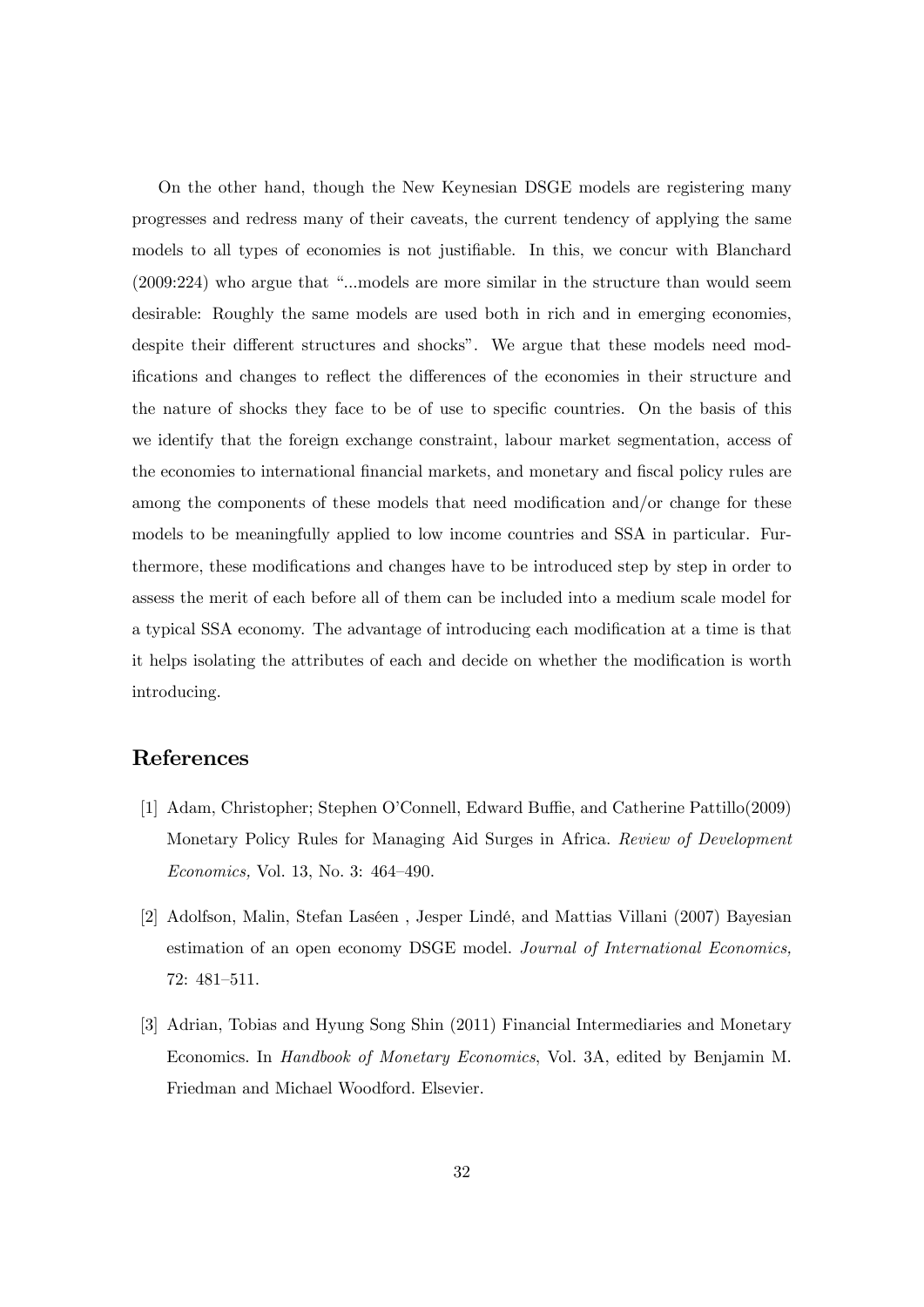- [4] Agenor, P.R. and P.J. Montiel (2008) Development Macroeconomics, 3rd ed. Princeton University Press.
- [5] Akerlof, George (2002) Behavioral Macroeconomics and Macroeconomic Behavior. American Economic Review,  $92(3)$ : 411-433.
- [6] Akerlof, George (2007) The Missing Motivation in Macroeconomics. American Economic Review,  $97(1)$ : 5-36.
- [7] Akerlof, George and Robert Shiller (2009) Animal Spirits. How Human Psychology Drives the Economy and Why it Matters for Global Capitalism. Princeton University Press.
- [8] Alderman, Harold and Christina H. Paxson (1992) Do the poor insure? A synthesis of the literature on risk and consumption in developing countries. World bank Policy Research working papers, WPS 1008.
- [9] Berg, Andrew, Jan Gottschalk, Rafael Portillo, and Luis-Felipe Zanna (2010) The Macroeconomics of Medium-Term Aid Scaling-Up Scenarios. IMF Working Paper, WP/10/160.
- [10] Bigsten, Arne, Paul Collier, Stefan Dercon, Marcel Fafchamps, Bernard Gautheirs, Jan Wellem Gunning, Abena Oduro, Remco Oostendorp, Cathy Patillo, Mans Soderborn, Francis Teal, and Albert Zeufack (2003) Credit Constraints in Manufacturing Enterprises in Africa. Journal of African Economies, Vol. 12, No. 1:104-125.
- [11] Blanchard , Oliver (2009) The State of Macro. The Annual Review of Economics, 1:209–28. econ.annualreviews.org.
- [12] Blunch, Niels-Hugo; Sudharshan Canagarajah and Dhushyanth Raju (2001) The Informal Sector Revisited: A Synthesis Across Space and Time. Social Protection Unit, Human Development Network, The World Bank. Social Protection Discussion Paper Series, No. 0119.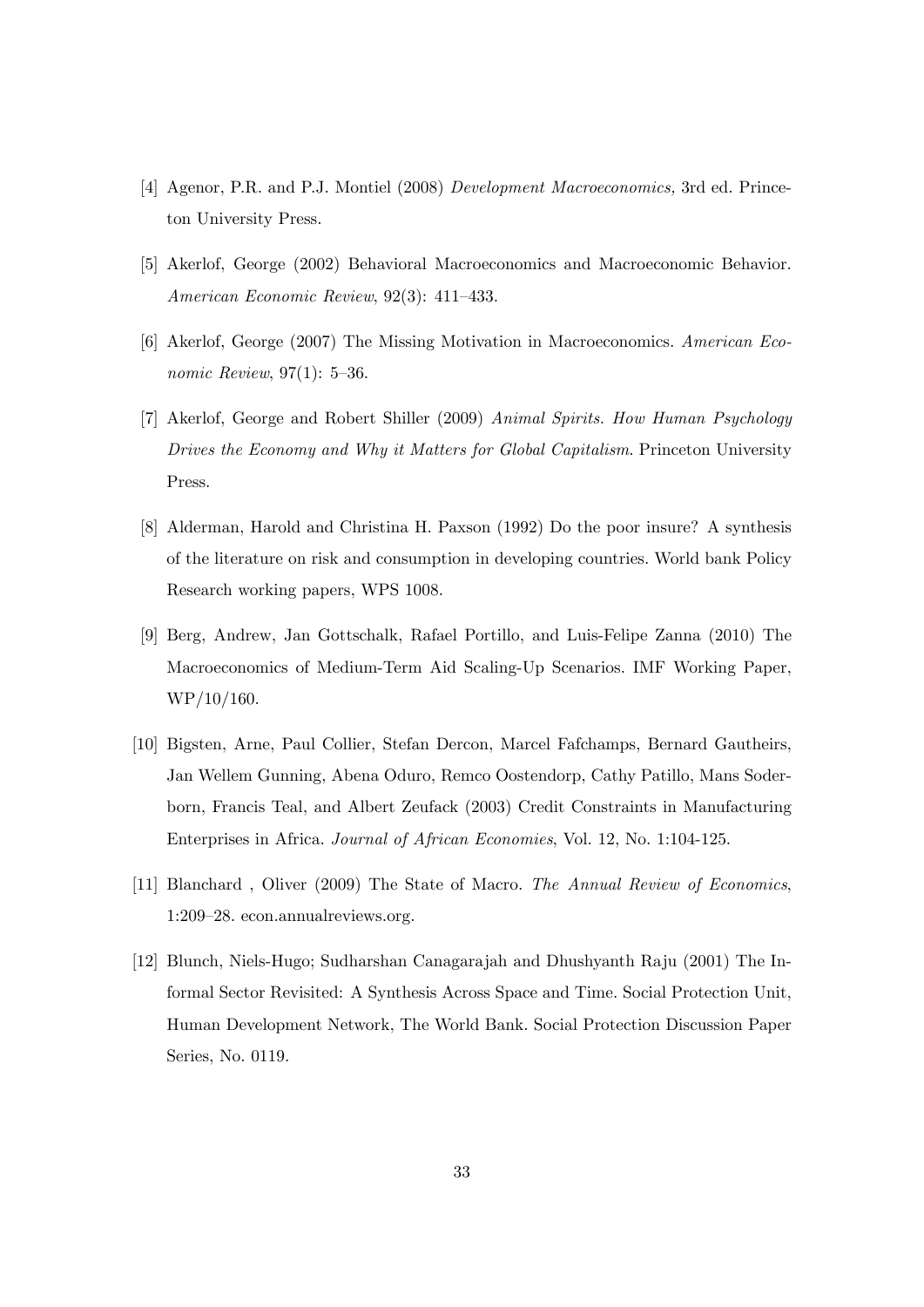- [13] Bosaca, J. E., R. Domenech and J. Ferri (2011) Search, Nash Bargaining and Rule of Thumb Consumers. European Economic Review, doi:10.1016/j.euroecorev.2011.03.002.
- [14] Bulir, Ales and Javier Hamann (2008) Volatility of Development Aid: From the Frying Pan into the Fire? World Development, Vol.36, No.10: 2048-2066.
- [15] Bulir, Ales and Javier Hamann (2003) Aid Volatility: An Empirical Assessment. IMF Staff Papers, vol 50, No.1:64-89.
- [16] Colciago, Andrea (2011) Rule-of-Thumb Consumers Meet Sticky Wages. Journal of Money, Credit and Banking, Vol. 43, No. 2-3 (March-April 2011): 325-353.
- [17] Campbell, John Y., and Gregory, N. Mankiw (1991) Permanent Income, Current Income, and Consumption. National Bureau of Economic Research Working Paper 2436.
- [18] Campbell, John Y., and Gregory, N. Mankiw (1989) Consumption, Income, and Interest Rates: Reinterpreting the Time Series Evidence. In Olivier Blanchard and Stanley Fischer, eds., NBER Macroeconomics Annual 1989. Chicago University Press.
- [19] Carrol, Christopher D. (1997) Buffer-Stock Saving and the Life Cycle/Permanent Income Hypothesis. The Quarterly Journal of Economics, Vol.CXII No. 1:1-55.
- [20] Castillo, Paul and Carlos Montoro (2010) Monetary Policy in the Presence of Informal Labour Markets. Banco Central de Reserva del Peru, DT. Working Paper series, No. 2010-009.
- [21] Chari, V. V (2010) Testimony before the Committee on Science and Technology, Subcommittee on Investigations and Oversight, U.S. House of Representatives. http://democrats.science.house.gov/Media/file/Commdocs/hearings/2010/Oversight/20july/Chari\_Testimon
- [22] Chari, V.V and Patrick J. Kehoe (2008) Response from V.V. Chari and Patrick J. Kehoe. Journal of Economic Perspectives, Vol. 22 No. 1: 247–249.
- [23] Chari, V.V and Patrick J. Kehoe (2006) Modern Macroeconomics in Practice: How Theory Is Shaping Policy. Journal of Economic Perspectives, Vo. 20, No. 4:  $3-28$ .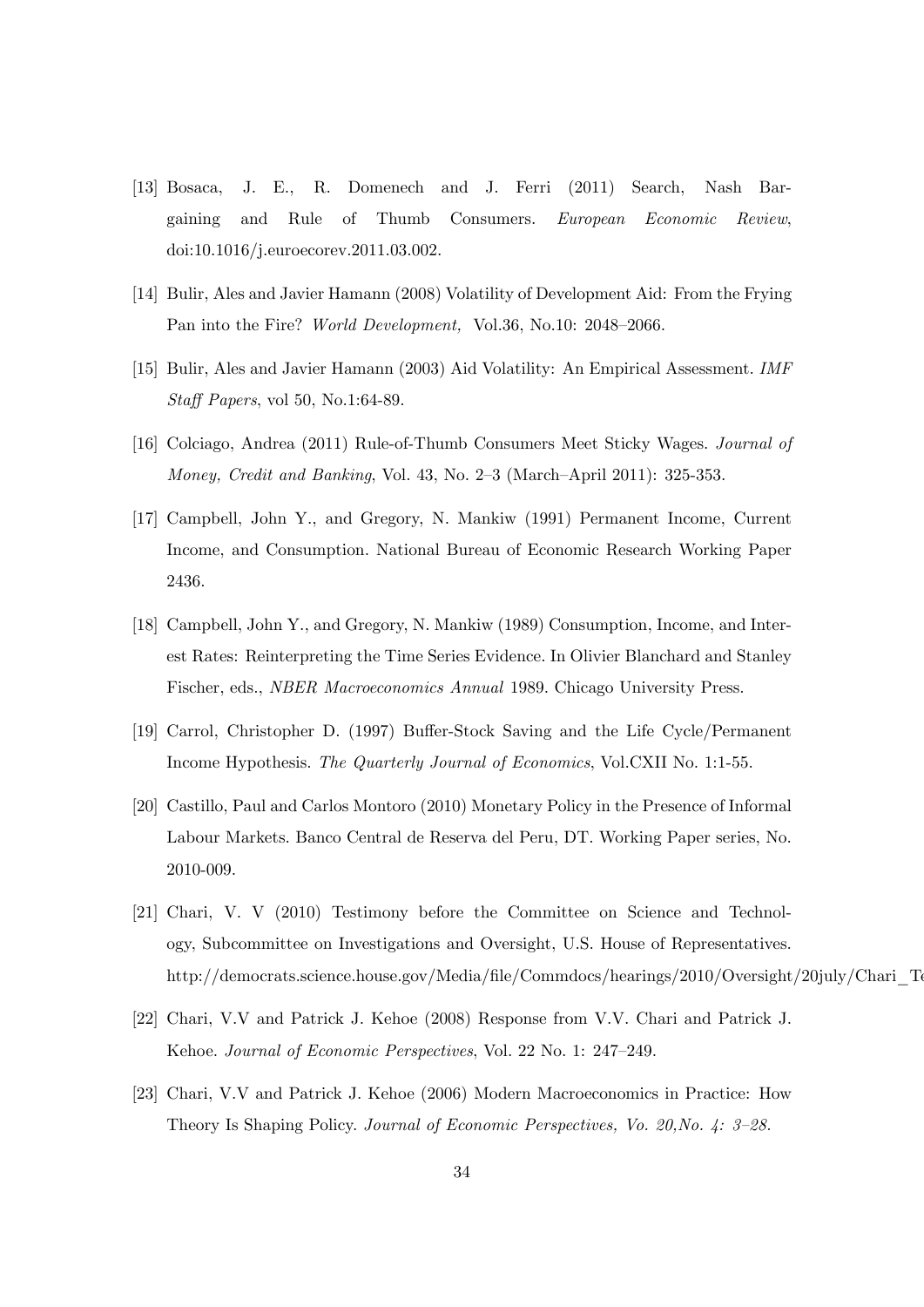- [24] Charmes, Jacues (2000) The Contribution of Informal Sector to GDP in Developing Countries: Assessment, Estimates, Methods, Orientations for the Future. 4th Meeting of the Delhi Group on Informal sector Statistics, Geneva 28-30 August 2000 http://www.wiego.org/papers/charmes7.pdf.
- [25] Christiano, lawrence, Martin Eichenbaum, and Charles L. Evans (1999) Monetary Policy Shocks: What Have We Learned and to What End? In Handbook of Macroeconomics, Vol. 1A, edited by John B. Taylor and Michael Woodford. Elsevier.
- [26] Christiano, lawrence, Martin Eichenbaum, and Charles L. Evans (2005) Nominal rigidities and the Dynamic Effects of a Shock to Monetary Policy. Journal of Political Economy, Vol. 113, No. 1: 1-45.
- [27] Christiano, Lawrence J., Mathias Trabandt and Karl Walentin (2010) Introducing Financial Frictions and Unemployment into a Small Open Economy Model. http://gcoe.ier.hit-u.ac.jp/JEDC2010/doc/3-1.pdf.
- [28] Christiano, Lawrence J., Mathias Trabandt and Karl Walentin (2011) DSGE Models for Monetary Policy Analysis.In Handbook of Monetary Economics, Vol. 3A, edited by Benjamin M. Friedman and Michael Woodford. Elsevier.
- [29] Cogley, Timothy and Takeshi Yagihashi (2010) Are DSGE Approximating Models Invariant to Shifts in Policy? The B.E Journal of Macroeconomics, Vol. 10, Issue 1, Article 27.
- [30] Colander , D., P. Howitt, A. Kirman, A. Leijonhufvud, and P. Mehrling (2008) Beyond DSGE Models: Toward an empirically based macroeconomics. American Economic Review: Papers and Proceedings. 98: 236-40.
- [31] Colander, D. (ed.) (2006) Post Walrasian Macro: Beyond the DSGE Model. Cambridge University Press.
- [32] Cooley, Thomas F. (1997) Calibrated Models. Oxford Review of Economic Policy, Vol. 13, No. 3: 55-69.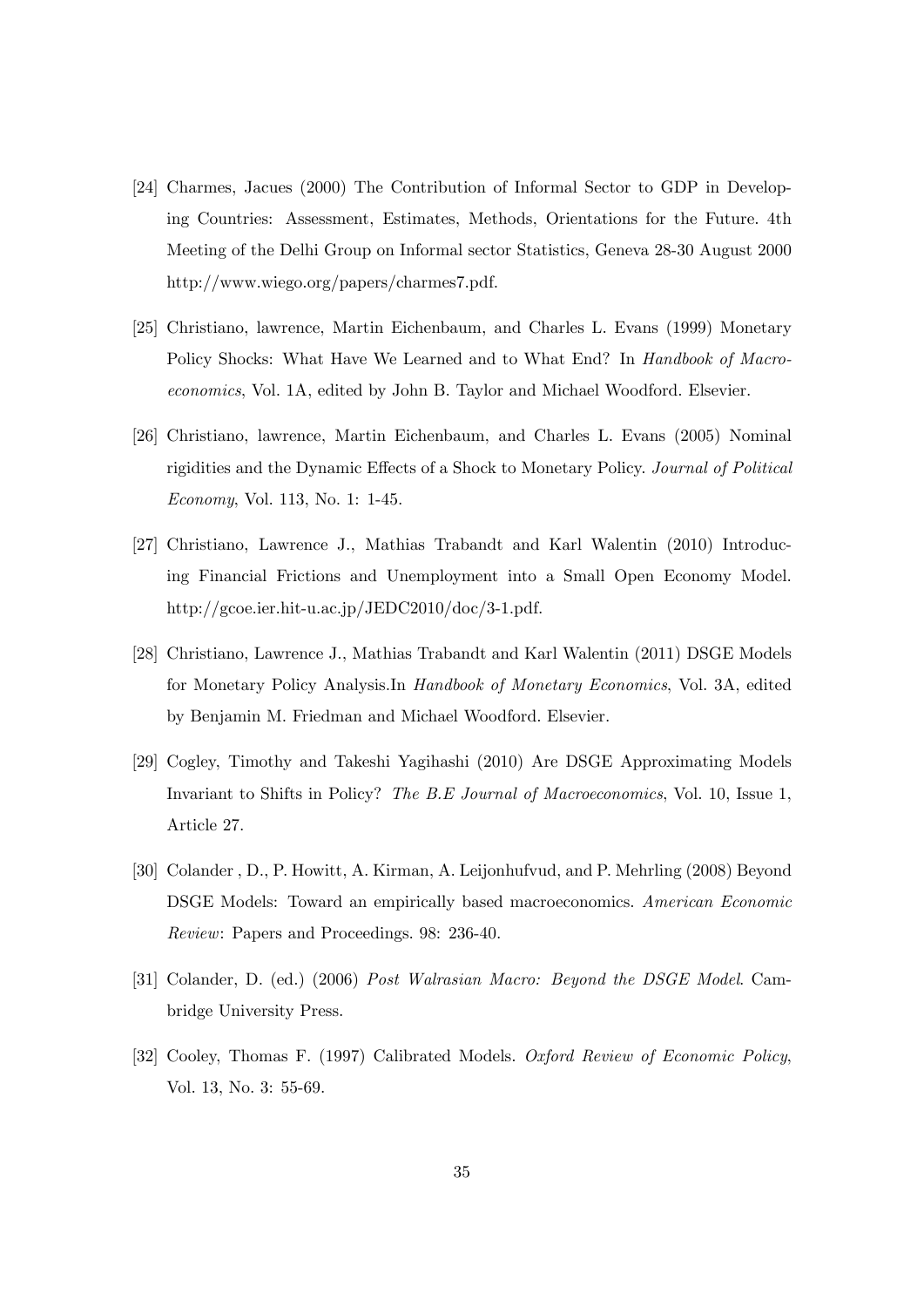- [33] Curdia, Vasco and Michael Woodford (2009) Credit Frictions and Optimal Monetary Policy. http://www.columbia.edu/~mw2230/credit\_0709.pdf.
- [34] Dagher, Jihad, Jan Gottschalk, and Rafael Portillo (2010) Oil windfalls in Ghana: A DSGE Approach. IMF Working Paper WP/10/116.
- [35] De Grauwe, Paul (2010a) Booms and Busts: New Keynesian and Behavioral Explanations. CESifo Working Paper No. 3293. www.CESifo-group.org/wp.
- [36] De Grauwe, Paul (2010b) The scientific foundation of dynamic stochastic general equilibrium (DSGE) models. Public Choice 144:  $413-443$ . Springer Science + Business Media, LLC 2010.
- [37] De Grauwe, Paul (2010c) Behavioral Macroeconomics. Unpublished manuscript, Katholieke Universiteit Leuven.
- [38] De Grauwe, Paul (2010d) Animal spirits and monetary policy. Econ Theory, 09 June 2010. Springer-Verlag.
- [39] De Soto, Hernando (2000) The Mystery of Capital: Why Capitalism Triumphs in the West and Fails Everywhere Else. Basic Books.
- [40] den Haan, Wouter J. (1996) Heterogeniety, aggregate uncertainty and the short-term interest rate. Journal of Business and Economic Statistics, Vol. 14, No. 4: 399-411.
- [41] Eichengreen, Barry , Ricardo Hausmann and Ugo Panizza (2003) Currency Mismatches, Debt Intolerance and Original Sin: Why they are not the same and why it matters. NBER Working Paper Series, Working Paper 10036. http://www.nber.org/papers/w10036.
- [42] Fafchamps, Marcel (2004) Market Institutions in Sub-Saharan Africa: Theory and Evidence. The MIT Press.
- [43] Fernandez-Villaverde, Jesus (2010) The Econometrics of DSGE models. SERIEs (Journal of Spanish Economic Association) 1:3-49.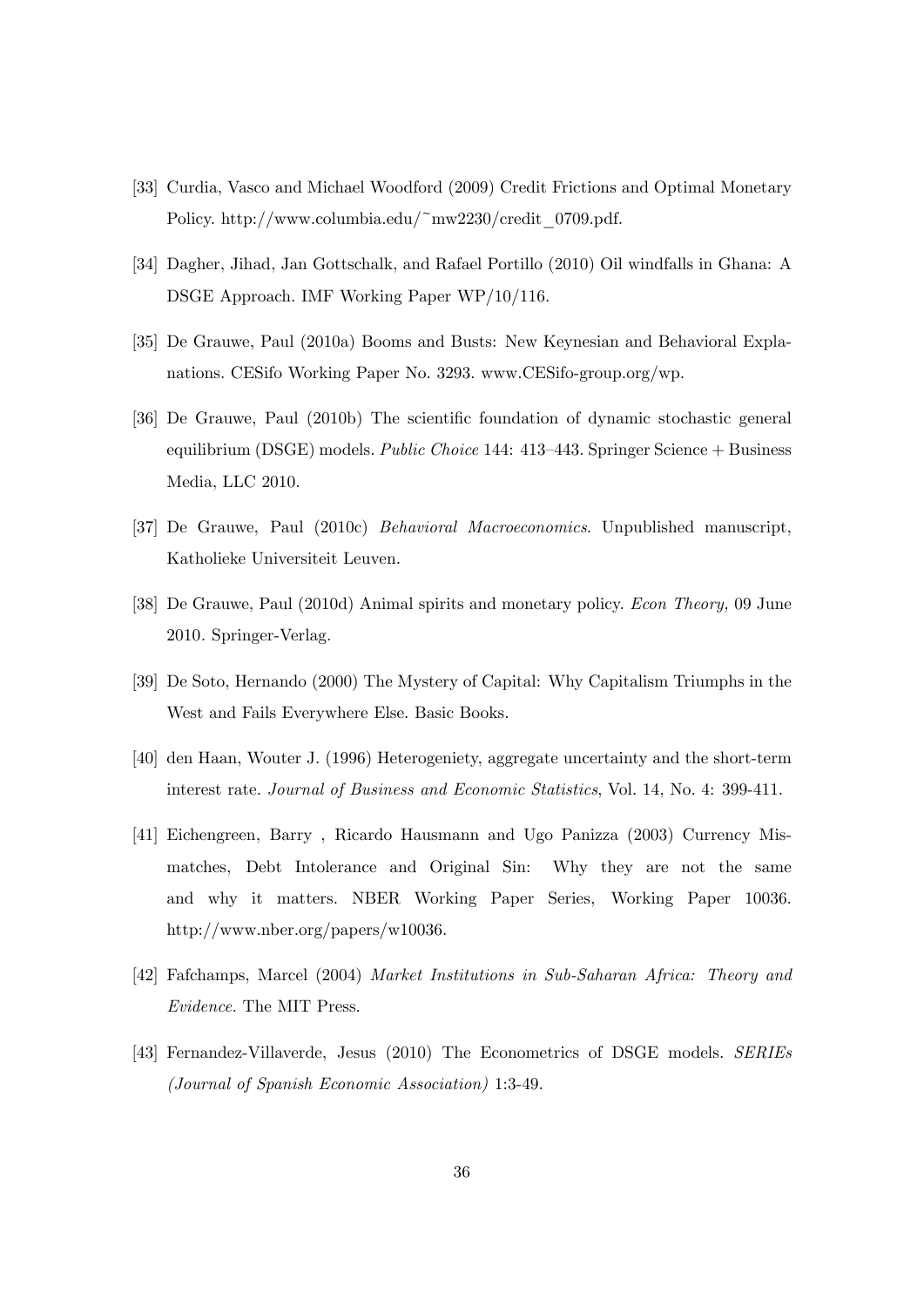- [44] Fields, Gary S. (2009) Segmented Labor Market Models in Developing Countries. Cornell University ILR School, ILR Collection. http://digitalcommons.ilr.cornell.edu/articles/162.
- [45] Gali, Jordi (2008) Monetary policy, Inflation, and the Business Cycle: An Introduction to the New Keynesian Framework. Princeton University press.
- [46] Gali, Jordi (2011) Monetary Policy and Unemployment. In Handbook of Monetary Economics, Vol. 3A, edited by Benjamin M. Friedman and Michael Woodford. Elsevier.
- [47] Gali, Jordi, Frank Smets and Raf Wouters (2011) Unemployment in an Estimated New Keynesian Model. http://www.crei.cat/people/gali/gsw\_april\_2011.pdf.
- [48] Gali, Jordi J., David Lopez-Salido, Javier Valles (2004) Rule-of-Thumb Consumers and the Design of Interest Rate Rules. Journal of Money, Credit and Banking, Vol. 36, No. 4: 739-763.
- [49] Gan, Wee-Beng, and Lee-Ying Soon (1994) Rational Expectations, Saving and Anticipated Changes in Income: Evidence from Malaysia and Singapore. Journal of  $Macroeconomics, 16:157–70.$
- [50] Gerali, Andrea, Stefano Neri, Luca Sessa and Federico M. Signoretti (2010) Credit and Banking in a DSGE Model of the Euro Area. Journal of Money, Credit and Banking, Supplement to Vol. 42, No. 6:107-141.
- [51] Gertler, Mark and Nobuhiro Kiyotaki (2011) Financial Intermediation and Credit Policy in Business Cycle Analysis.In Handbook of Monetary Economics, Vol. 3A, edited by Benjamin M. Friedman and Michael Woodford. Elsevier.
- [52] Gertler, Mark, Luca Sala and Antonella Trigari (2009) An Estimated Monetary DSGE Model with Unemployment and Staggered Nominal Wage Bargaining. Journal of *Money, Credit and Banking, Vol. 40, No. 8:*  $1713 - 1764$ .
- [53] Goodfriend, Marvin and Robert G. King (1997) The New Neo-Classical Synthesis and the role of monetary policy. NBER Macroeconomics Annual.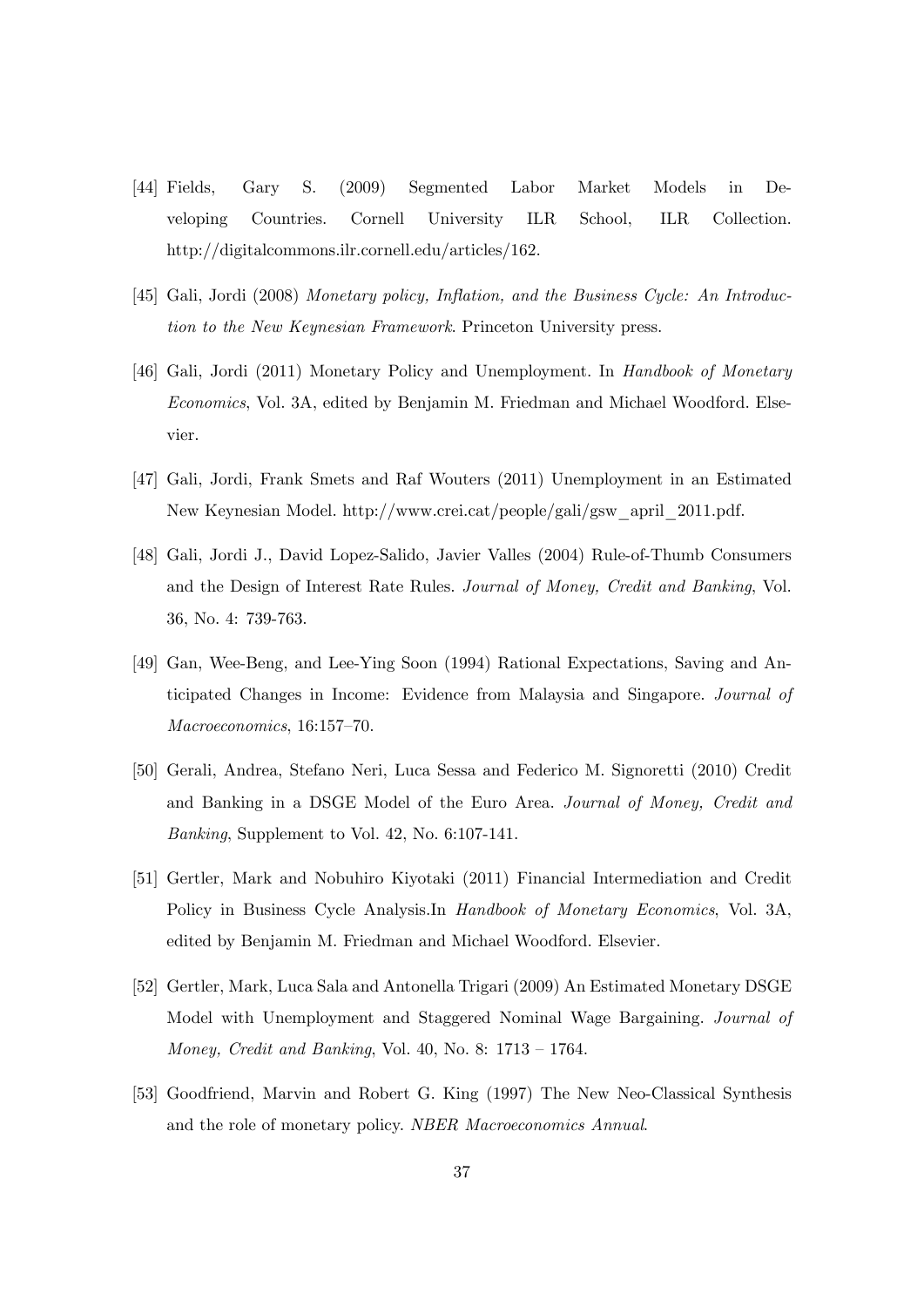- [54] Hansen, Lars Peter and James J. Heckman (1997) The Empirical Foundations of Calibration. The Journal of Economic Perspectives, Vol. 10, No.: 87-104.
- [55] Hartley, James E. (1996) Retrospectives: The Origins of the Representative Agent. Journal of Economic Perspectives, Vol. 10, No. 2: 169-177.
- [56] Hartley, James E. (1997) The Representative Agent in Macroeconomics. Routledge Frontiers of Political Economy , Routledge, London
- [57] Facts and Artifacts: calibration and the Empirical Assessment of Real-Business-Cycle Models. Oxford Economic Papers, 47: 24-44.
- [58] Houssa, Romain, Christopher Otrok and Radu Puslenghe (2009) A Model for Monetary Policy Analysis for Sub-Saharan Africa. Open Econ Rev. Springer Science + Business Media, LLC 2009.
- [59] Low-Income Countries' Access to Private Debt markets. The World Bank Policy Research Working Paper 4829, The World Bank.
- [60] Judd, K. (1992). Projection methods for solving aggregate growth models. Journal of Economic Theory, 58: 410-452.
- [61] Judd, Kenneth L., Lilia Maliar, Serguei Maliar (2010) A Cluster-Grid Projection Method: Solving Problems with high dimensionality. NBER Working Paper Series, Working Paper 15965. http://www.nber.org/papers/w15965.
- [62] Kingdon, Geeta; Justin Sandefur and Francis Teal (2006) Labour Market Flexibility, Wages and Incomes in Sub-Saharan Africa in the 1990s. African Development Review, Vol. 18, No. 3: 392-427.
- [63] Kirman, Alan P. (1992) Whom or What Does the Representative Individual Represent? Journal of Economic Perspectives, Vol. 6, No. 2: 117-136.
- [64] Kose, M. Ayhan and Raymond Riezman (2001) Trade shocks and macroeconomic fluctuations in Africa. Journal of Development Economics, Vol. 65:55-80.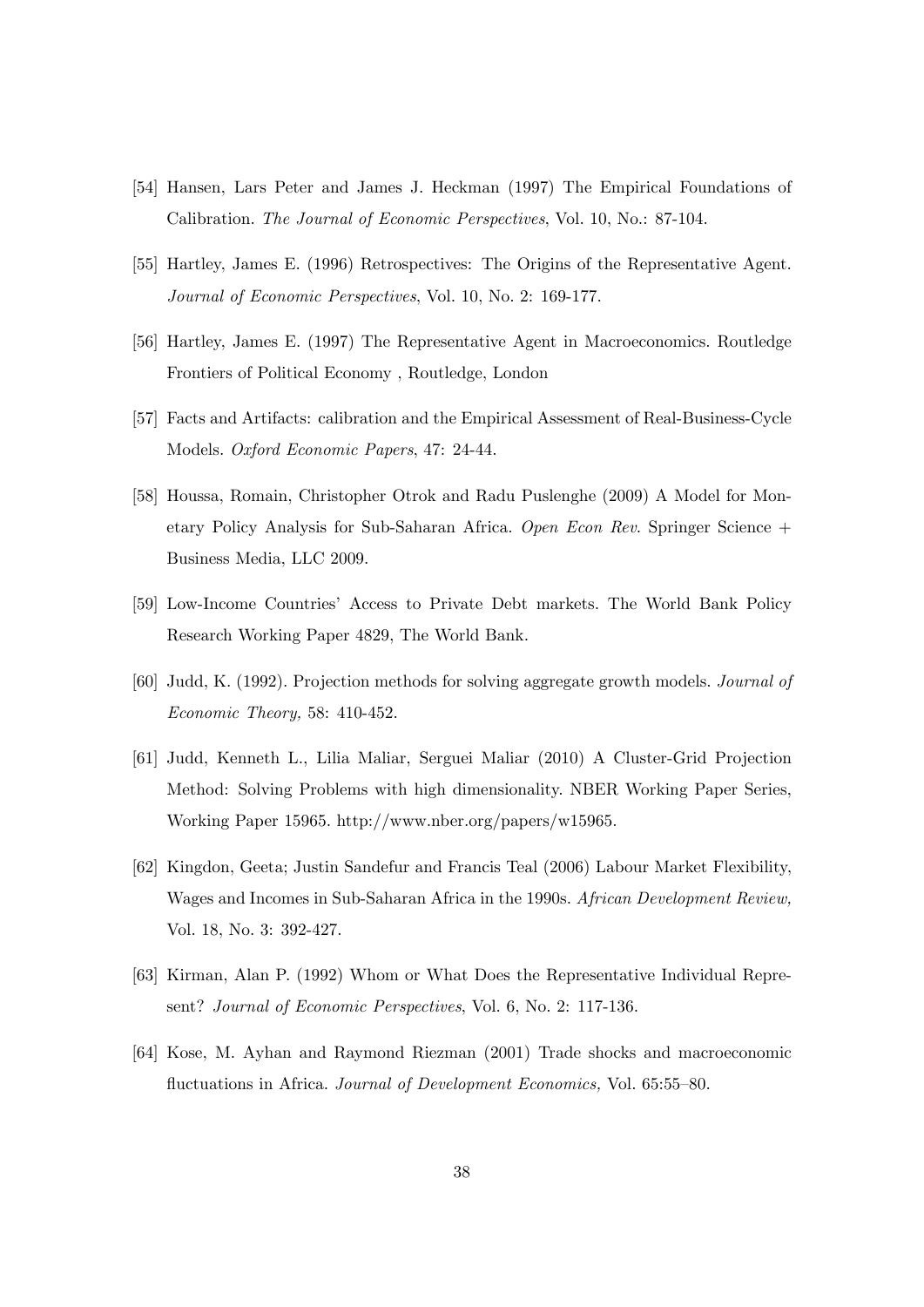- [65] Kose, M. Ayhan (2002) Explaining business cycles in small open economies ëHow much do world prices matter?' Journal of International Economics, 56: 299-327.
- [66] Krusell, Per and Anthony A. Smith, Jr.(1998) Income and Wealth Heterogeneity in the Macroeconomy. Journal of Political Economy, Vol. 106, No. 5 : 867-896.
- [67] Krusell, Per and Anthony A. Smith, Jr.(2006) Quantitative Macroeconomic models with heterogeneous agents. In Blundell, Newey, and Persson (Eds) Advances in Economics and Econometrics: Theory and Applications, Ninth World Congress, Econometric Society Monographs. Cambridge University Press, PP. 298-340. also available at www.econ.yale.edu/smith/paper15.pdf.
- [68] Kydland, Finn. E. and Edward C. Prescott (1982) Time to Build and Aggregate fluctuations. *Econometrica*, Vol. 50, No. 6, pp. 1345-70.
- [69] Kydland, Finn E. and Edward C. Prescott (1996) The Computational Experiment: An Econometric Tool. Journal of Economic Perspectives, Vol. 10, No. 1: 69-85.
- [70] Leff, Nathaniel H. and Kazuo Sato (1980) Macroeconomic Adjustment in Developing Countries: Instability, Short-Run Growth, and External Dependency. The Review of Economics and Statistics, Vol. 62, No. 2: 170-179.
- [71] Lim, G. C. and Paul D. McNelis (2008) Computational Macroeconomics for the Open Economy. The MIT press.
- [72] Lucas, Robert E. (1976) Econometric Policy Evaluation: A Critique. Carnegie-Rochester Conference Series on Public Policy, Volume 1: 19-46.
- [73] Maliar, Lilia, Serguei Maliar and Fernando Valli (2010) Solving the incomplete markets model with aggregate uncertainty using the Krusell–Smith algorithm. Journal of Economic Dynamics and Control, 34: 42-49.
- [74] Mankiw, Gregory N. (2000) The savers-spenders theory of fiscal policy. American  $Economic Review$ , Vol. 90 No. 2: 120-125.
- [75] Mattesini, Fabrizio and Lorenza Rossi (2009) Optimal monetary policy in economies with dual labor markets. Journal of Economic Dynamics and Control, 33:1469–1489.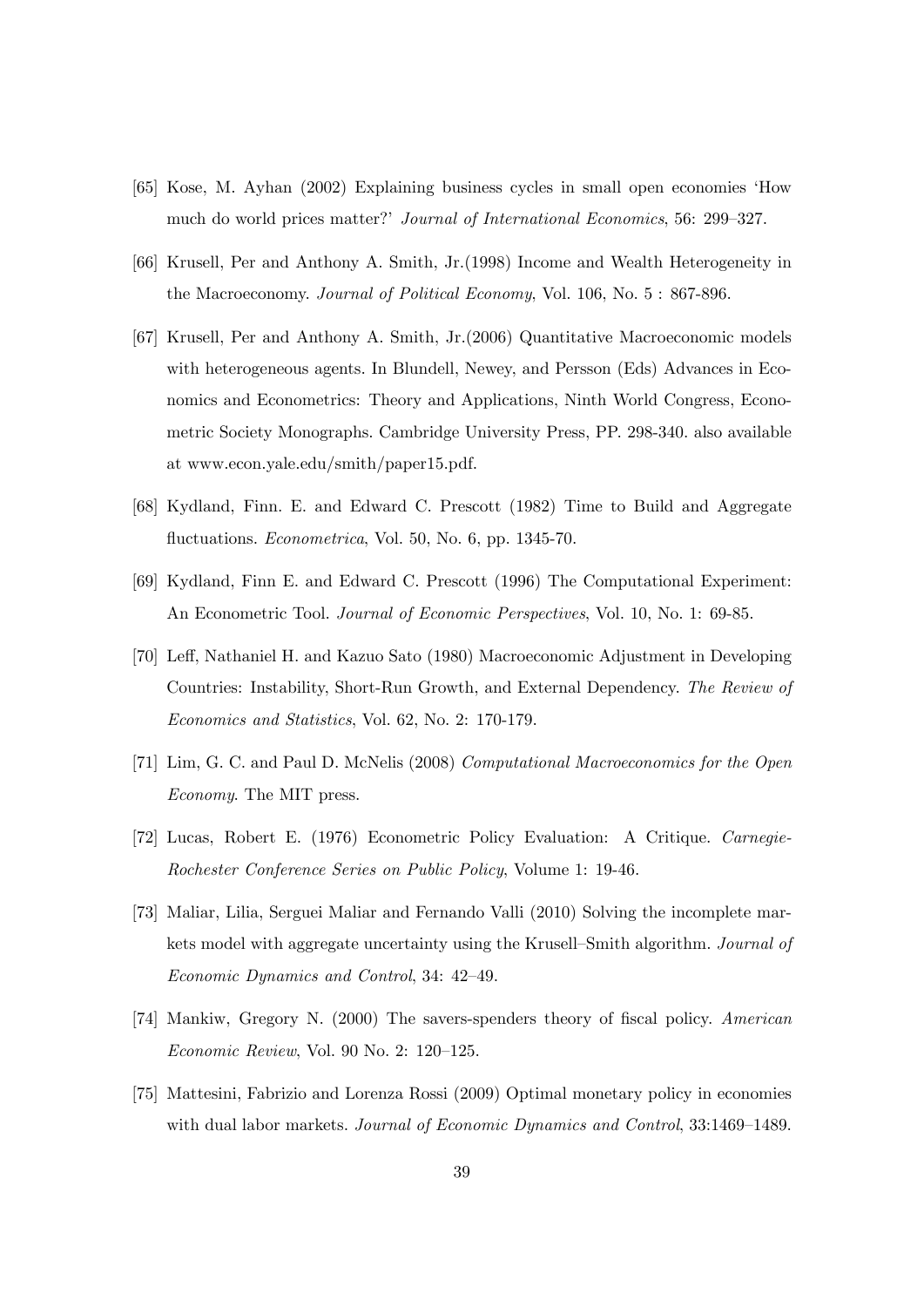- [76] Meeusen Wim (2009) The Economic Crisis and New-Keynesian DSGE models: an Evaluation. Kwartaalschrift Economie, 6: 249-276.
- [77] Whither the Microeconomic Foundations of Macroeconomic Theory? http://www2.econ.iastate.edu/tesfatsi/MicroFoundMacroTheoryCritique.WMeeusen2010.pdf.
- [78] OECD (2009) Is Informal Normal?: Towards More and Better Jobs in Developing Countries. OECD Publishing.
- [79] Peiris, Shanaka J. and Magnus Saxegaard (2007) An Estimated DSGE Model for Monetary Policy Analysis in Low-Income Countries. IMF Working Paper WP/07/282.
- [80] Polterovich, Victor and Vladimir Popov (2003) Accumulation of Foreign Exchange Reserves and Long Term Growth. http://www.nes.ru/english/about/10th-Anniversary/papers-pdf/Popov-Polterovich.pdf.
- [81] Pichler, Paul (2011) Solving the multi-country Real Business Cycle model using a monomial rule Galerkin method. Journal of Economic Dynamics and Control, 35:240- 251.
- [82] Porter, R. and S. Ranney (1982) An Eclectic Model of Recent LDC Macroeconomic Policy Analysis. World Development, Vol. 10 No. 9 pp. 751-765.
- [83] Ranis, Gustav (2006) Is Dualism Worth Revisiting? In Poverty, Inequality and Development: Essays in Honor of Erik Thorbecke. Edited by Alain De Janvry and Ravi Kanbur. Springer.
- [84] Ratto, Marco, Werner Roeger and Jan in ít Veld (2009) QUEST III: An estimated open-economy DSGE model of the euro area with fiscal and monetary policy. Economic Modelling,  $26:222-233$ .
- [85] Reiter , Michael (2009) Solving heterogeneous-agent models by projection and perturbation. Journal of Economic Dynamics and Control, 33: 649–665.
- [86] RÌos-Rull, JosÈ-VÌctor (1997) Computation of Equilibria in Heterogeneous Agent Models. Federal Reserve Bank of Minneapolis, Research Department Staff Report 231.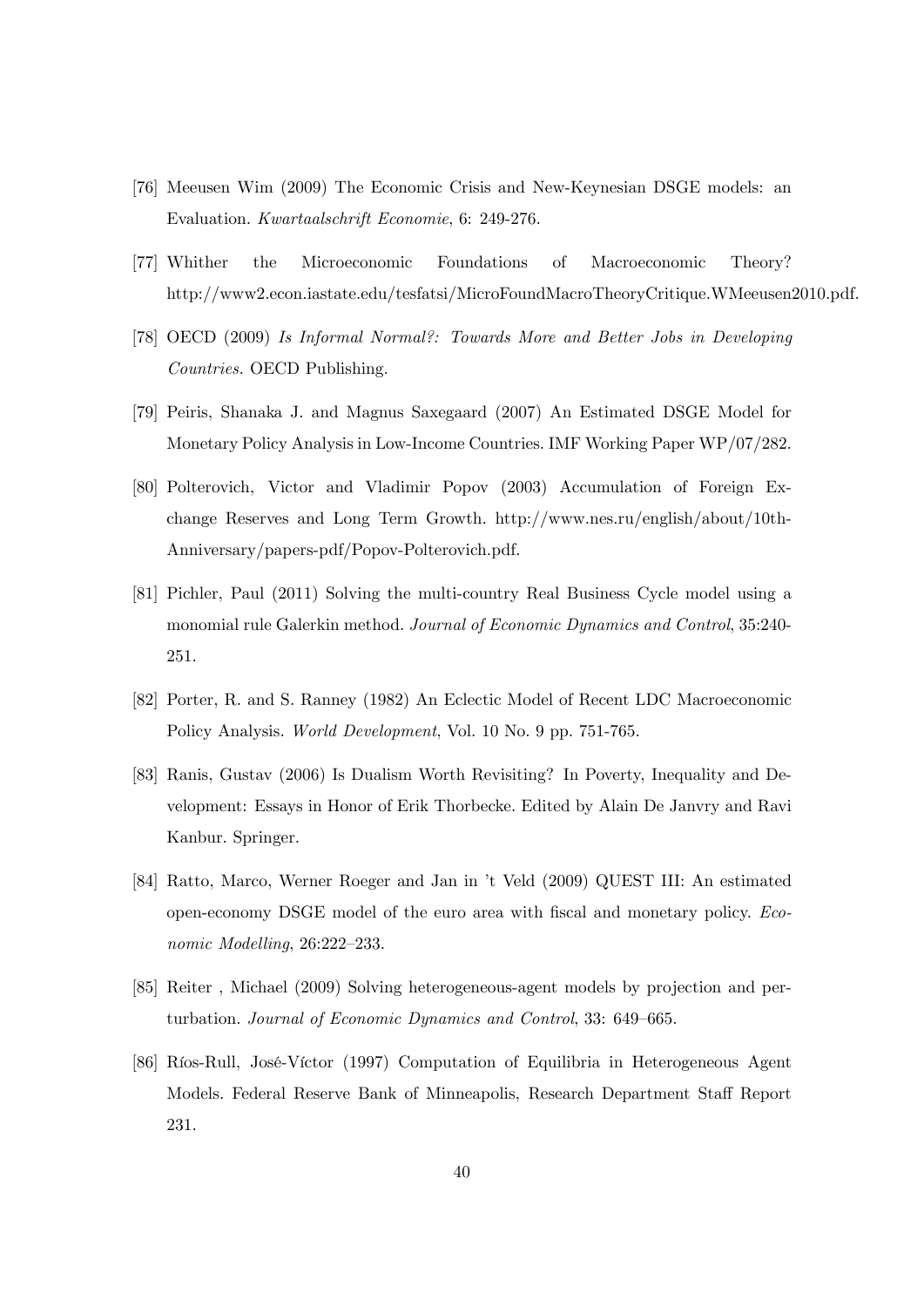- [87] Rosenzweig, Mark (2001) Savings Behaviour in Low-Income Countries. Oxford Review of Economic Policy, 17:40-54.
- [88] Sala, Luca, Ulf Soderstrom, and Antonella Trigari (2008) Monetary policy under uncertainty in an estimated model with labor market frictions. Journal of Monetary  $Economics, 55: 983 - 1006.$
- [89] Schwartz, Hugh (2010) Does Akerlof and Shiller's Animal Spirits provide a helpful new approach for macroeconomics? The Journal of Socio-Economics, 30: 150-154.
- [90] Sims, Christopher A. (1996) Macroeconomics and Methodology. The Journal of Economic Perspectives, Vol. 10, No. 1: 105-120.
- [91] Snowdon, Brian and Howard R. Vane (2005) Modern Macroeconomics: Its origins, development and current state. Edward Elgar Publishing Inc.
- [92] Solow, Robert (2010) "Building a Science of Economics for the Real Worldî Prepared Statement. House Committee on Science and Technology Subcommittee on Investigations and Oversight. http://science.house.gov/sites/republicans.science.house.gov/files/documents/hearings/072010\_Solow
- [93] Solow, R. (2008) The State of Macroeconomics. Journal of Economic Perspectives, 22:243-249.
- [94] Stiglitz, Joseph E.; Jose Antonio Ocampo, Shari Spiegel, Ricardo Ffrench-Davis, and Deepak Nayyar (2006) Stability with Growth: Macroeconomics, Liberalization, and Development.Oxford University Press.
- [95] Tovar, Camilo E. (2009) DSGE Models and Central Banks. Economics, The Open-Access, Open assessment E-Journal. Vol. 3, 2009-16, May 6, 2009. http://www.economics-ejournal.org/economics/journalarticles/2009-16.
- [96] Trigari, Antonella (2009) Equilibrium Unemployment, Job Flows, and Ináation Dynamics. Journal of Money. Credit and Banking, Vol. 41, No. 1:1-33.
- [97] Woodford, M (2003) Interest and Prices: Foundations of a theory of Monetary Policy. Princeton University Press